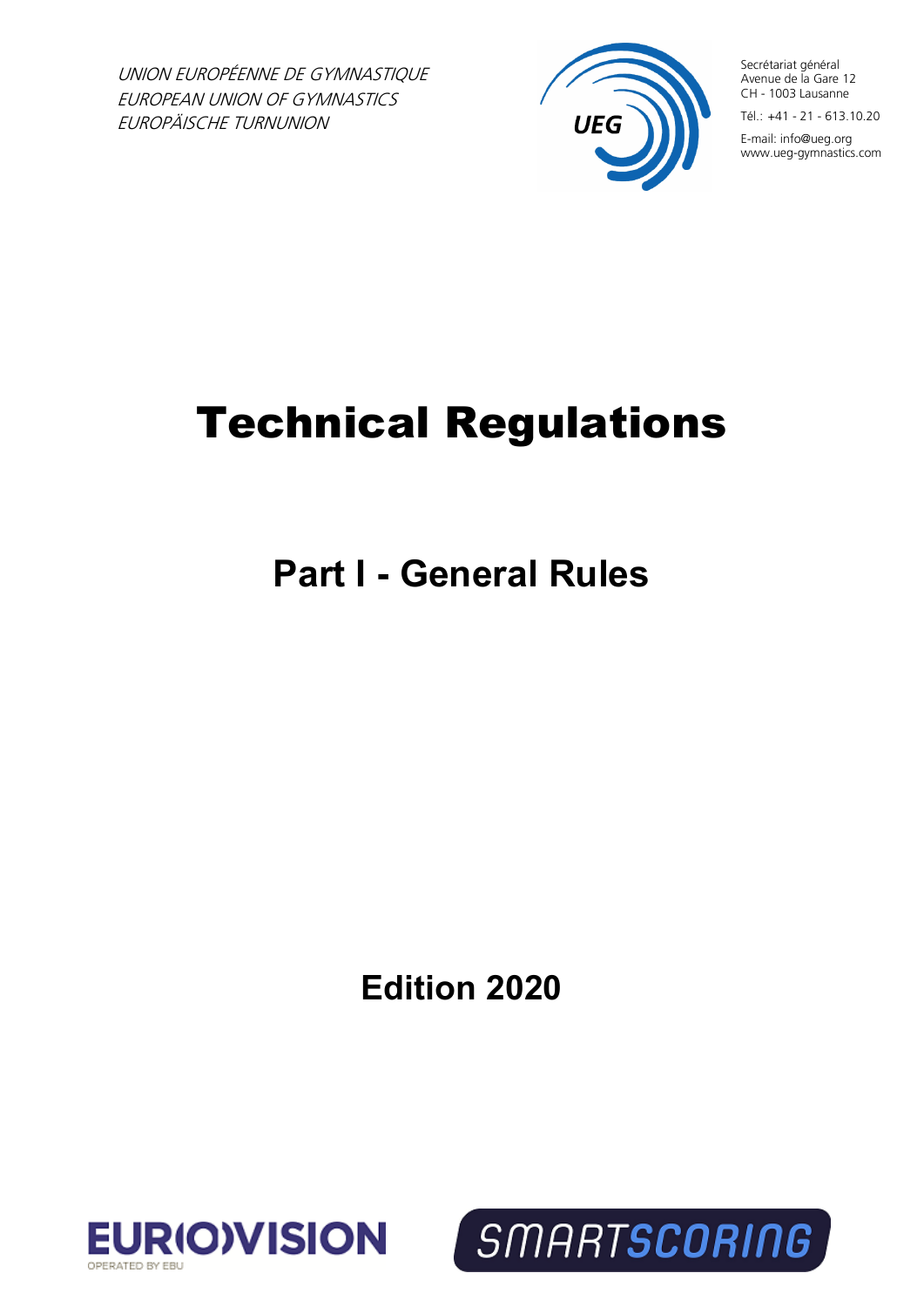

# **A B B R E V I A T I O N S**

FIG International Federation of Gymnastics (Fédération Internationale de Gymnastique) UEG European Union of Gymnastics (Union Européenne de Gymnastique) EC Executive Committee of the UEG NF National Federation ECh European Championship MAG Men's Artistic Gymnastics WAG Women's Artistic Gymnastics RG Rhythmic Gymnastics TRA Trampoline Gymnastics ACRO Acrobatic Gymnastics AER Aerobic Gymnastics TG TeamGym GfA Gymnastics for All OC Organising Committee IOC International Olympic Committee YOG Youth Olympic Games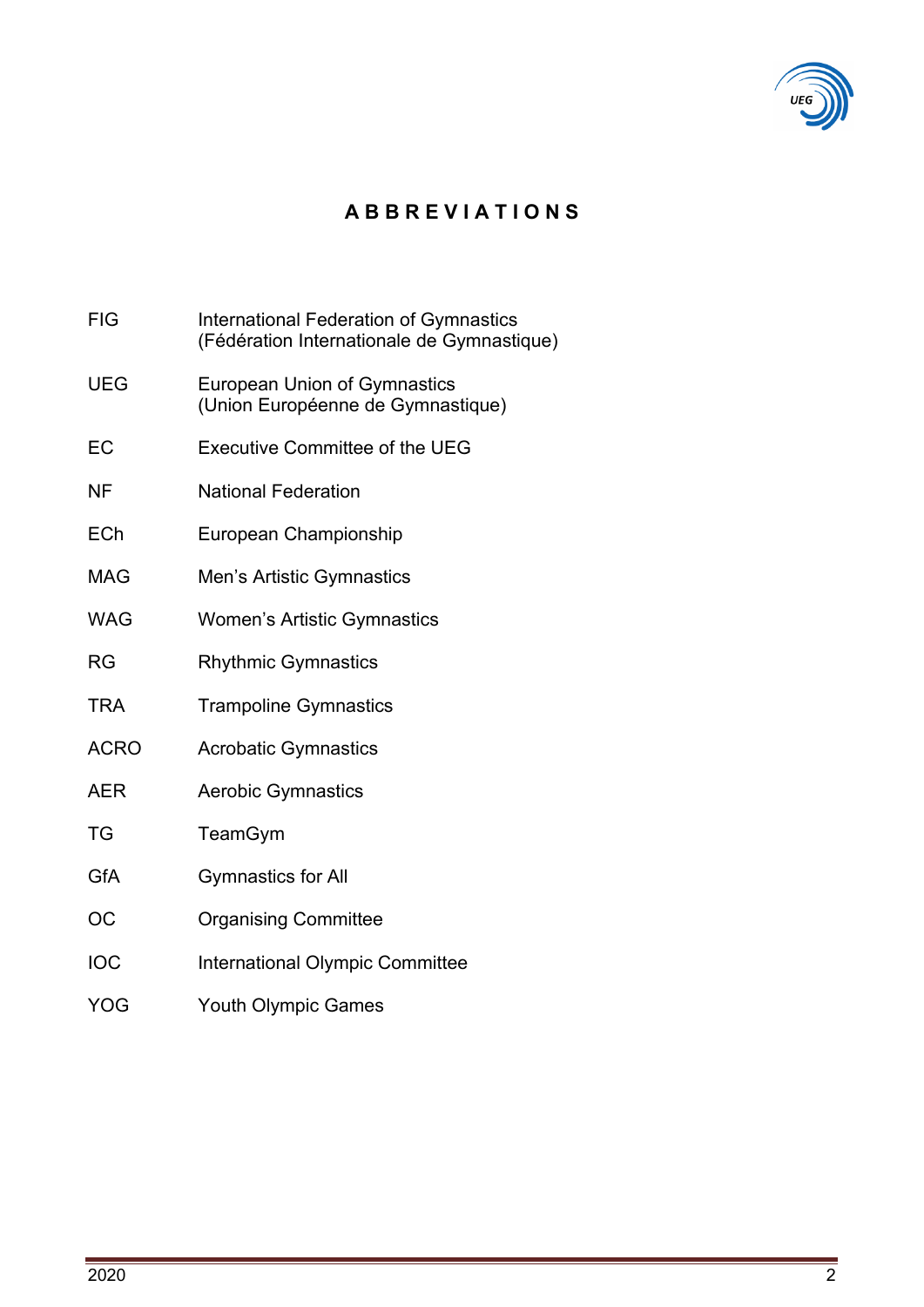# CONTENTS

| I.       |                                                                          |  |
|----------|--------------------------------------------------------------------------|--|
| Art. 1   |                                                                          |  |
| Art. 2   |                                                                          |  |
| Art. 3   |                                                                          |  |
| Art. 4   | Age, nationality and licence of the gymnasts, nationality of the judges9 |  |
| Art. 5   |                                                                          |  |
| Art. 6   |                                                                          |  |
| Art. 7   |                                                                          |  |
| Art. 8   |                                                                          |  |
| Art. 9   |                                                                          |  |
| Art. 10  |                                                                          |  |
| Art. 11  |                                                                          |  |
| Art. 12  |                                                                          |  |
|          |                                                                          |  |
| Art. 14  |                                                                          |  |
| Art. 15  |                                                                          |  |
|          |                                                                          |  |
| Art. 1   |                                                                          |  |
| Art. 2   |                                                                          |  |
| Art. $3$ |                                                                          |  |
| Art. $4$ |                                                                          |  |
|          |                                                                          |  |
| Art. 1   |                                                                          |  |
| Art. 2   |                                                                          |  |
| Art. 3   |                                                                          |  |
| Art. 4   |                                                                          |  |
| Art. 5   |                                                                          |  |
|          |                                                                          |  |
| Art. 1   |                                                                          |  |
| Art. 2   |                                                                          |  |
| Art. 3   |                                                                          |  |
| Art. 4   |                                                                          |  |
| Art. 5   |                                                                          |  |
|          |                                                                          |  |
| Art. 1   |                                                                          |  |
| Art. 2   |                                                                          |  |
| Art. 3   | Competition format at European Championships (juniors and seniors) 34    |  |
| Art. 4   | Competition format at European Age Group Competition36                   |  |
| Art. 5   |                                                                          |  |
| Art. 6   |                                                                          |  |
| Art. 7   |                                                                          |  |
| Art. 8   |                                                                          |  |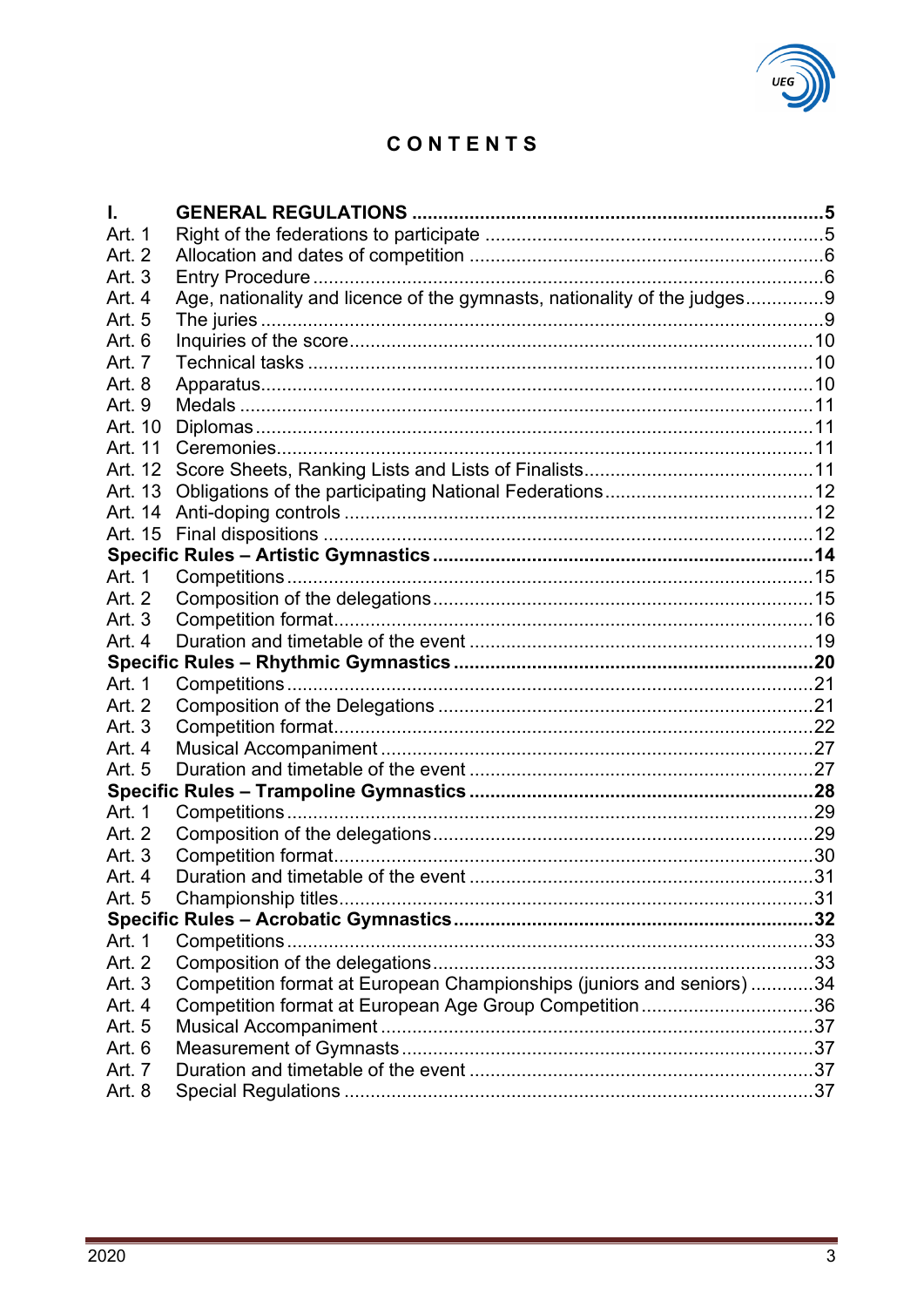

| .38 |
|-----|
|     |
|     |
|     |
|     |
|     |
|     |
|     |
|     |
|     |
|     |
|     |
|     |
|     |
|     |
|     |
|     |
|     |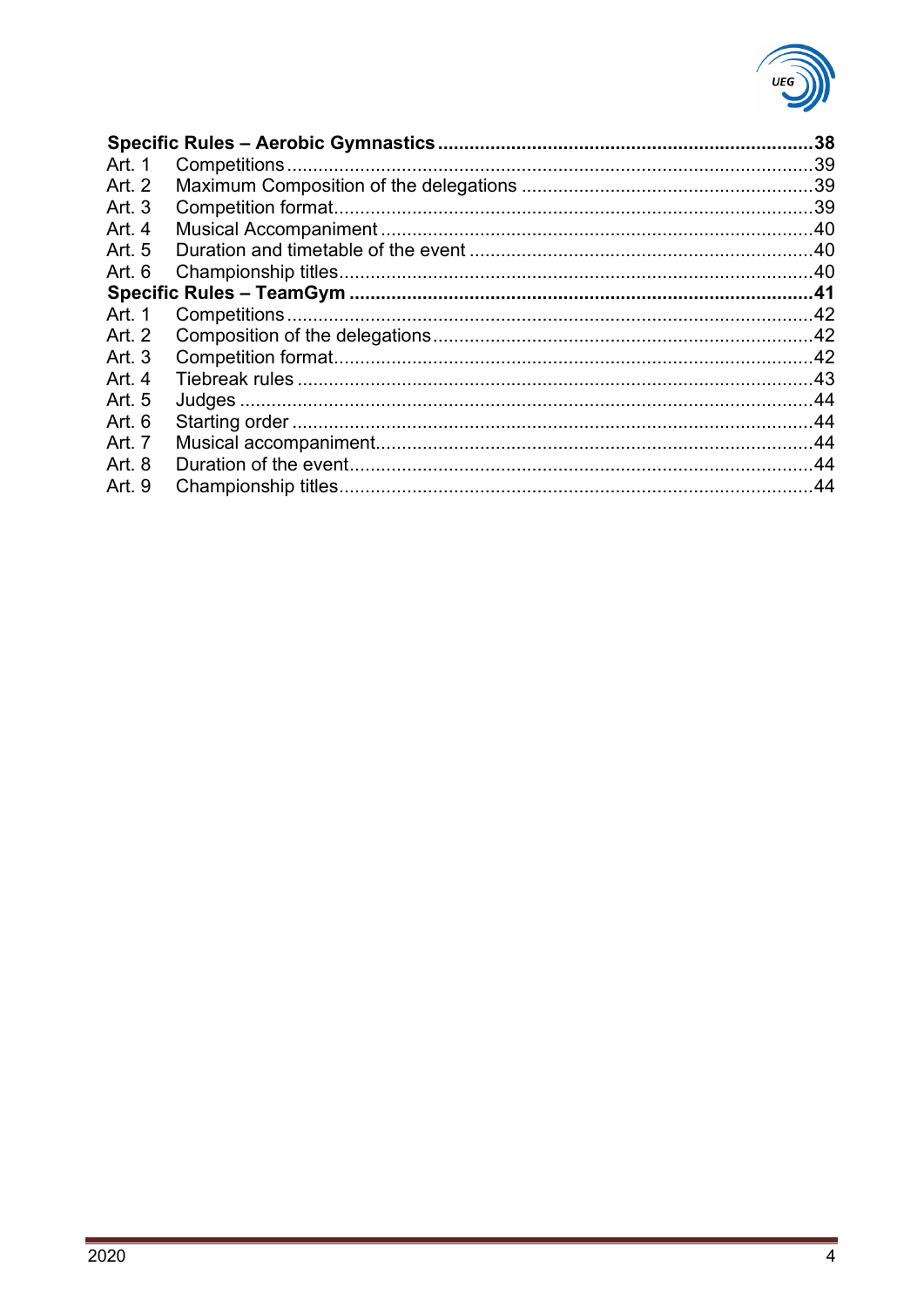

# <span id="page-4-0"></span>**I. GENERAL REGULATIONS**

These Technical Regulations include regulations for the following disciplines:

- Men's Artistic Gymnastics
- Women's Artistic Gymnastics
- Rhythmic Gymnastics
- **Trampoline Gymnastics**
- Acrobatic Gymnastics
- Aerobic Gymnastics
- **TeamGym**

For Gymnastics for All, separate regulations have been prepared for EUROGYM and the Golden Age Gym Festival.

These Regulations conform to the UEG and/or FIG Statutes. They are divided in sections and articles according to the different areas of technical organisation and control.

# <span id="page-4-1"></span>**Art. 1 Right of the federations to participate**

The European Championships are open to gymnasts of national member federations affiliated to the UEG, provided that all their financial obligations towards the UEG are fulfilled.

Gymnasts can participate in official UEG events if they:

- belong to a UEG Member Federation,
- have the nationality of the NF they represent,
- fulfil the requirements of the FIG Statutes
- have the correct age,
- have a valid insurance.
- have a valid FIG Licence (except for TeamGym),
- respect the dispositions of the EC decisions and of the Regulations.

Gymnasts and judges taking part in UEG competitions must have the nationality (citizenship) of the federation they represent.

With regard to TeamGym and in particular cases only, the UEG Executive Committee can decide if an exception may be granted.

In the case of a gymnast who is born in a country in which his parents are "bona fide" residents but have not received citizenship (official nationality), the federation of the country in which he was born may include him in its national team subject to the consent of the Executive Committee

Where a gymnast or a judge has dual nationality he may choose which country he wishes to represent but, having represented that country, he cannot also represent the other country in question.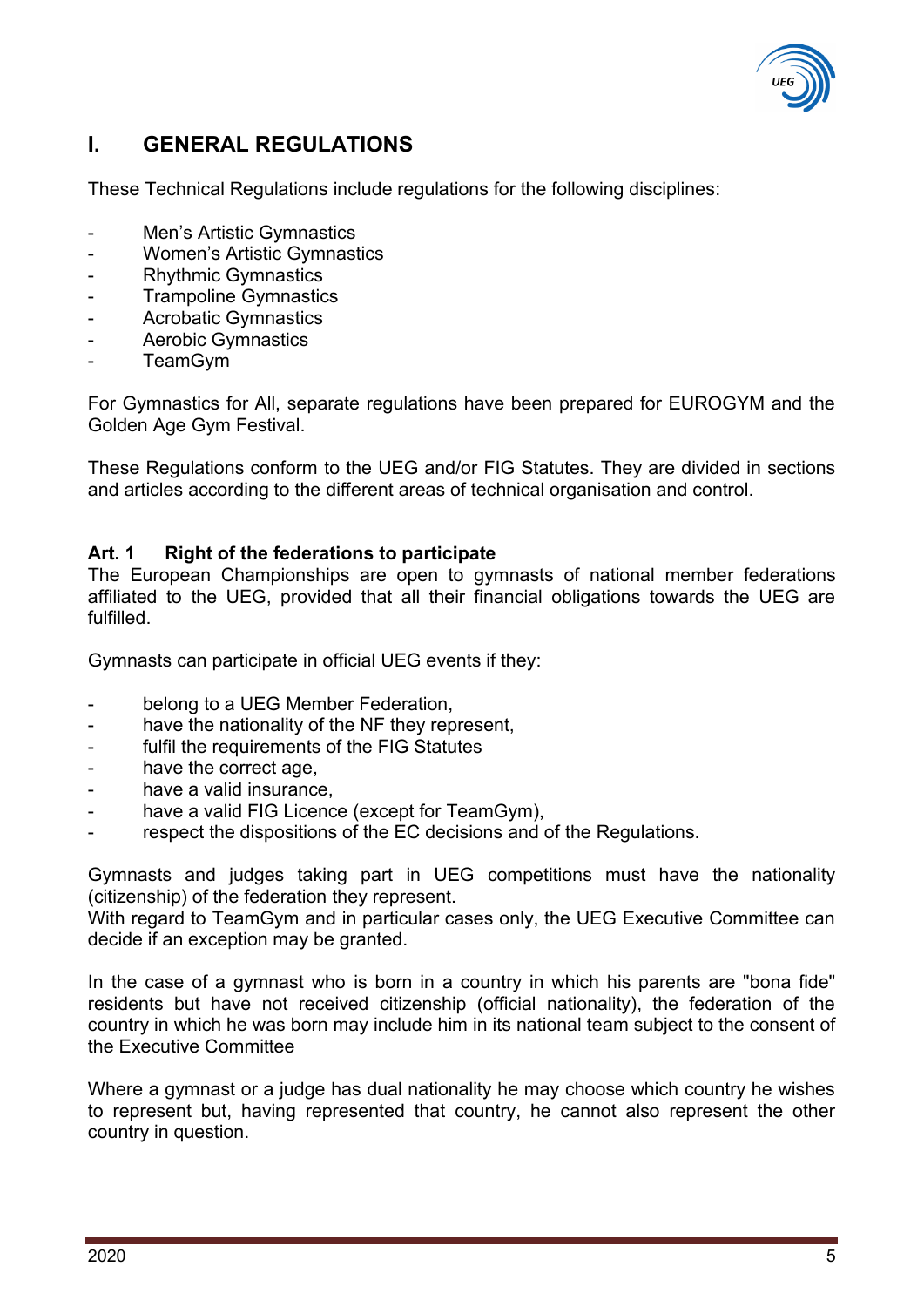

# <span id="page-5-0"></span>**Art. 2 Allocation and dates of competition**

Upon receipt of applications, the EC/UEG will select the most suitable candidate after a thorough study of the applications.

As far as possible, the contract between the UEG and the hosting federation has to be signed at the latest 36 months before the event.

The dates of the event are set by the Executive Committee.

As far as possible, a period of at least 2 weeks should be respected between 2 events.

# **Art. 2.1 Artistic Gymnastics**

**2.1.1 European Artistic Gymnastic Team Championships, Men and Women, Seniors and Juniors** 

These European Championships are organised as a rule in the even years, at different dates and places. In case of necessity, they may be organised at the same place.

**2.1.2 European Artistic Gymnastic Individual Championships, Men and Women, Seniors**

These European Championships are organised as a rule in the odd years, at the same dates and the same place.

# **Art. 2.2 Rhythmic Gymnastics**

These European Championships are organised as a rule every year; the competition programme includes competitions for seniors and juniors.

# **Art. 2.3 Trampoline Gymnastics**

These European Championships are organised as a rule in the even years. The programme includes competitions for seniors and juniors.

# **Art. 2.4 Acrobatic Gymnastics**

These European Championships are organised as a rule in the odd years. The programme includes competitions for seniors and juniors as well as the European Age Group Competition.

# **Art. 2.5 Aerobic Gymnastics**

These European Championships are organised as a rule in the odd years. The programme includes competitions for seniors and juniors.

# **Art. 2.6 TeamGym**

These European Championships are organised as a rule in the even years. The programme includes competitions for seniors and juniors.

#### <span id="page-5-1"></span>**Art. 3 Entry Procedure**

- **Art. 3.1** For registration of entry the online registration system is to be used but if not possible, the official forms.
- **Art. 3.2** The dates of arrival at the UEG Secretariat are decisive. The deadlines are as follows: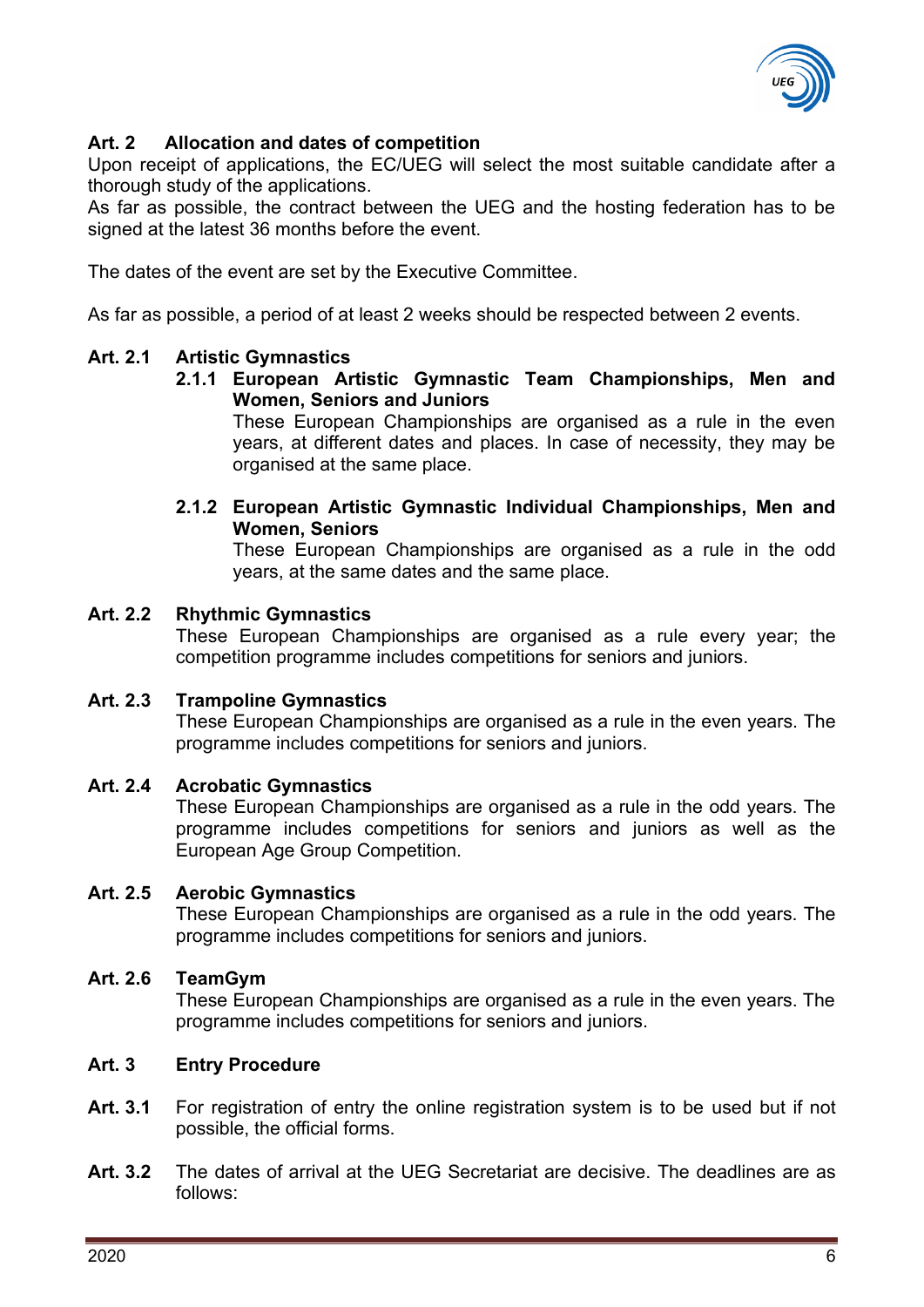

# **3.2.1 Definitive registration of the gymnasts**

3 months before the start of the European Championship.

The federations have to send the nominative registration of the judges together with the definitive registration of the gymnasts.

After the deadline fixed for the definitive registration, no gymnast can be added to the number of gymnasts entered in the definitive registration. No additional gymnast can be added on the nominative list or at the accreditation. (Except TeamGym, where the number of gymnasts in a team can change up to four weeks before the Championships).

#### **3.2.2 Nominative registrations of the gymnasts and officials**

4 weeks before the date of the European Championship. The participation fee has to be paid to the UEG at the same time.

The list must include:

- name and first name of the participants
- date of birth (year) of the gymnasts
- the number of the FIG Licence of the gymnasts (except for TeamGym)

- the category and the FIG ID Code of the judges (except for TeamGym) The medical staff must have been approved by the FIG.

#### **3.2.3 Participation fees**

The amounts of the participation fees to be paid to the UEG have been determined as follows:

150.- Euro per gymnast and per discipline.

If a group has up to 6 gymnasts (as RG, AER), the inscription fee of 150.- Euro per gymnast is maintained.

If a group has more than 6 gymnasts (as TG), the inscription fee is limited to 600.- Euro.

No participation fee has to be paid for reserve gymnasts.

In case of non-participation or partial participation, the participation fee will not be reimbursed.

#### **3.2.4 FIG Licence**

Gymnasts without a valid FIG licence will not be allowed to participate in the European Championship.

#### **3.2.5 Passport – official Identity Card for European Championships TeamGym**

All gymnasts, juniors and seniors, participating in the European Championships in TeamGym have to present an official identity card (which clearly shows the nationality of the holder) or a passport at the accreditation.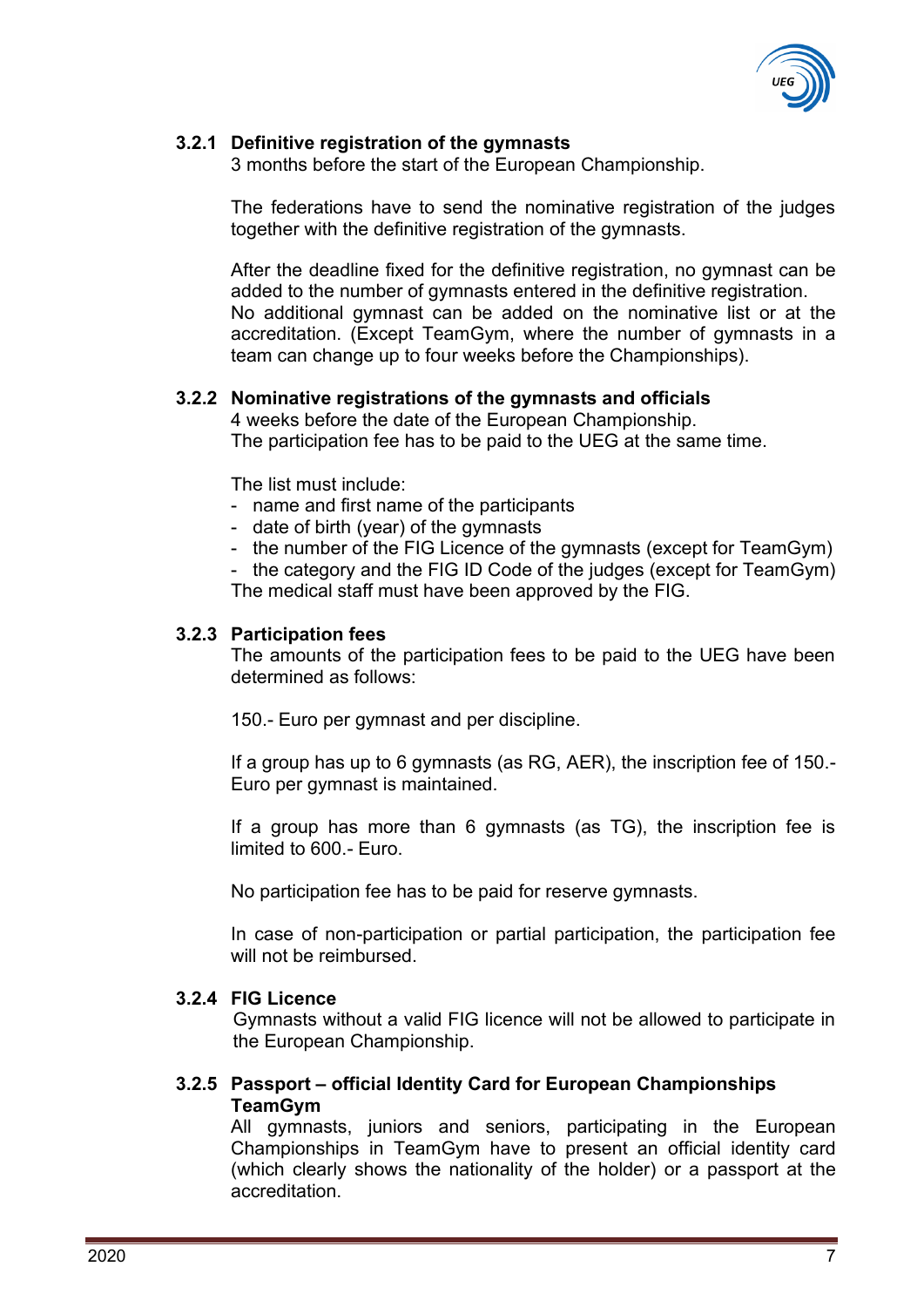

### **3.2.6 Sanctions – late entries**

Sanctions will be applied if the different deadlines for the registrations are not respected or if a federation does not participate in a UEG event without previous information.

| <b>Situation</b>                                              | <b>Sanction</b> |
|---------------------------------------------------------------|-----------------|
| Definitive entry received after the deadline                  | Euro 1'500.-    |
| Nominative entry received after the deadline                  | Euro 1'000 .-   |
| Non-participation of a team, but participation of individuals |                 |
| (information given at the competition venue)                  | Euro 1'000.-    |
| Non-participation of individuals, no participation at all     |                 |
| (noticed at the venue)                                        | Euro 1'000.-    |

### **3.2.7 Sanctions - judges**

If a federation does not enter a judge or comes with an insufficient number of judges, the UEG will request payment of the amount indicated in the below list:

| <b>Requested by UEG</b> | NF comes with      | <b>Sanction</b>                      |
|-------------------------|--------------------|--------------------------------------|
| 2 judges<br>2 judges    | 1 judge<br>0 judge | <b>2000 Euro</b><br><b>4000 Euro</b> |
| 1 judge                 | 0 judge            | <b>2000 Euro</b>                     |

# **Art. 3.3 Insufficient participation**

If less than 4 entries are being submitted from 3 or less Federations for a category/discipline at the deadline for definitive registrations the competition in this category/discipline will be cancelled.

In case the participation is not sufficient in one particular category/discipline, UEG is entitled to re-open the entries of this category/discipline for a period of 2 weeks without penalty. After this time, if the participation is still insufficient, the competition in this category/discipline is definitely cancelled.

#### **Art. 3.4 Alterations of the nominative lists of the gymnasts**

Alterations of the above-mentioned nominative lists of the gymnasts are possible only in exceptional cases, and must be authorised by the President of the TC concerned.

Alterations will not be accepted later than 24 hours prior to the start of the competition unless the work-plan states otherwise.

In case of illness/injury before arrival or at the place of the event, the dispositions of the TR/FIG will be applied. (Except TeamGym: see part II for illness/injury at the event after accreditation).

#### **Art. 3.5 Work plan**

The work plan must be in possession of the federations and other persons concerned six weeks at the latest before the competition.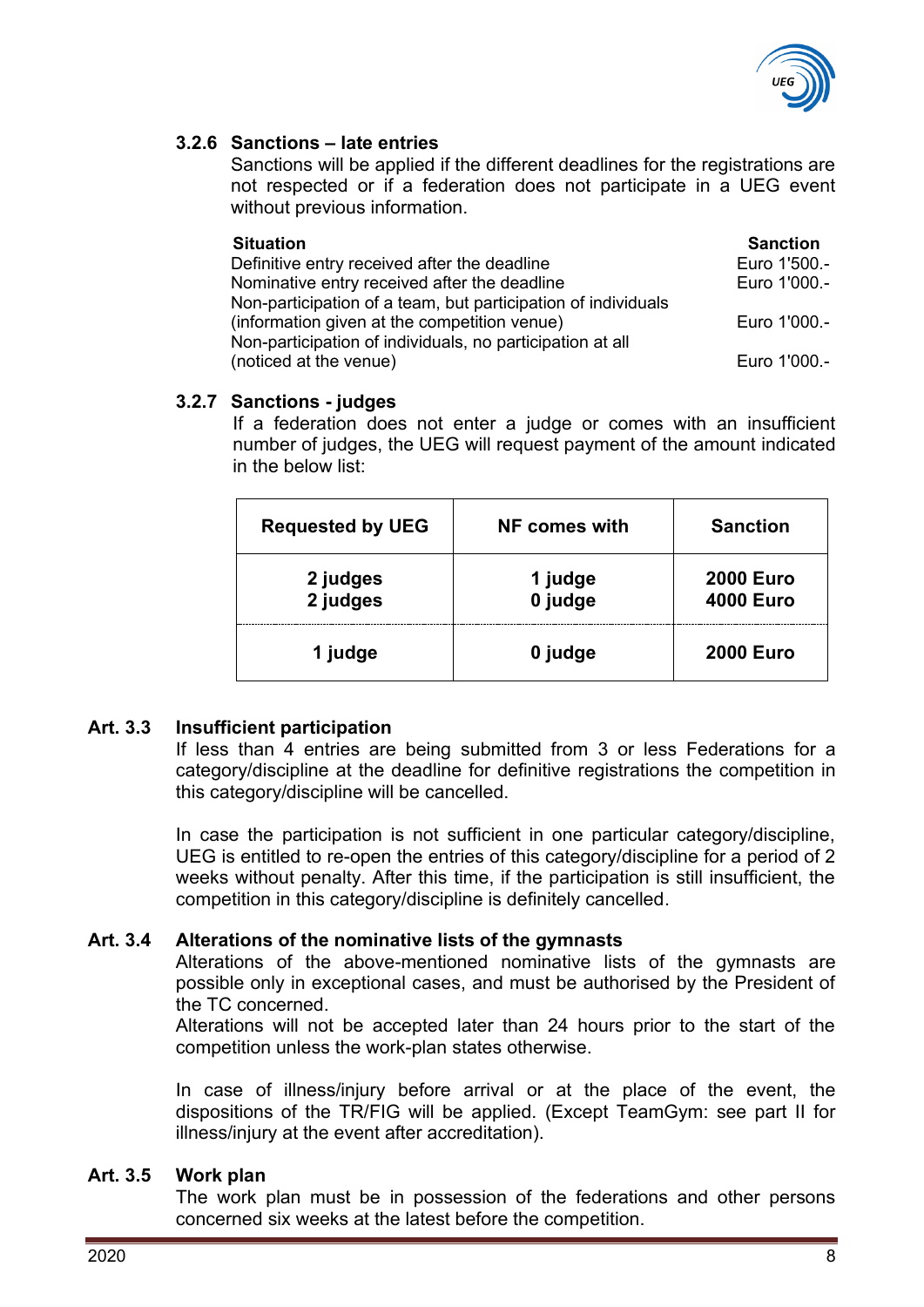

## **Art. 3.6 Accreditations**

The UEG accreditation directives (available on Intranet) have to be respected.

# <span id="page-8-0"></span>**Art. 4 Age, nationality and licence of the gymnasts, nationality of the judges**

For official UEG competitions, the participants must have the following age in the year of the event:

### *Seniors*

| Men's Artistic Gymnastics:          | 18 years                                                                                |
|-------------------------------------|-----------------------------------------------------------------------------------------|
| <b>Women's Artistic Gymnastics:</b> | 16 years                                                                                |
| <b>Rhythmic Gymnastics:</b>         | 16 years                                                                                |
| Trampoline Gymnastics:              | 17 years                                                                                |
| <b>Acrobatic Gymnastics:</b>        | 15 years                                                                                |
| <b>Aerobic Gymnastics:</b>          | 18 years                                                                                |
| TeamGym:                            | 16 years                                                                                |
| <b>Juniors</b>                      |                                                                                         |
| Men's Artistic Gymnastics:          | 14 - 18 years                                                                           |
| <b>Women's Artistic Gymnastics:</b> | 14 - 15 years                                                                           |
| $Dk$ , thus is $Dk$ , more a stiss. | $\lambda$ $\Omega$ $\lambda$ $\Gamma$ $\lambda$ $\lambda$ $\lambda$ $\lambda$ $\lambda$ |

| Women's Artistic Gymnastics:  | 14 - 15 years |
|-------------------------------|---------------|
| <b>Rhythmic Gymnastics:</b>   | 13 - 15 years |
| <b>Trampoline Gymnastics:</b> | 13 - 16 years |
| <b>Acrobatic Gymnastics:</b>  | 13 - 19 years |
| <b>Aerobic Gymnastics:</b>    | 15 - 17 years |
| TeamGym:                      | 13 - 17 years |
|                               |               |
|                               |               |

#### *Age Groups*

| <b>Acrobatic Gymnastics:</b> | 11 - 16 years |
|------------------------------|---------------|
| <b>Acrobatic Gymnastics:</b> | 12 - 18 years |

Gymnasts who have participated as a Senior in World Championships, Continental Championships, World Cup competitions, Multi-sport Games, may not participate afterwards in Junior competitions. For ACRO, the FIG rules have to be applied.

During the accreditation process before the competitions, the Organising Committee will check the nationality of the gymnasts and judges as well as the age and the FIG licence of the gymnasts.

# <span id="page-8-1"></span>**Art. 5 The juries**

The rights, duties and competences of the jury of appeal, the superior jury, of the competition management and the judges are indicated in the Technical Regulations and the Codes of Points FIG resp. Code of Points UEG (TeamGym).

Exceptional cases not foreseen in the Regulations are decided by the members of the TC concerned.

#### **Art. 5.1 Jury of appeal**

The jury of appeal is composed of two members of the Executive Committee (one of them acting as President), and a third competent person representing the Local Organising Committee.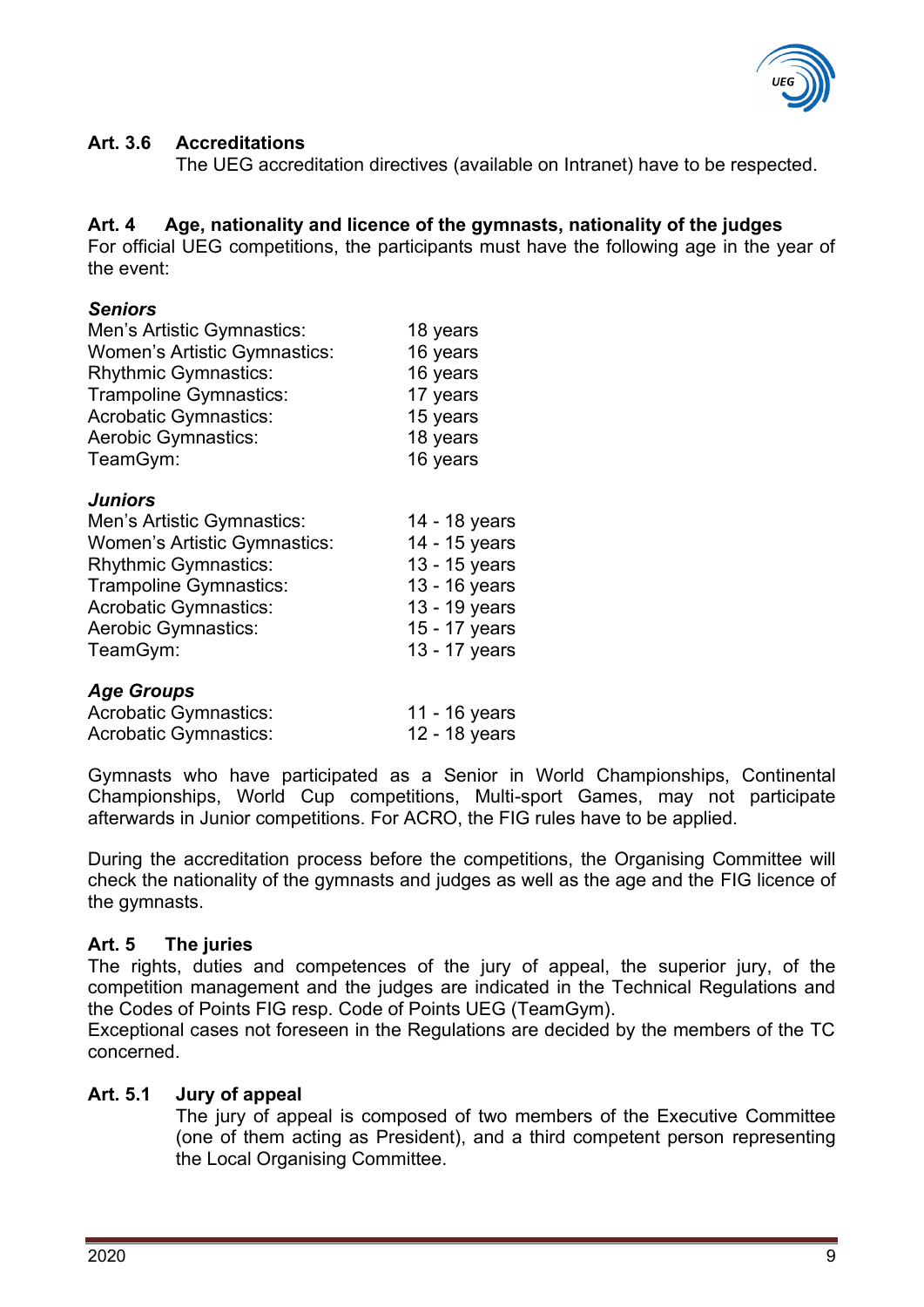

### **Art. 5.2 Superior Jury**

The Superior Jury is composed of the Technical President and members of the Technical Committee. The specific tasks of each member are defined by the TC concerned.

## **Art. 5.3 Judges' panel**

In principle, the Judges' panels are composed according to the valid TR/FIG and Codes of Points FIG resp. UEG.

### **Art. 5.4 Judges' meetings**

At official UEG competitions, judges' meetings are organised under the direction of the respective TC. All judges are required to participate in these meetings. If they do not take part, they are not allowed to judge.

#### **Art. 5.5 Presence of the judges**

All entered judges must be available until the end of the competition of the respective European Championship.

Exceptions have to be managed by the respective TC President.

### **Art. 5.6 Function of judge**

The function of judge may not be combined with any other function (as Head of delegation).

## <span id="page-9-0"></span>**Art. 6 Inquiries of the score**

The UEG applies the relevant TR/FIG article.

Referring to European Championships organised for Juniors and Seniors, the complaints are distinct for each age group (i.e. the ECh MAG Seniors is distinct from the ECh MAG Juniors; the same applies for WAG, RG, etc.)

If the inquiry is refused, the amount will be invoiced by the UEG (in Euro, not in USD), later on and must be paid within one month.

#### <span id="page-9-1"></span>**Art. 7 Technical tasks**

- **Art. 7.1** The TC of the discipline concerned is responsible for the technical organisation and running of the European Championship.
- **Art. 7.2** The organisation, running and direction of the competition comply with the FIG Technical Regulations and Codes of Points, taking the special requirements of UEG competitions into consideration.

# <span id="page-9-2"></span>**Art. 8 Apparatus**

The UEG refers to the FIG Apparatus Norms, Codes of Points as well as the Technical Regulations.

With regard to TeamGym, we refer to the UEG Directives for Equipment.

The certification of TeamGym apparatus must be officially approved by the UEG.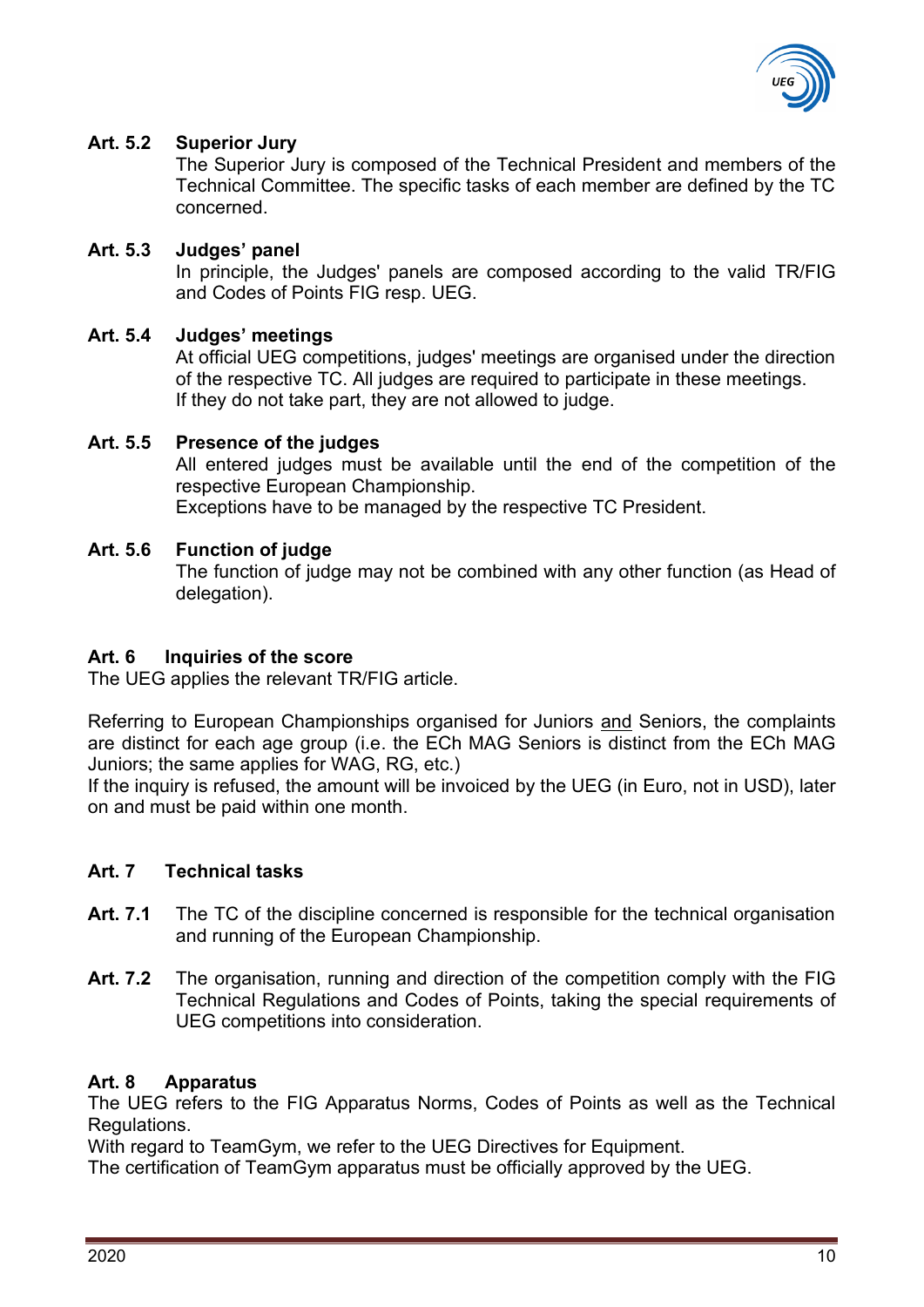

### <span id="page-10-0"></span>**Art. 9 Medals**

For the finals, the gymnasts receive:

 $1<sup>st</sup>$  rank: a gold medal and a diploma  $2<sup>nd</sup>$  rank: a silver medal and a diploma 3<sup>rd</sup> rank: a bronze medal and a diploma

4<sup>th</sup> to 8<sup>th</sup> rank: a diploma.

On the podium, awards will only be presented to the medal winners.

In team/group competitions, each gymnast in the team/group, including the reserve gymnasts and the coaches, receive the awards mentioned above.

#### <span id="page-10-1"></span>**Art. 10 Diplomas**

- **Art. 10.1** The 8 best gymnasts/teams of each competition receive a diploma indicating their name and first name, the federation they belong to, the rank and, where required, the type of the medal. The diplomas for the gymnasts ranked  $1<sup>st</sup>$  to  $8<sup>th</sup>$  will be given to the respective federations.
- **Art. 10.2** All competitors and officials receive a diploma indicating their name and first name, the name of the federation they belong to, and their function within the organisation.

#### <span id="page-10-2"></span>**Art. 11 Ceremonies**

We refer to the UEG Directives for the organisation of Ceremonies.

The participation of the medal winners in the award ceremonies is compulsory. Gymnasts or teams that are absent for unjustified reasons will be disqualified.

#### <span id="page-10-3"></span>**Art. 12 Score Sheets, Ranking Lists and Lists of Finalists**

- **Art. 12.1** The intermediary results and rankings are only displayed in the halls and published on the Internet.
- **Art. 12.2** The complete documentation is distributed at the end of the championship.
- **Art. 12.3** Immediately after each competition, the scoring office presents the following documents to the TC Presidents for approval by signature:
	- a) a complete list of the results, including the individual judges' scores for each apparatus;
	- b) a complete list of results for each apparatus, with all individual judges' scores.
- **Art. 12.4** The TC President approves the list of the finalists.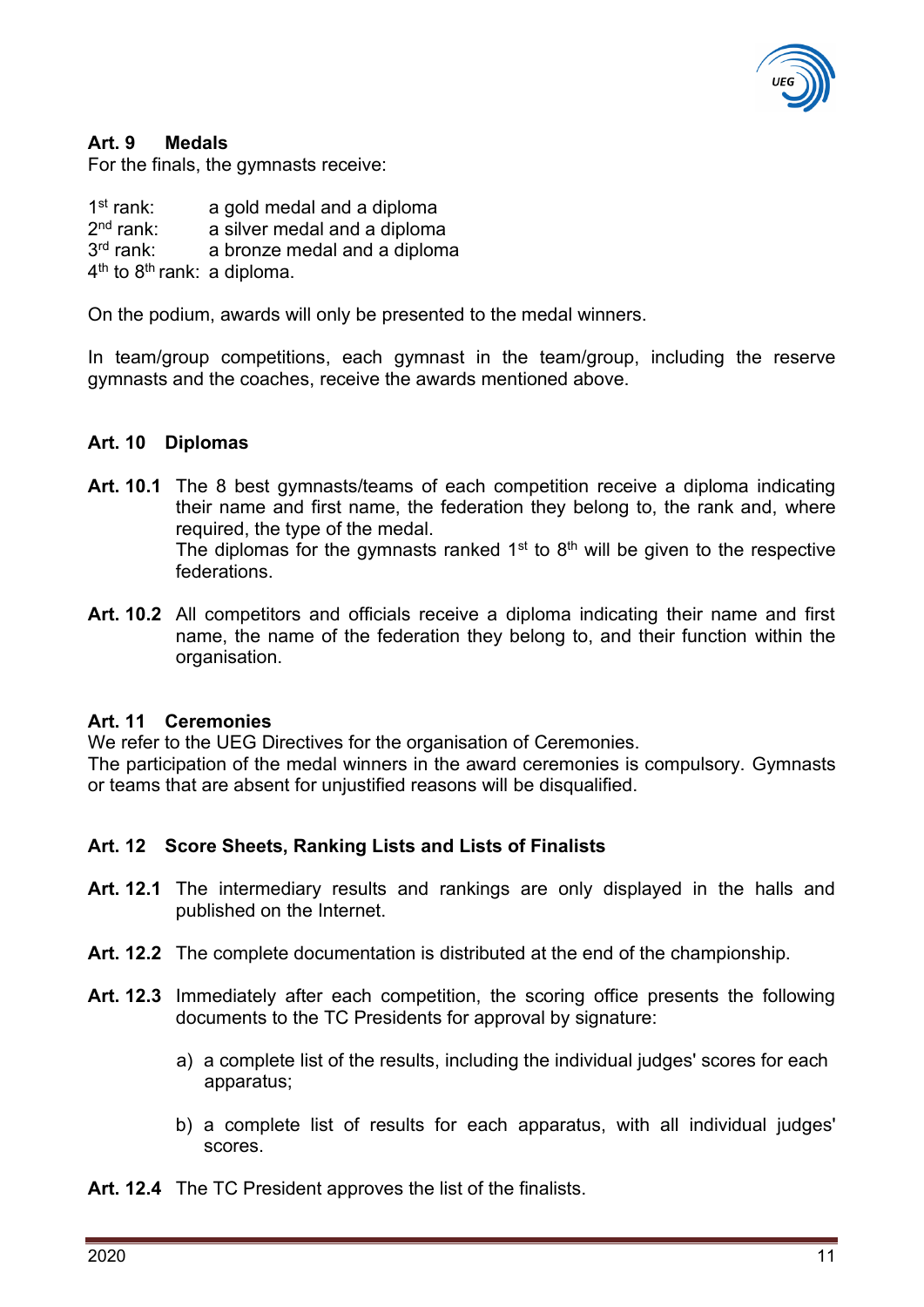

# <span id="page-11-0"></span>**Art. 13 Obligations of the participating National Federations**

The participating national federations shall pay for the travelling and accommodation expenses (including meals) of their delegations.

The organising NF, respectively the OC, is authorised to request a deposit (50% maximum) from all participating NF.

The remaining costs must be paid before the arrival. NF not having fulfilled their financial obligations within the deadlines are not authorised to compete.

The organising NF must inform the participating federations on the terms of payment.

### **Art. 13.1 Use of electronic communication devices**

During the duration of official UEG competitions, the gymnasts, judges, coaches or medical staff of the delegations on the field of play are absolutely prohibited from using cellular phones and other electronic communication devices. The competition duration is defined as starting the moment the first gymnast enters the field of play and ending the moment the last score is displayed publicly.

If this rule is violated, the concerned persons will receive a written warning. If this behaviour is repeated after the written warning is issued, the concerned

person will be excluded for the rest of the competition. The Superior Jury is responsible to decide these disciplinary measures.

Appeals against these decisions have to be submitted to the Jury of Appeal whose decision is final.

### **Art. 13.2 Obligation of the participating National Federations to assist at the Orientation Meeting**

The Organising Committee and the UEG provide very important information during the Orientation Meeting of UEG events.

It is mandatory for all Heads of Delegation of the federations or their representatives to attend. Unjustified failure to attend will result in a sanction against the federation of Euro 1000.-.

# <span id="page-11-1"></span>**Art. 14 Anti-doping controls**

Doping is forbidden in all its forms. Concerning the anti-doping fight, the FIG have established rules specifically based on the Anti-Doping Code of the World Anti-Doping-Agency.

All questions concerning the anti-doping fight must take reference from these rules, in particular the procedures to be followed for the controls and sanctions to be taken.

# <span id="page-11-2"></span>**Art. 15 Final dispositions**

**Art. 15.1** The dispositions of the Statutes of the UEG and the Technical Regulations of the FIG will be applied in all situations which are not foreseen in these regulations.

If extraordinary situations should occur, the necessary decisions will be made by the President of the TC concerned, in cooperation with the members of the EC and TC present at the competition.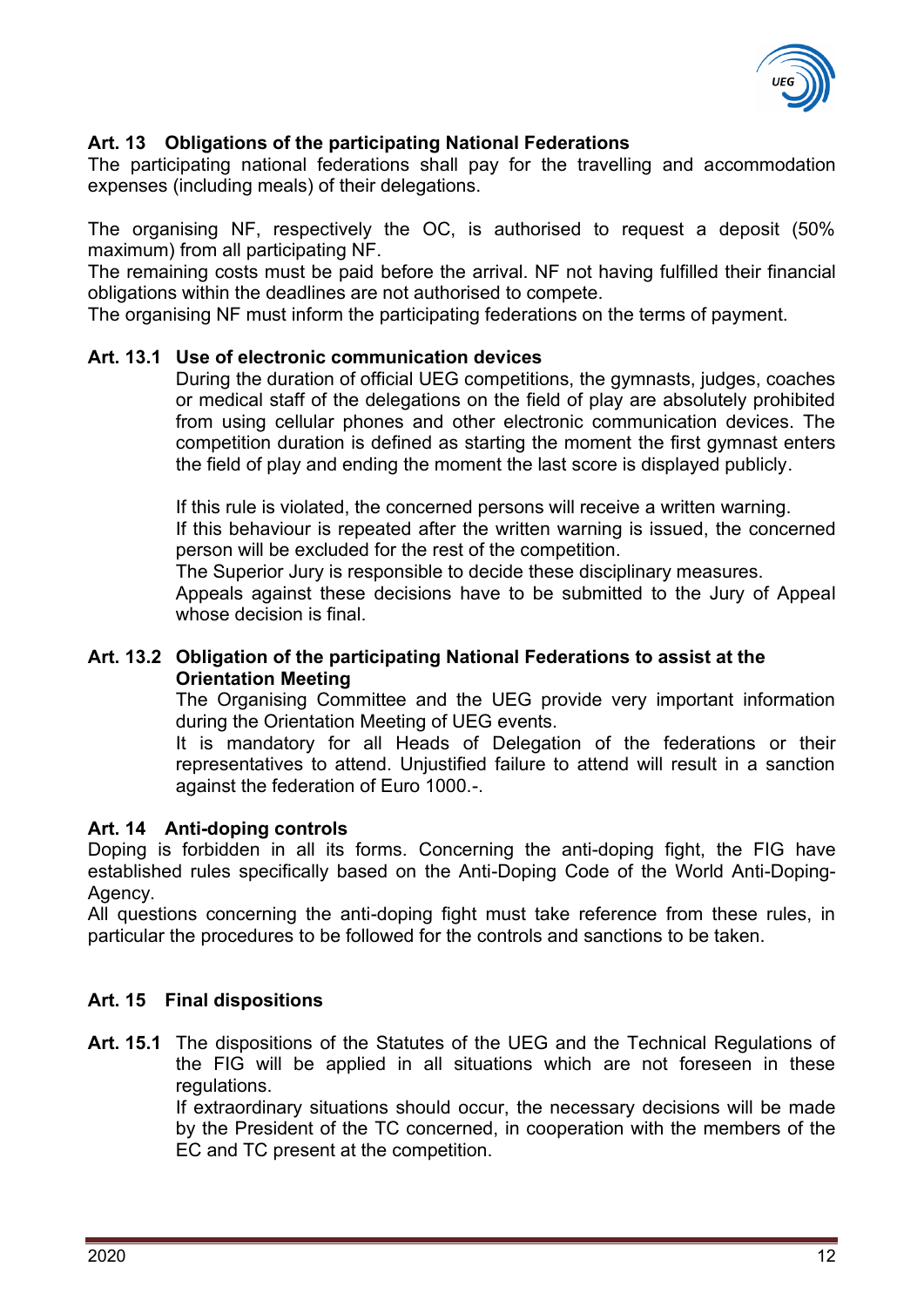

**Art. 15.2** The EC in cooperation with the relevant TC has the right to make necessary technical modifications in order to improve the organisation and practical running of the European Championship. In that case, all the member federations have to be informed immediately.

These regulations were approved by the UEG Executive Committee on August  $30<sup>th</sup> - 31<sup>st</sup>$ , 2019.

They come into operation on January 1<sup>st</sup>, 2020.

UNION EUROPEENNE DE GYMNASTIQUE The President Dr Farid GAYIBOV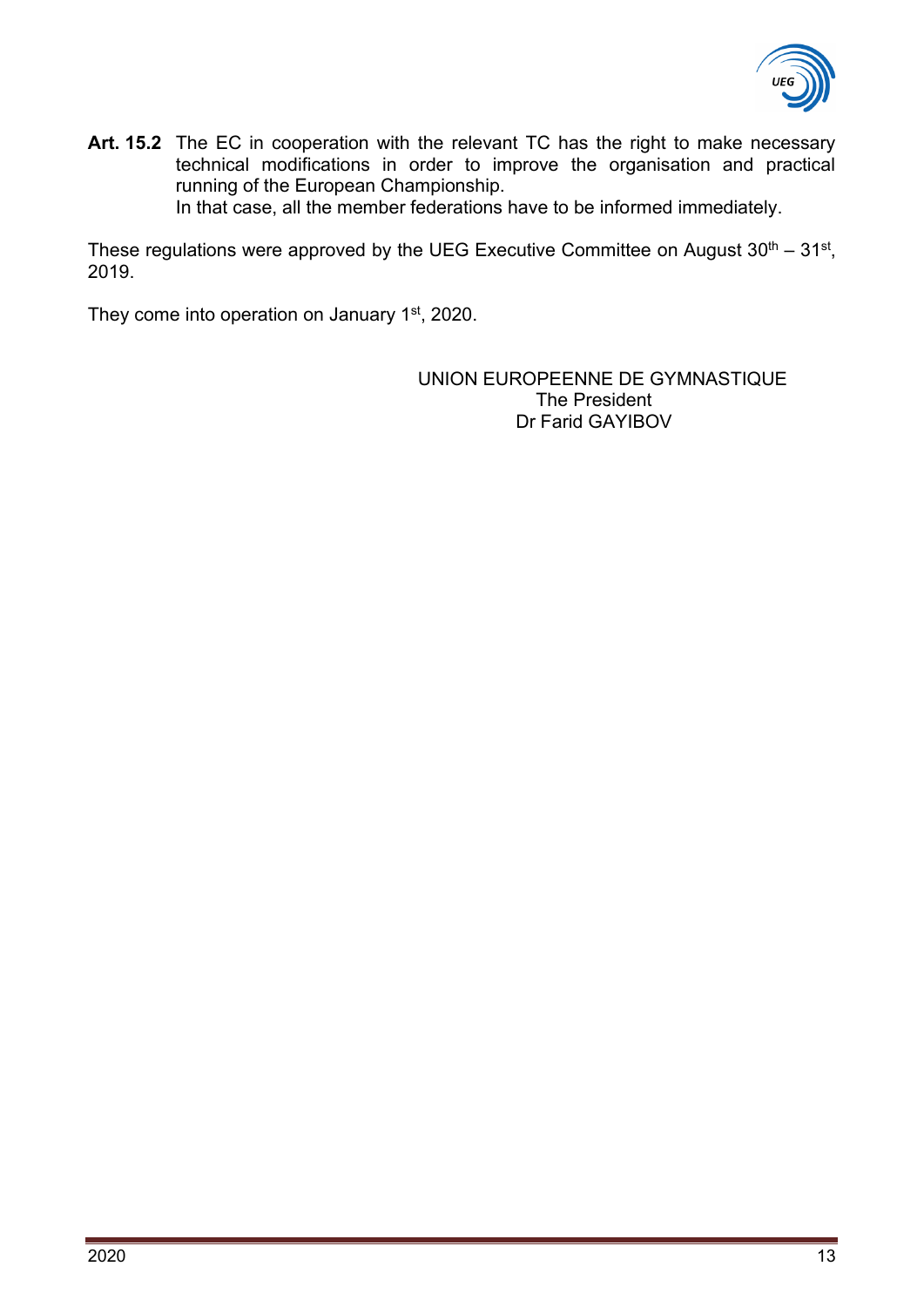

# Technical Regulations

# **Part II**

# <span id="page-13-0"></span>**Specific Rules – Artistic Gymnastics**



**Edition 2020**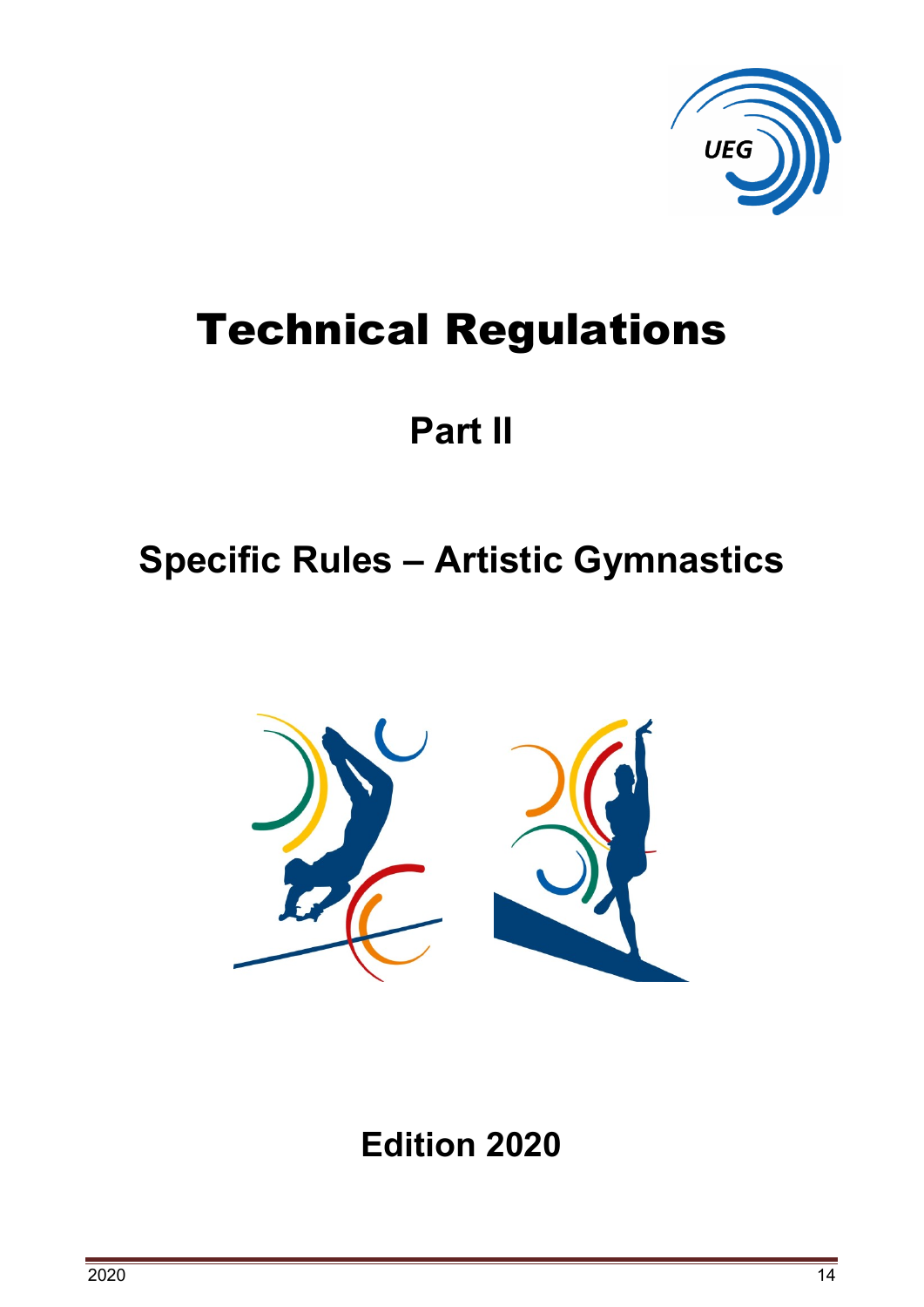



#### <span id="page-14-0"></span>**Art. 1 Competitions**

In **even years**, the following competitions are organised for seniors and juniors:

Qualifying competition, Juniors Qualifying competition, Seniors All-Around Final, Juniors Apparatus Finals, Seniors and Juniors Team Final, Seniors

In **odd years**, the following competitions are organised for seniors:

Qualifying competition All-Around Final Apparatus Finals

#### <span id="page-14-1"></span>**Art. 2 Composition of the delegations**

#### **Art. 2.1 Team European Championships (even years)**

All federations are entitled to participate with either a team composed of 3 to 5 gymnasts, or a maximum of 2 individual gymnasts.

#### *MAG respectively WAG*

|                    | <b>Juniors</b> | <b>Seniors</b> | <b>Mixed</b> |
|--------------------|----------------|----------------|--------------|
| Gymnasts           |                | 5              | 10           |
| Head of delegation |                |                |              |
| Team leader        |                |                | 2            |
| Coaches            |                | 2              |              |
| <b>Doctors</b>     |                |                |              |
| Physiotherapist    |                |                | 2            |
| Judges             |                |                | っ            |

The costs for additional accreditations have to be assumed by the NF. The number of coaches cannot be higher than the number of gymnasts.

#### **Art. 2.2 Individual European Championships (odd years)**

All federations can participate with a maximum of 6 male and 4 female gymnasts, but only a maximum of 4 gymnasts can compete on the same apparatus.

|                                                      | <b>MAG</b> | <b>WAG</b> | <b>Mixed</b> |  |
|------------------------------------------------------|------------|------------|--------------|--|
| Gymnasts                                             |            |            | 10           |  |
| Head of delegation                                   |            |            |              |  |
| Team leader                                          |            |            |              |  |
| Coaches                                              |            |            | 6            |  |
| Doctors                                              |            |            |              |  |
| Physiotherapist                                      |            |            |              |  |
| Judges                                               |            |            |              |  |
| (for delegations with 1-2 gymnasts)                  |            |            |              |  |
| Judges                                               |            |            |              |  |
| (for delegations with 3-6 MAG and 3-4 WAG gymnasts). |            |            |              |  |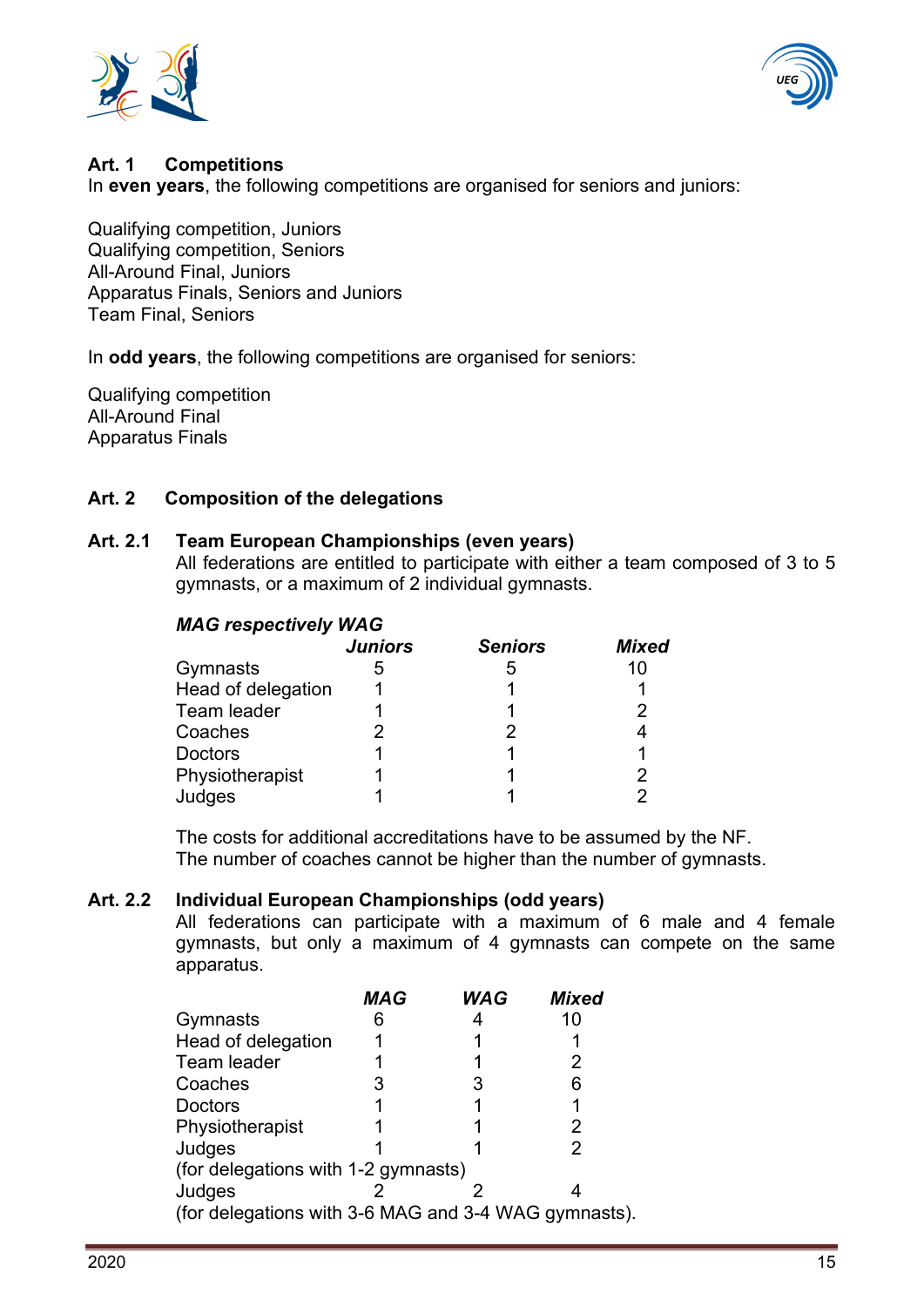



The costs for additional accreditations have to be assumed by the NF. The number of coaches cannot be higher than the number of gymnasts.

#### <span id="page-15-0"></span>**Art. 3 Competition format**

- **Art. 3.1 Team European Championships in MAG and WAG, Seniors and Juniors (even years)**
	- **3.1.1 SENIORS - Qualifying competition for Apparatus Finals and Team Final**

**JUNIORS - Qualifying competition the All-Around Final and the Apparatus Finals as well as Team ranking**

A senior and junior team consists of 3 - 5 gymnasts, of which up to 4 compete on each apparatus. The 3 best scores on each apparatus are added and make the total result. The NF nominates the team for each apparatus.

It is possible to participate with individual gymnasts, if a NF does not have a sufficient number of gymnasts for a full team.

The competition consists of 6 apparatus for the men and 4 for the women. As a general rule, the events will be performed in the Olympic order.

The number of subdivisions depends on the number of participating gymnasts. As a general rule, every subdivision includes 12 (male) resp. 8 (female) teams/mixed groups.

The composition of subdivisions is decided by drawing of lots among the teams and individual gymnasts.

The best Junior Team is awarded the title "Junior European Artistic Gymnastic Team Champion Men/Women".

#### **3.1.2 JUNIORS - All-Around Final**

The 24 gymnasts with the highest ranking obtained in the qualifying competition will qualify for the All-Around final.

A maximum of two gymnasts per federation are allowed in the finals.

The starting order of the gymnasts will be communicated in the Work plan.

The winner of the All-Around Final juniors is awarded the title "Junior European Champion in Artistic Gymnastics Men/Women".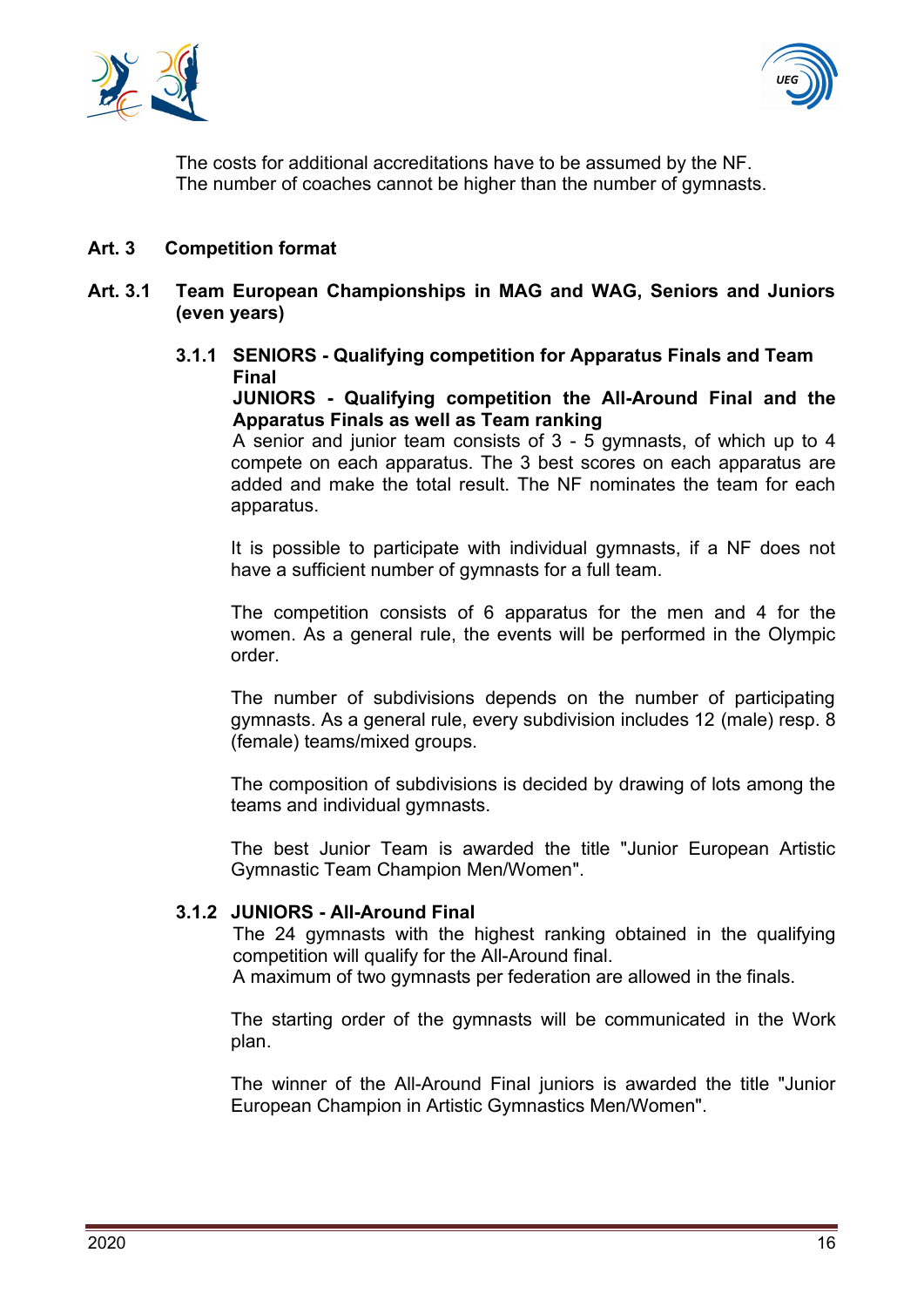



# **3.1.3 SENIORS - Team final**

The 8 best teams from the Qualifying competition will participate in the Team Final. The teams consist of 3 to 5 gymnasts, of which up to 3 compete on each apparatus. The 3 best scores on each apparatus are added and make the total result. The NF nominates the team for each apparatus.

The starting order of the gymnasts will be communicated in the Work plan.

The winner of the Team Final for seniors is awarded the title "European Artistic Gymnastic Team Champion Men/Women".

## **3.1.4 SENIORS & JUNIORS - Apparatus Finals**

The 8 highest ranked gymnasts on each apparatus from the qualifying competition will be qualified for the corresponding apparatus finals. A maximum of two gymnasts per federation will be allowed in the finals. The starting order of the gymnasts will be communicated in the Work plan.

The winner on each apparatus is awarded the title "European Champion on ... (the corresponding apparatus) Men/Women" or "Junior European Champion on ... (the corresponding apparatus) Men/Women".

#### **3.1.5 Reserve gymnasts**

Reserve gymnasts for all types of Finals will be in accordance with the TR/FIG.

#### **3.1.6 Exercise requirements**

The requirements must comply with the valid FIG Codes of Points as well as the FIG rules for Junior competitions.

All affiliated federations must be informed of adjustments to the requirements 6 months before the date of the European Championships.

#### **3.1.7 Special regulations**

If necessary, special regulations will be published in the work plan.

#### **3.1.8 Tie breaking rules**

The FIG tie breaking rules in force are to be applied.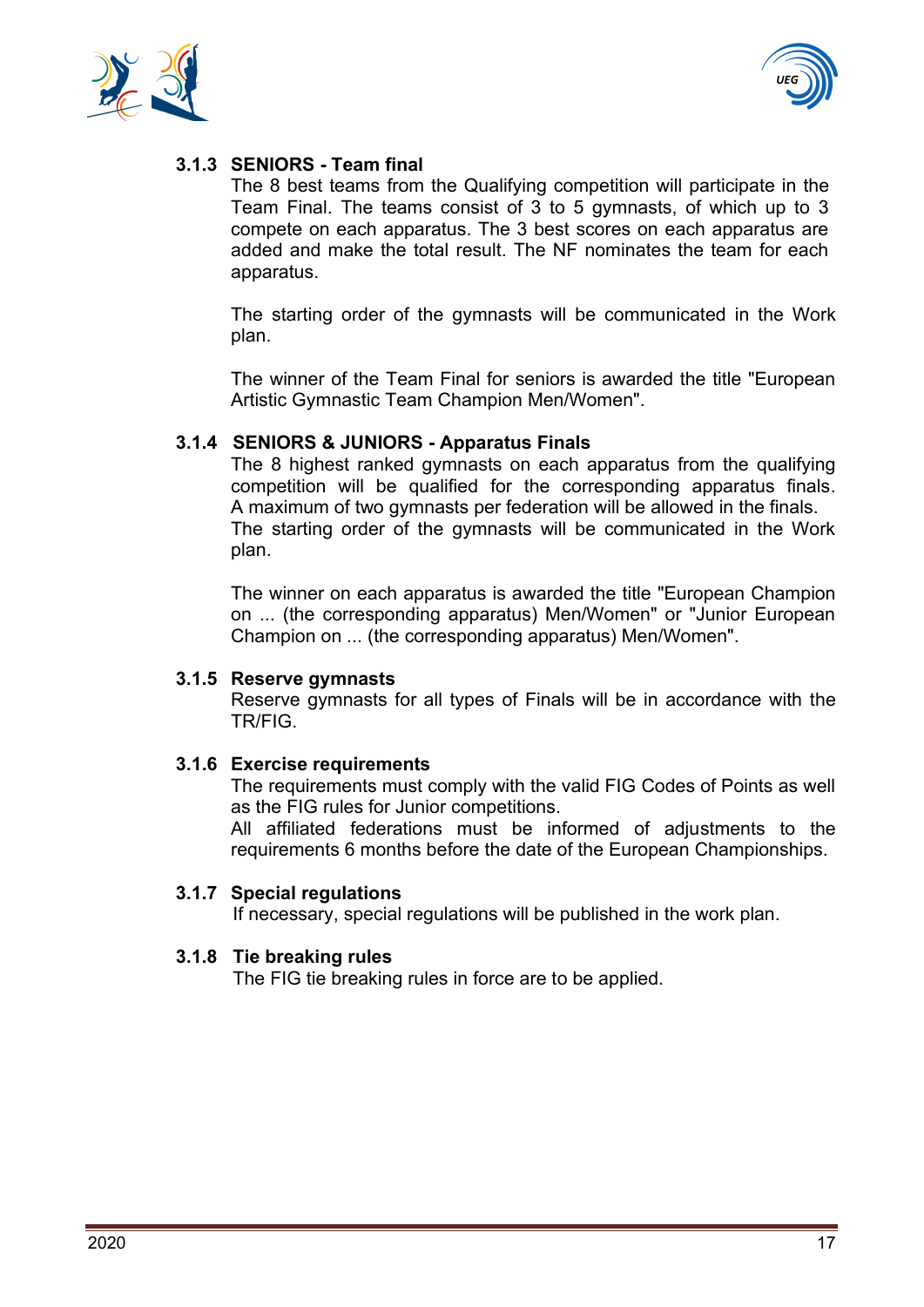



### **Art. 3.2 Individual European Championships in MAG and WAG, Seniors (odd years)**

### **3.2.1 Qualifying competition for the All-Around Final and the Apparatus Finals**

Each NF can enter 6 male and 4 female gymnasts; a maximum of 4 gymnasts per apparatus can participate.

The competition consists of 6 apparatus for the men and 4 for the women. As a general rule, the events will be performed in the Olympic order.

The number of subdivisions depends on the number of participating gymnasts. In principle, every subdivision includes 6 (male) or 4 (female) groups, each with 3 - 9 gymnasts. Particular cases are dealt with in the respective work plans.

The composition of the subdivisions is decided by drawing of lots among the gymnasts.

### **3.2.2 All-around final**

The 24 gymnasts with the highest ranking obtained in the qualifying competition are qualified for the All-Around Final.

A maximum of two gymnasts per federation is allowed in the finals.

The starting order of the gymnasts will be communicated in the Work plan.

The winner of the All-Around Final is awarded with the title "European Artistic Gymnastic Champion Men/Women".

# **3.2.3 Apparatus finals**

The 8 highest ranked gymnasts on each apparatus in the qualifying competition are qualified for the apparatus finals.

A maximum of two gymnasts per federation is allowed in the finals.

The starting order of the gymnasts will be communicated in the Work plan.

The winner on each apparatus is awarded with the title "European Champion on ... (the corresponding apparatus) Men/Women".

#### **3.2.4 Reserve gymnasts**

Reserve gymnasts for all types of Finals will be in accordance with the TR/FIG.

#### **3.2.5 Exercise requirements**

The requirements must comply with the valid Technical Regulations and Code of Points FIG, allowing for adjustments.

All affiliated federations must be informed of adjustments to the requirements 6 months before the date of the European Championships.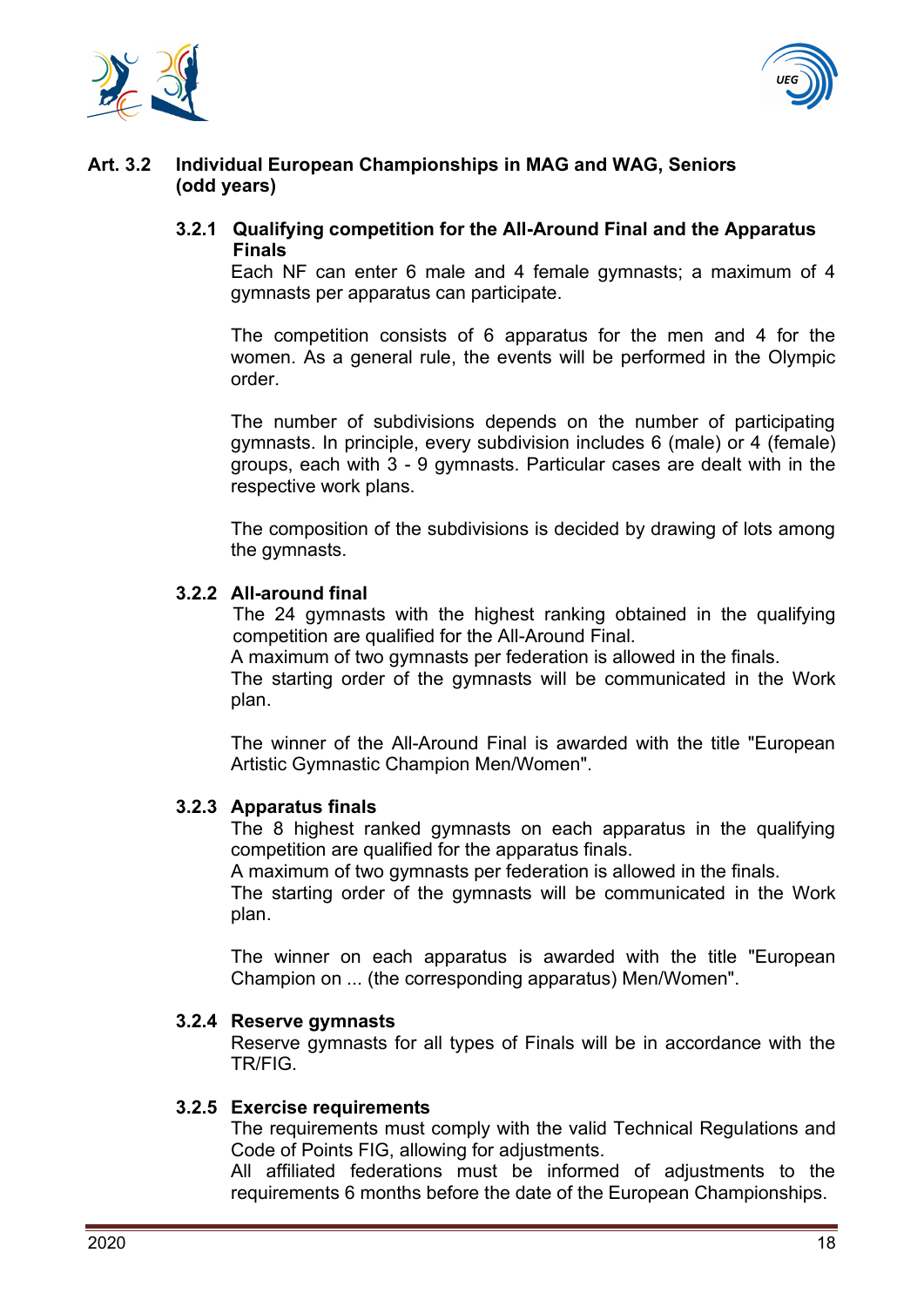



# **3.2.6 Special regulations**

If necessary, special regulations will be published in the work-plan of the discipline concerned.

#### **3.2.7 Tie breaking rules**

The FIG tie breaking rules in force are to be applied.

### <span id="page-18-0"></span>**Art. 4 Duration and timetable of the event**

As a general rule, the

Team European Championships (even years) are organised in 5 days

- day 1 Qualifying competition, Team ranking Juniors
- day 2 Qualifying competition Seniors
- day 3 All-Around Final Juniors
- day 4 Team Final Seniors
- day 5 Apparatus Finals Seniors et Juniors.

and the

Individual European Championships (odd years) also in 5 days

- day 1 Qualifying competition
- day 2 Qualifying competition
- day 3 All-Around Final
- day  $4$  Apparatus Finals, 1<sup>st</sup> part
- day  $5$  Apparatus Finals,  $2<sup>nd</sup>$  part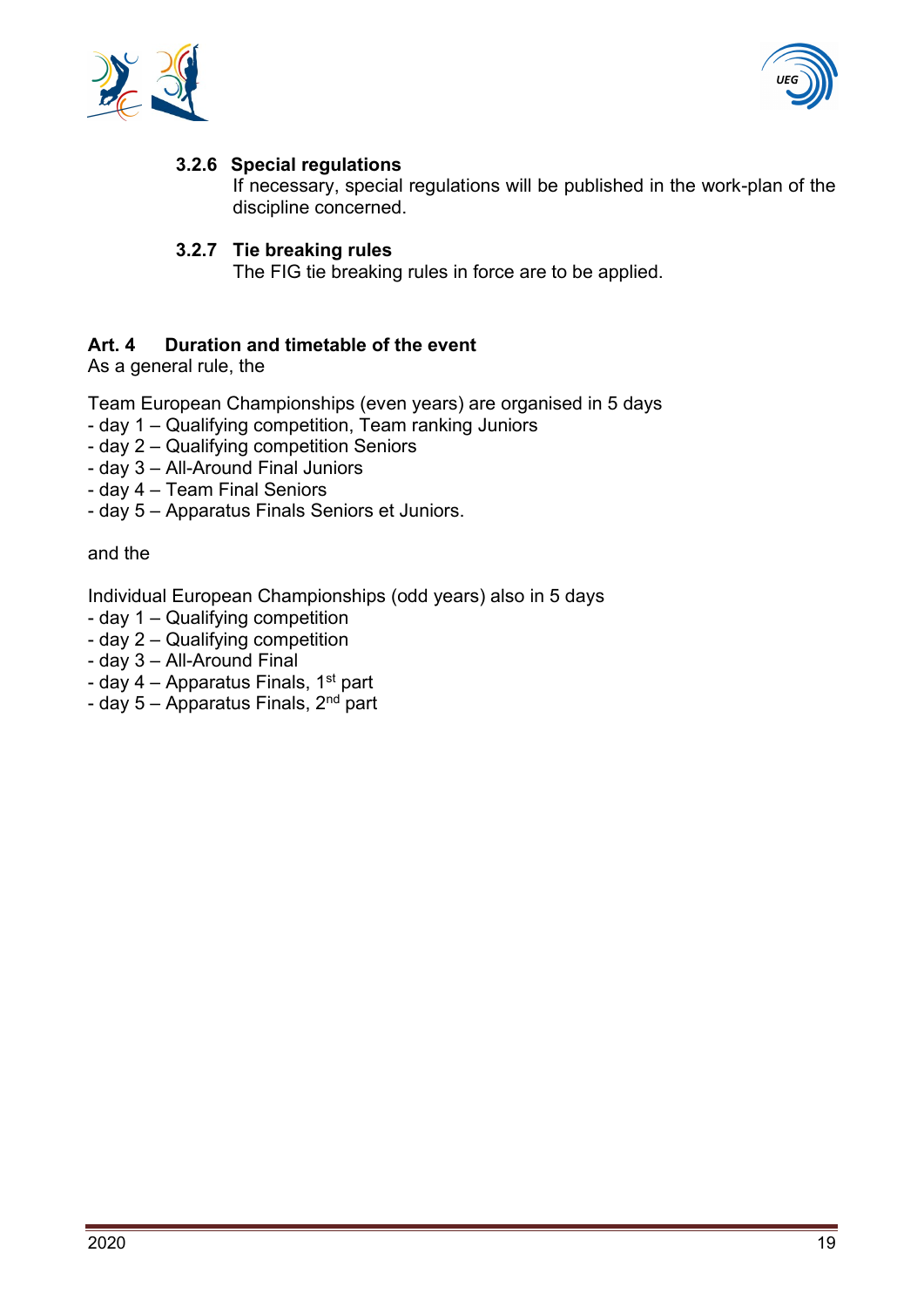

# Technical Regulations

# **Part II**

# <span id="page-19-0"></span>**Specific Rules – Rhythmic Gymnastics**



**Edition 2020**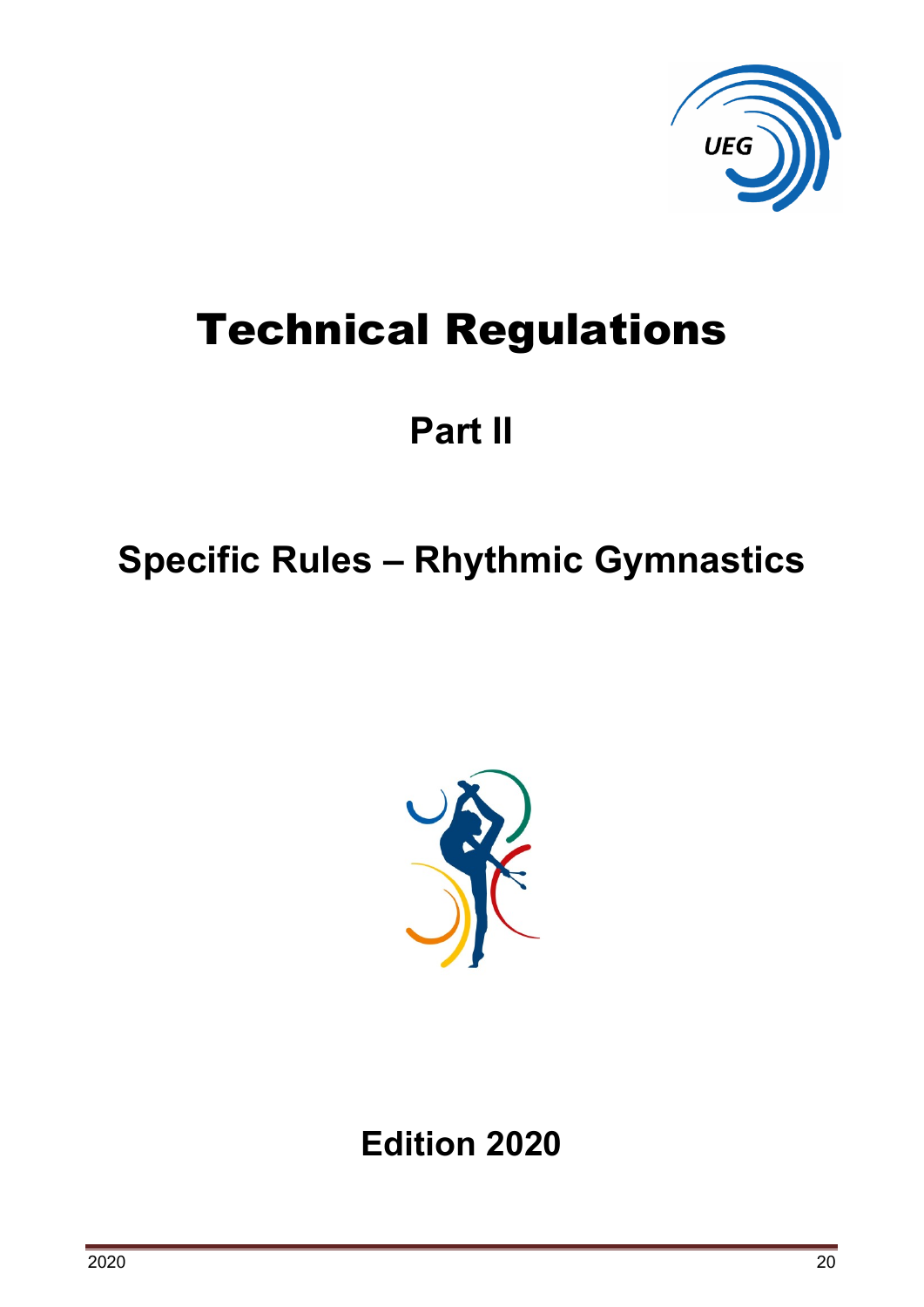



#### <span id="page-20-0"></span>**Art. 1 Competitions**

#### **Art. 1.1 European Championships in even years**

In the even years**,** the following competitions are organised for seniors and juniors:

#### Senior Individuals

All Around Final

#### Senior Groups

- Qualifying competition with Team and All-Around Ranking
- Apparatus Finals

#### Junior Individuals

- Qualifying competition with Team Ranking
- Apparatus Finals

#### **Art. 1.2 European Championships in odd years**

In the odd years, the following competitions are organised for seniors and juniors:

#### Senior Individuals

- Qualifying competition with Team Ranking
- All Around Final
- Apparatus Finals

#### Senior Groups

- Qualifying competition with Team and All-Around Ranking
- Apparatus Finals

#### Junior Groups

- Qualifying competition with All Around Ranking
- Apparatus Finals

#### <span id="page-20-1"></span>**Art. 2 Composition of the Delegations**

#### **Art. 2.1 Even Years**

|                           | <b>SENIOR</b>      | <b>SENIOR</b> | <b>JUNIOR</b>      | <b>TOTAL</b> |
|---------------------------|--------------------|---------------|--------------------|--------------|
|                           | <b>Individuals</b> | <b>Groups</b> | <b>Individuals</b> | Max.         |
| <b>Gymnasts</b>           | 1-2                | $5 - 6 *$     | $1 - 4$            | 13           |
| <b>Reserve Gymnasts</b>   |                    |               |                    |              |
| <b>Head of Delegation</b> |                    |               |                    |              |
| <b>Team Leader</b>        |                    |               |                    |              |
| Coach                     | $1 - 2$            |               |                    | 6            |
| <b>Doctor</b>             |                    |               |                    |              |
| Physiotherapist           |                    |               |                    |              |
| Judges **                 |                    |               |                    |              |

\* Each gymnast must compete at least once.

\*\* NF must register at least 1 qualified judge.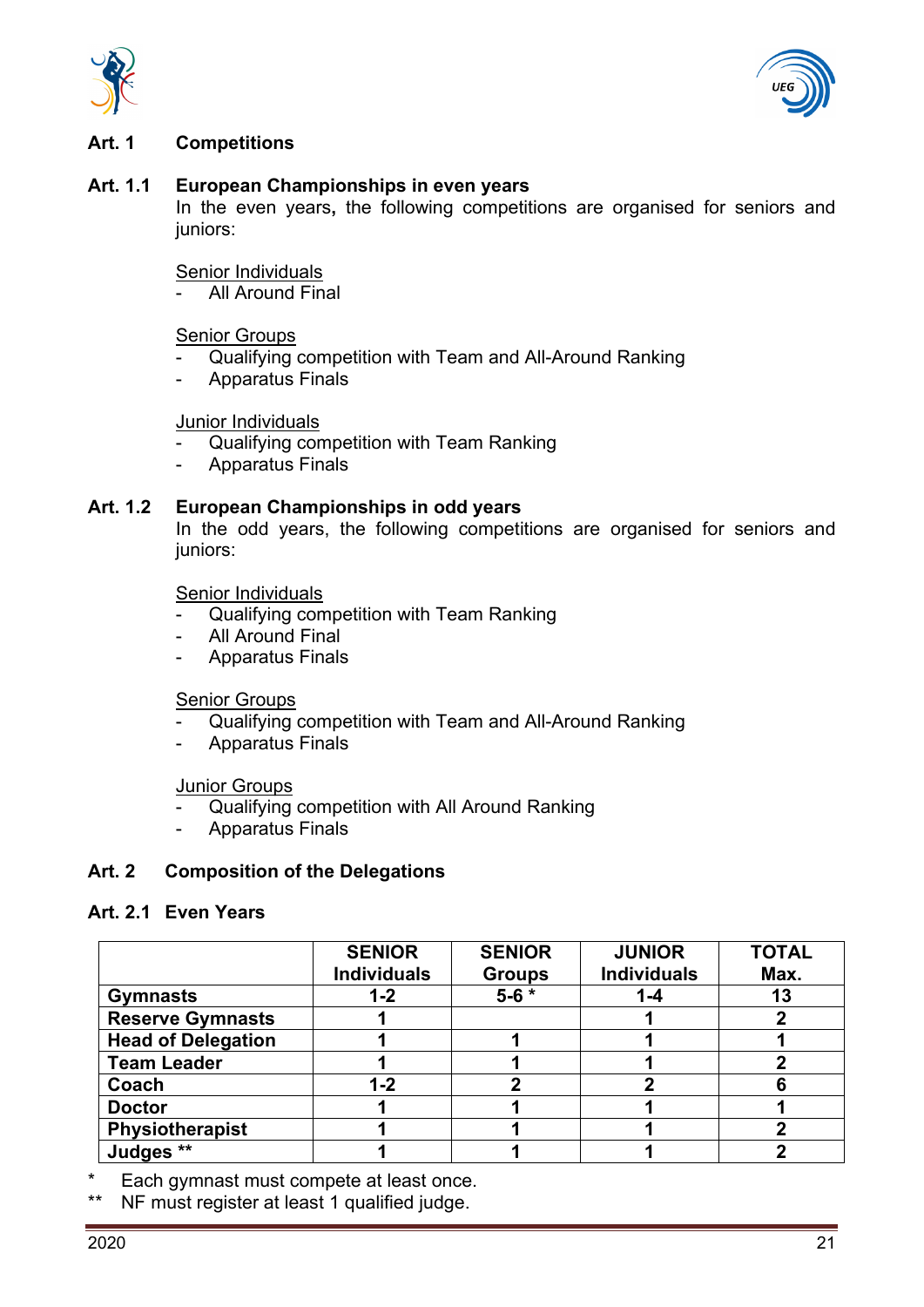



# **Art. 2.2 Odd Years**

|                           | <b>SENIOR</b><br><b>Individuals</b> | <b>SENIOR</b><br><b>Groups</b> | <b>JUNIOR</b><br><b>Groups</b> | <b>TOTAL</b><br>Max. |
|---------------------------|-------------------------------------|--------------------------------|--------------------------------|----------------------|
| <b>Gymnasts</b>           | $1 - 3$                             | $5 - 6 *$                      | $5 - 6 *$                      | 15                   |
| <b>Reserve Gymnasts</b>   |                                     |                                |                                |                      |
| <b>Head of Delegation</b> |                                     |                                |                                |                      |
| <b>Team Leader</b>        |                                     |                                |                                |                      |
| Coach                     |                                     |                                |                                | 6                    |
| <b>Doctor</b>             |                                     |                                |                                |                      |
| Physiotherapist           |                                     |                                |                                |                      |
| Judges **                 |                                     |                                |                                |                      |

\* Each gymnast must compete at least once.

\*\* NF must register at least 1 qualified judge.

# <span id="page-21-0"></span>**Art. 3 Competition format**

### **Art. 3.1 Even Years 3.1.1 General Layout of the Programme**

| <b>Thursday</b>                                                | Friday                                                                                       | <b>Saturday</b>                                                                                    | <b>Sunday</b>                                                                    |
|----------------------------------------------------------------|----------------------------------------------------------------------------------------------|----------------------------------------------------------------------------------------------------|----------------------------------------------------------------------------------|
| Junior Individuals &<br><b>Senior Groups</b><br>Qualifications | Junior Individuals &<br><b>Senior Groups</b><br>Qualifications                               | Senior Individuals<br>All-Around                                                                   | Junior Individuals<br>& Senior Groups<br><b>Apparatus Finals</b>                 |
| Junior Individuals<br>Qualifications<br>(2 apparatus)          | Junior Individuals<br>Qualifications<br>(2 apparatus)                                        | 1 per NF not qualified<br>from previous ECh<br>Seniors Individuals<br>(4 apparatus)                | Junior Individuals<br><b>Apparatus Finals</b><br>(4 apparatus)                   |
| 4 exercises                                                    | 4 exercises                                                                                  | 4 exercises                                                                                        | 4 exercises                                                                      |
| <b>Senior Groups</b><br>Qualifications                         | <b>Senior Groups</b><br>Qualifications                                                       | NF of 24 best as per<br>qualification from<br>previous ECh<br>Seniors Individuals<br>(4 apparatus) | Senior Groups<br>Apparatus finals                                                |
| 1 exercise                                                     | 1 exercise                                                                                   | 4 exercises                                                                                        | 2 exercises                                                                      |
|                                                                | <b>Award Ceremonies</b>                                                                      | <b>Award Ceremonies</b>                                                                            | <b>Award Ceremonies</b>                                                          |
|                                                                | Junior Individuals and<br>Senior Groups:<br>$\bullet$ Team<br>Senior Groups:<br>• All-Around | Senior Individuals:<br>• All-Around Final                                                          | Junior Individuals:<br>• Apparatus Finals<br>Senior Groups<br>• Apparatus Finals |
|                                                                |                                                                                              |                                                                                                    |                                                                                  |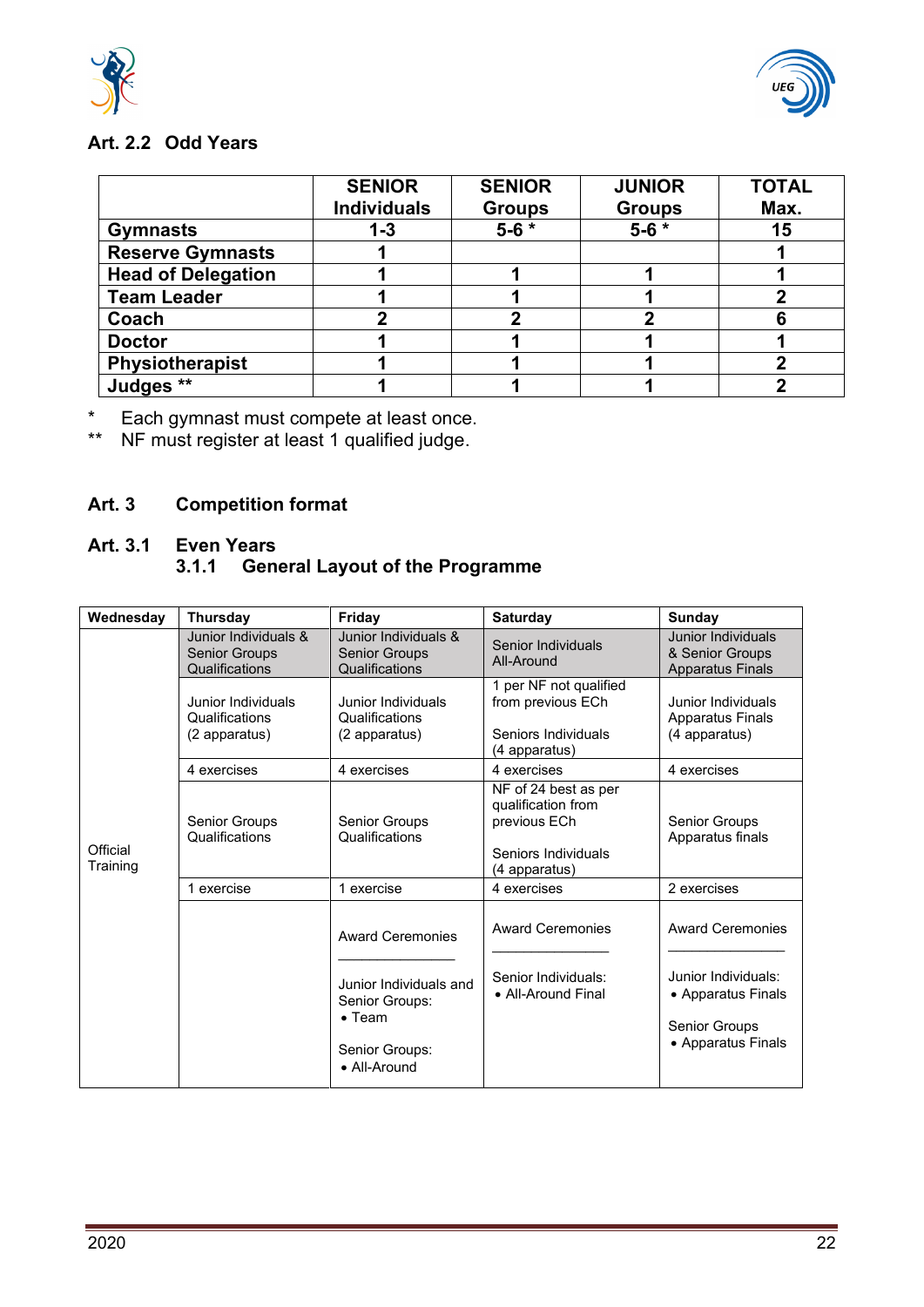



#### **3.1.2 Senior Individuals All Around Final**

- The NF whose gymnasts qualified in the top 24 in the all-around of the previous European Championships will be invited with 1 or 2 gymnasts (according to the qualifying result in the previous year). This invitation is non-nominative.
- 1 gymnast from the host country if not yet qualified. The distribution of places will be as follows: 24+1 from the host country.
- Every other NF which did not qualify through the European Championships in the previous year has the right to send 1 gymnast.

# **3.1.3 Senior Groups**

# **Qualifying competition with All-Around ranking and Team ranking**

- Group competition (5-6 gymnasts) with 2 different exercises, one executed with 1 apparatus, the other with 2 types of apparatus, according to the FIG program for the respective year.
- The winner of the All Around competition is awarded with the title "European All Around Champion".
- The All Around competition is also a qualifying competition for the Apparatus finals.
- NF with only 1 Senior Group, but no Junior Individual gymnasts, cannot participate in the Team ranking..

# **Apparatus Finals**

- Competition of the best 8 groups per apparatus of the qualifying competition.
- The gymnasts of the first ranked group in the group exercises will be awarded with the title "European Champion" at the respective apparatus.

# **3.1.4 Team ranking**

# **Senior Groups and Junior Individuals**

The winner of the Team Competition is designated as follows:

- Senior Groups: the result of the 2 exercises
- Junior Individuals: the result of the 8 exercises
- The above-mentioned results will be added; the best NF is awarded with the title "European Team Champion".
- If a NF does not participate in the Team Competition (i.e. competes without a Senior Group): the gymnast/s can be ranked for the All-Around competition and qualify for the Apparatus Finals.
- If a NF does not participate in the Team Competition (i.e. competes without Junior Individuals): the Senior Group will be ranked for the All-Around competition and can qualify for the Apparatus Finals.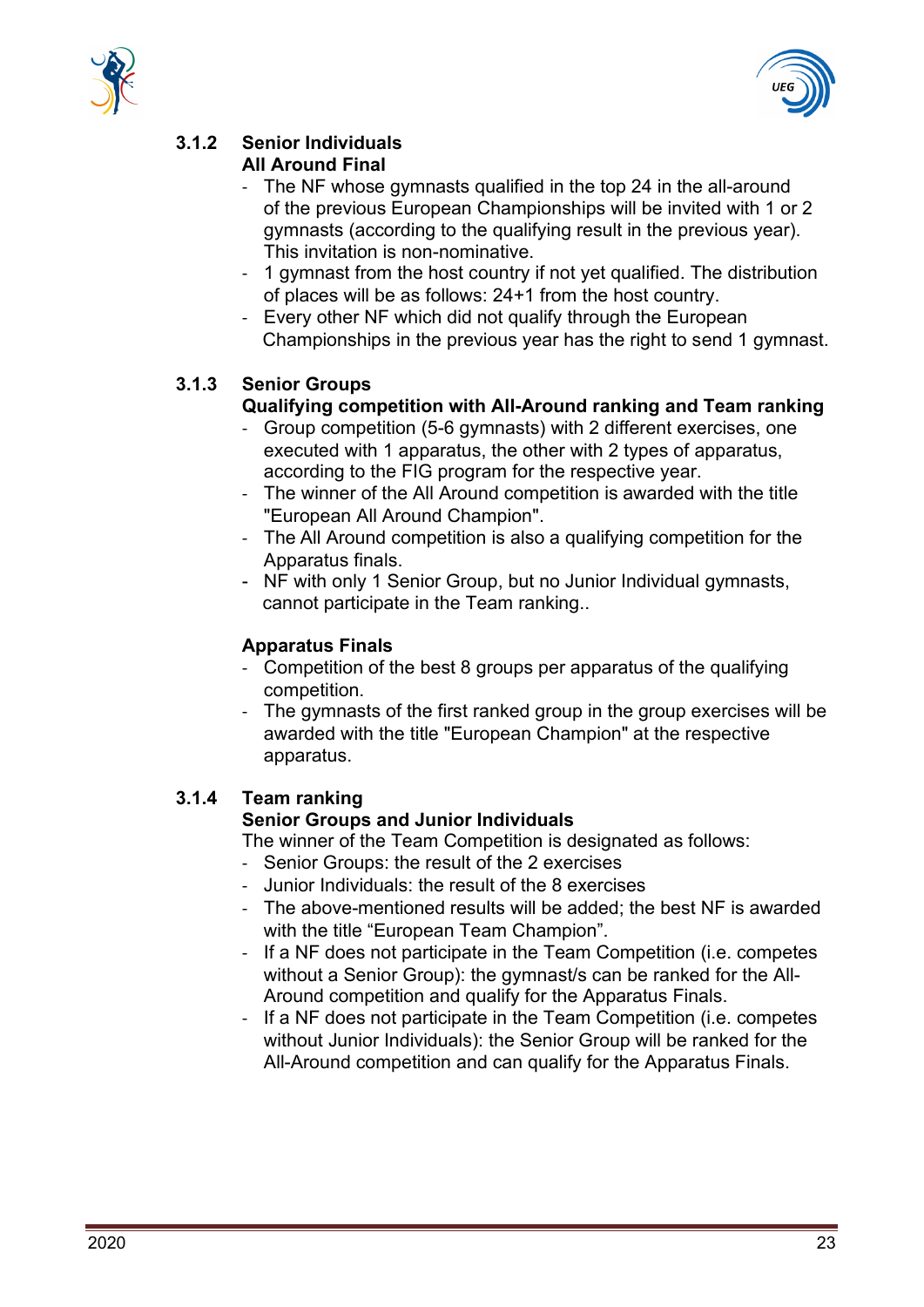



# **3.1.5 Junior Individuals**

## **Qualifying competition with Team ranking**

- Individual competition with 1 4 gymnasts per federation
- The gymnasts present 8 exercises with the 4 apparatus according to the FIG programme for the respective year.
- A gymnast may participate with 2 4 exercises
- If a NF participates with only 1 gymnast, she has to present an exercise with all 4 apparatus and can qualify with each apparatus for the Apparatus Finals.

# **Apparatus Finals**

- Competition of the best 8 gymnasts per apparatus (4 apparatus) of the qualifying competition. Maximum 1 per NF
- The first ranked gymnast of each apparatus is awarded with the title "European Junior Champion".

#### **Art. 3.2 Odd Years 3.2.1 General Layout of the Programme**

| Tuesday              | Wednesday                                                                                | <b>Thursday</b>                                       | Friday                                                                                       | <b>Saturday</b>                                                  | <b>Sunday</b>                                                                     |
|----------------------|------------------------------------------------------------------------------------------|-------------------------------------------------------|----------------------------------------------------------------------------------------------|------------------------------------------------------------------|-----------------------------------------------------------------------------------|
|                      | Junior<br><b>Qualifications &amp; Finals</b>                                             | Senior<br>Qualifications                              | Senior<br>Qualifications                                                                     | Senior<br><b>All-Around Final</b>                                | <b>Seniors</b><br><b>Apparatus Finals</b>                                         |
|                      | <b>Junior Groups</b><br>Qualification and All-<br><b>Around Ranking</b><br>(2 apparatus) | Senior Individuals<br>Qualifications<br>(2 apparatus) | Senior Individuals<br>Qualifications<br>(2 apparatus)                                        | Senior Individuals<br><b>All-Around Final</b><br>(4 apparatus)   | Senior Individuals<br><b>Apparatus Finals</b><br>(4 apparatus)                    |
|                      | 2 exercises                                                                              | 4 exercises                                           | 4 exercises                                                                                  | 4 exercises                                                      | 4 exercises                                                                       |
| Official<br>Training | Junior Groups<br><b>Apparatus Finals</b><br>(2 apparatus)                                | Senior Groups<br>Qualifications                       | Senior Groups<br>Qualifications                                                              |                                                                  | <b>Senior Groups</b><br><b>Apparatus Finals</b>                                   |
|                      | 2 exercises                                                                              | 1 exercise                                            | 1 exercise                                                                                   |                                                                  | 2 exercises                                                                       |
|                      | <b>Award Ceremonies</b><br>Junior Groups:<br>• Apparatus Finals<br>• All-Around          |                                                       | Award<br>Ceremonies<br>Senior Individuals<br>and Groups:<br>$\bullet$ Team<br>Senior Groups: | Award<br>Ceremonies<br>Senior Individuals:<br>• All-Around Final | Award<br>Ceremonies<br>Senior Individuals<br>and Groups:<br>• Apparatus<br>Finals |
|                      |                                                                                          |                                                       | • All-Around                                                                                 |                                                                  |                                                                                   |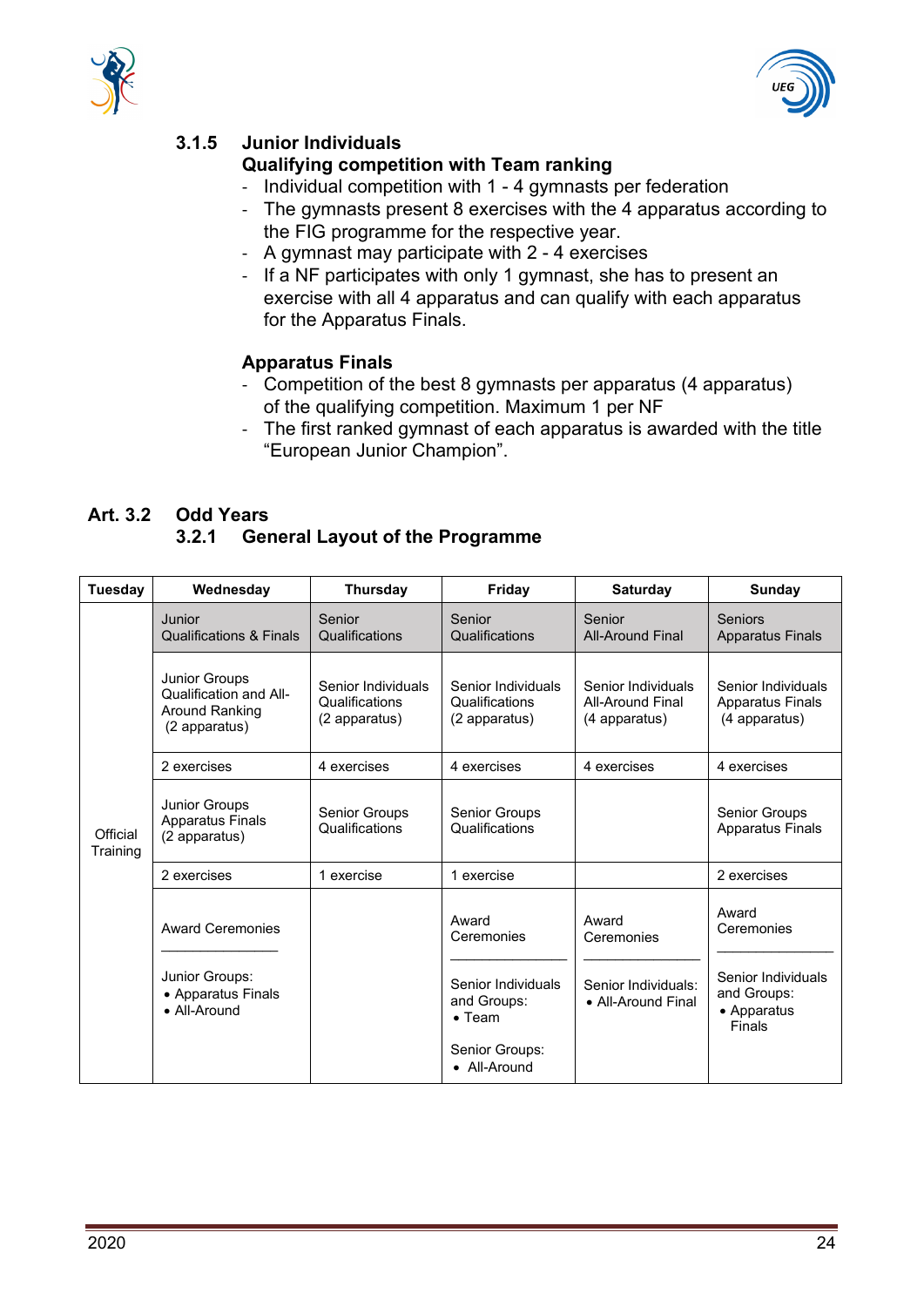



# **3.2.2 Senior Individuals**

## **Qualifying competition with Team ranking**

- 1-3 gymnasts per NF
- The gymnasts present maximum 8 routines with the apparatus according to the FIG programme for the respective year
- A gymnast may participate in 1 4 exercises
- If a NF participates with only 1 gymnast, she must present an exercise with all 4 apparatus
- NF with only 1 gymnast cannot participate in the Team ranking
- Qualification for the AA the best 3 scores count (max. 2 gymnasts per NF).

# **All-Around Final**

- The best 24 gymnasts from the qualifications
- 1 gymnast from the host country if not yet qualified. The distribution of places will be as follows: 24+1 from the host country
- The gymnasts must present 4 routines
- Maximum 2 gymnasts per NF
- The All-Around ranking result is obtained by the best 4 scores
- The winner of the All-Around competition is awarded with the title "European All-Around Champion".

### **Apparatus Finals**

- Competition of the best 8 individual gymnasts per apparatus of the qualifying competition. Maximum 2 per NF
- The first ranked gymnast of each apparatus is awarded with the title "European Champion".

# **3.2.3 Senior Groups**

# **Qualifying competition with Team and All-Around ranking**

- Group competition (5-6 gymnasts) with 2 different exercises, one executed with 1 apparatus, the other with 2 types of apparatus, according to the FIG program for the respective year.
- The winner of the All Around competition is awarded with the title "European All Around Champion".
- The All Around competition is also a qualifying competition for the Apparatus finals
- NF with only 1 Senior Group cannot participate in the Team ranking

# **Apparatus Finals**

- Competition of the best 8 groups per apparatus of the qualifying competition.
- The gymnasts of the first ranked group in the group exercises are awarded with the title "European Champion" at the respective apparatus.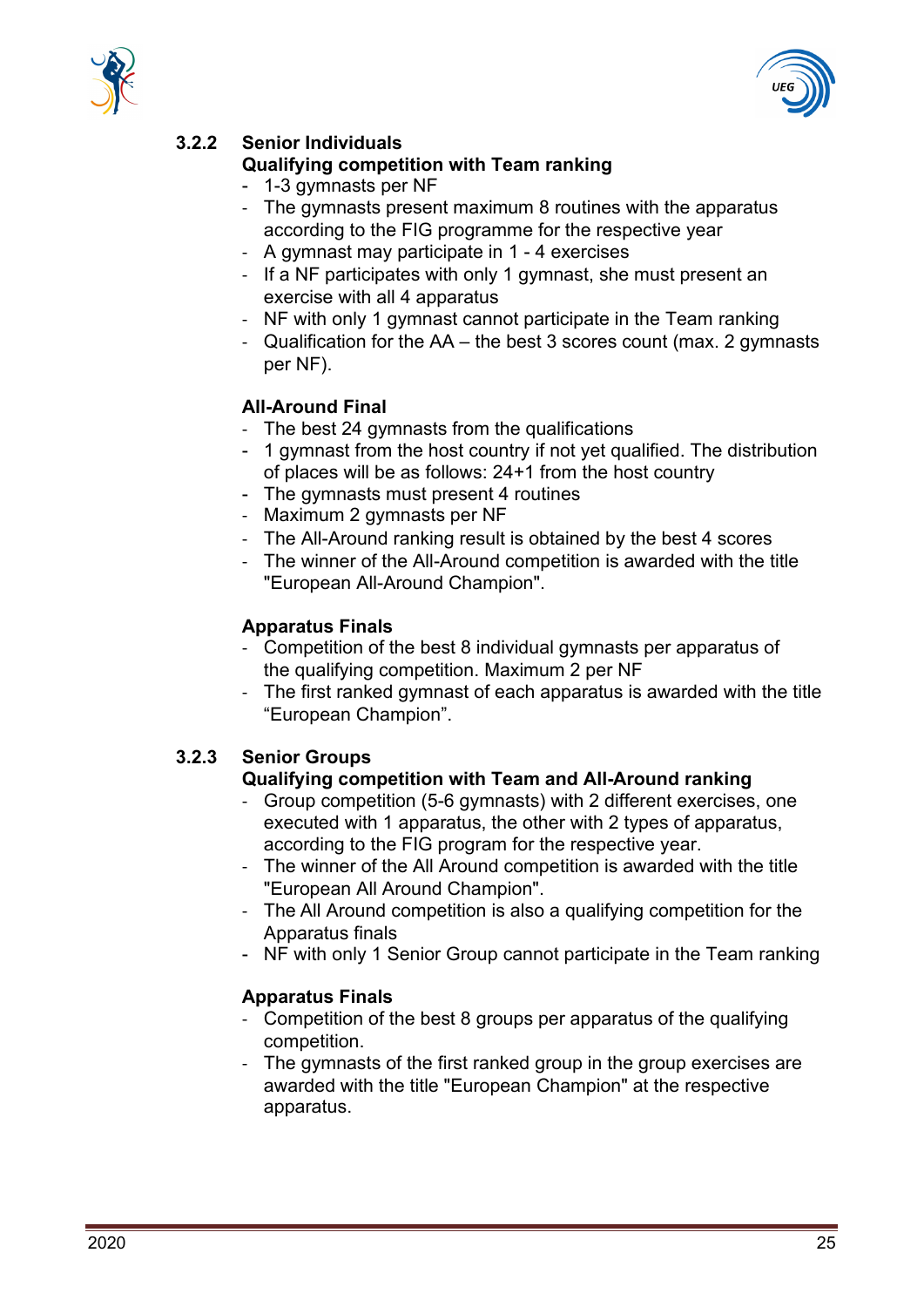



# **3.2.4 Team Ranking**

# **Senior Groups and Senior Individuals**

The winner of the Team Competition is designated as follows:

- Senior Individual gymnasts: the result of all 8 routines
- Senior Groups: the result of the 2 exercises.
- The above-mentioned results will be added; the best NF is awarded with the title "European Team Champion".
- If a NF does not participate in the Team Competition (i.e. competes without a Senior Group): the gymnast/s can be ranked for the All Around competition and qualify for the Apparatus Finals.
- If a NF does not participate in the Team Competition (i.e. competes without Senior Individuals): the Senior Group will be ranked for the All Around competition and can qualify for the Apparatus Finals.

# **3.2.5 Junior Groups**

# **Qualifying competition with All Around ranking**

- Group competition (5-6 gymnasts) with 2 exercises of 2 different apparatus according to the FIG programme for the respective year. The results of the 2 exercises will be added.
- The winner after the 2 exercises is awarded with the title "European Junior Champion"
- The best 8 groups are qualified for the Apparatus Final.
- NF may participate with only 1 exercise. The group will qualify for the Apparatus Finals.

# **Apparatus Finals**

- Competition of the 8 best groups of the qualifying competition.
- The gymnasts of the first ranked group will be awarded with the title "European Champion" of the respective apparatus.

# **Art. 3.3 Tie breaking rules**

The FIG tie breaking rules in force are to be applied.

# **Art. 3.4 Drawing of lots**

**3.4.1** A drawing of lots will determine the starting order for the first part of the competition for each NF. For the second part of the competitions a rotation between the groups will be organised as follows: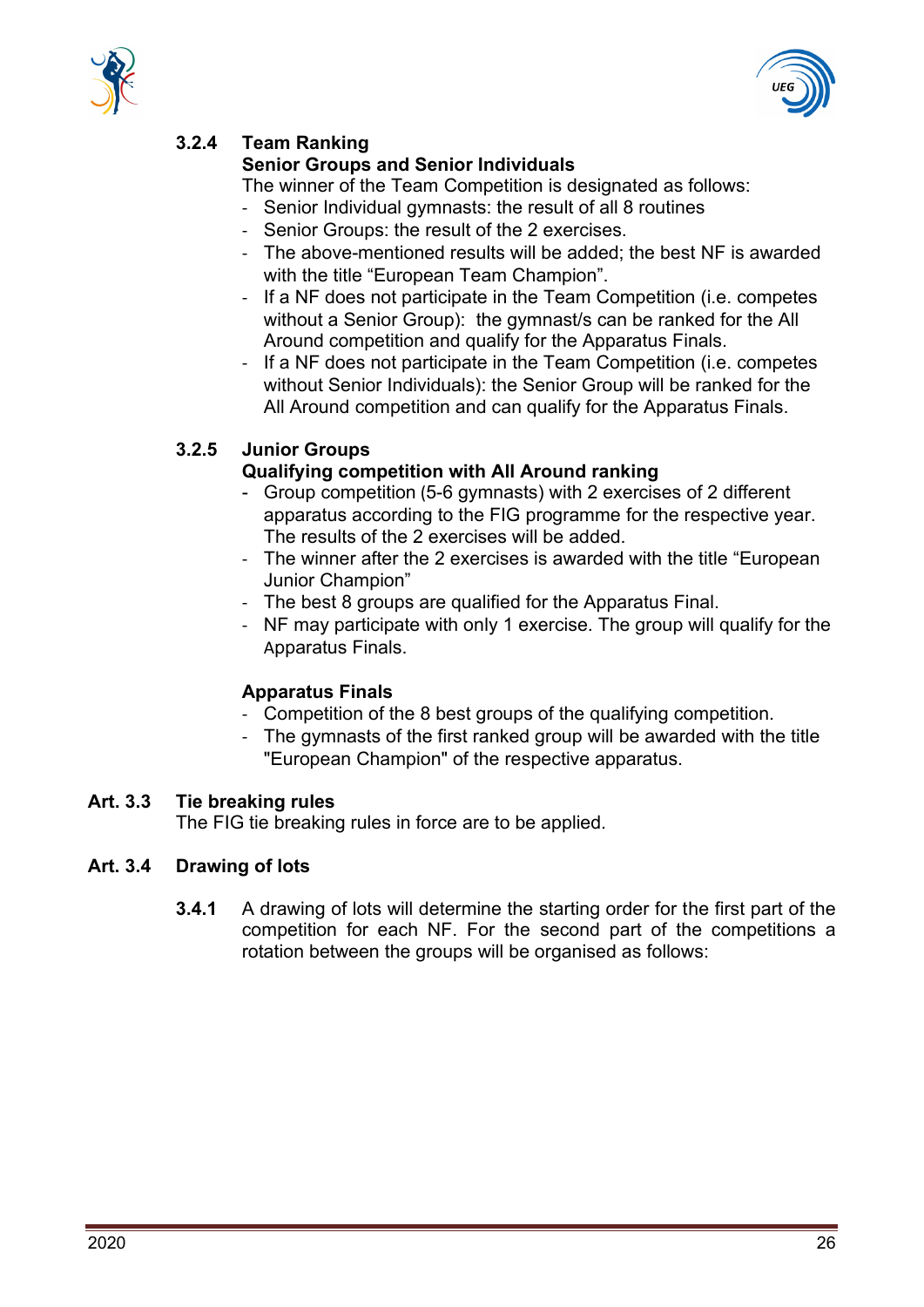



#### Procedure example - Individuals:

| <b>Drawing</b><br>of lots                 | <b>Rotation</b>                           | <b>Drawing</b><br>of lots                 | <b>Rotation</b>                           | <b>Drawing</b><br>of lots                 | <b>Rotation</b>                           |
|-------------------------------------------|-------------------------------------------|-------------------------------------------|-------------------------------------------|-------------------------------------------|-------------------------------------------|
| 2 Sets                                    |                                           | 3 sets                                    |                                           | 4 Sets                                    |                                           |
| 1 <sup>st</sup><br>part of<br>competition | 2 <sub>nd</sub><br>part of<br>competition | 1 <sup>st</sup><br>part of<br>competition | 2 <sub>nd</sub><br>part of<br>competition | 1 <sup>st</sup><br>part of<br>competition | 2 <sub>nd</sub><br>part of<br>competition |
| Set A                                     | Set B                                     | Set A                                     | Set B                                     | Set A                                     | Set C                                     |
| Set B                                     | Set A                                     | Set B                                     | Set C                                     | Set B                                     | Set D                                     |
|                                           |                                           | Set C                                     | Set A                                     | Set C                                     | Set A                                     |
|                                           |                                           |                                           |                                           | Set D                                     | Set B                                     |

### Procedure example - Groups:

| <b>Drawing</b><br>of lots      | <b>Rotation</b> | <b>Drawing</b><br>of lots      | <b>Rotation</b> |
|--------------------------------|-----------------|--------------------------------|-----------------|
| Even number of<br>participants |                 | Odd number of<br>participants  |                 |
| 1st part of the<br>competition |                 | 1st part of the<br>competition |                 |
| $1 - 10$                       | $11 - 20$       | $1 - 11*$                      | $12 - 21$       |
| $11 - 20$                      | $1 - 10$        | $12 - 21$                      | $1 - 11$        |

\* Biggest number of groups will be placed in the first set.

**3.4.2** A drawing of lots for the Apparatus Finals will determine the starting order for the Finalists for Individuals and Groups.

# <span id="page-26-0"></span>**Art. 4 Musical Accompaniment**

The FIG regulations and laws of music copyright are to be respected.

<span id="page-26-1"></span>**Art. 5 Duration and timetable of the event** As a general rule, the European Championships are organised in 5 days.

Modifications can be made by the TC in particular cases.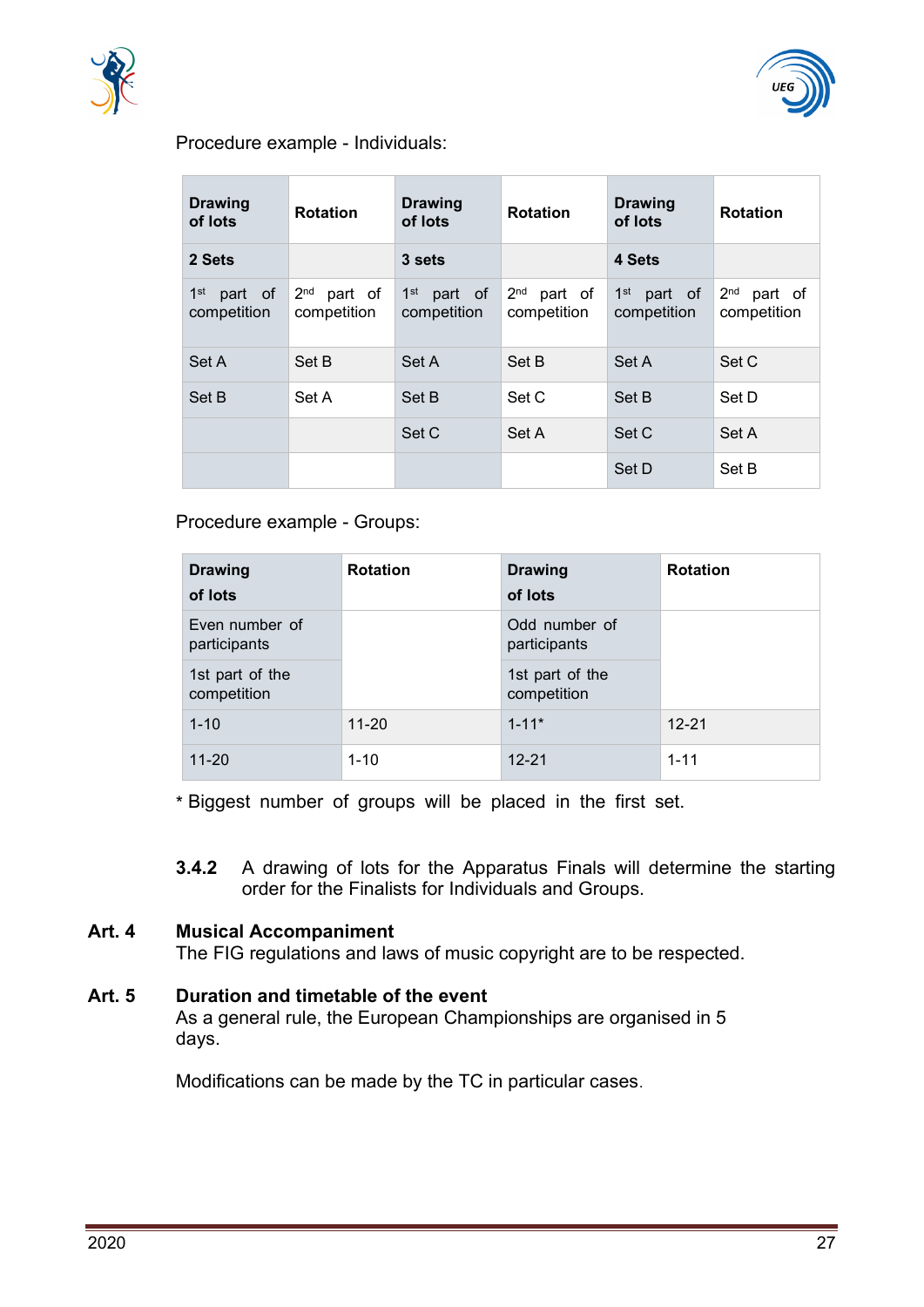

# Technical Regulations

# **Part II**

# <span id="page-27-0"></span>**Specific Rules – Trampoline Gymnastics**



**Edition 2020**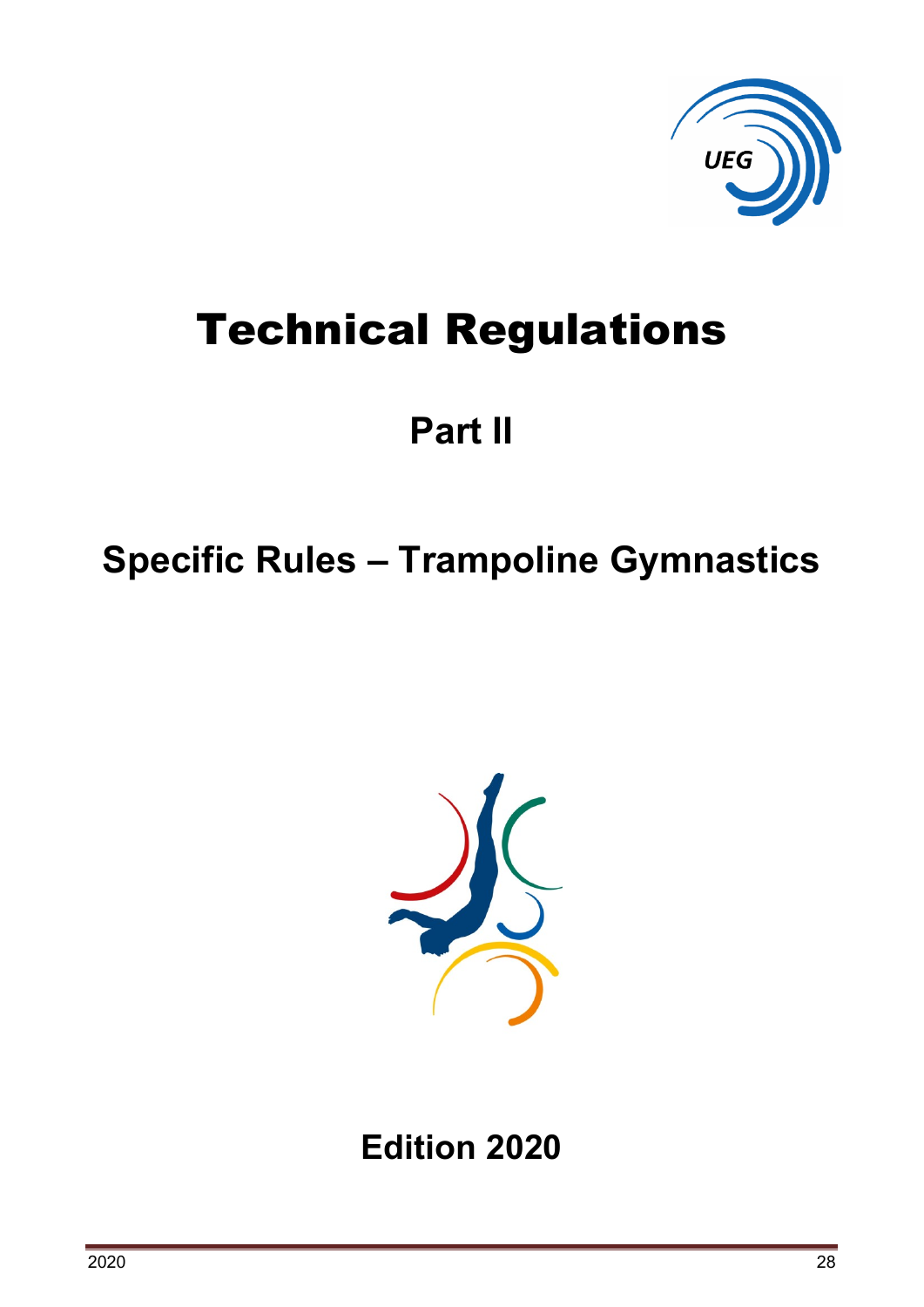



#### <span id="page-28-0"></span>**Art. 1 Competitions**

In the **even years**, qualifications and finals for seniors and juniors are organised in the following disciplines:

### **- Trampoline:**

- Individual women
- Individual men
- Team women
- Team men
- Synchro women
- Synchro men

# **- Tumbling:**

- Individual women
- Individual men
- Team women
- Team men

# **- Double Mini-Trampoline:**

- Individual women
- Individual men
- Team women
- Team men

# <span id="page-28-1"></span>**Art. 2 Composition of the delegations**

# **SENIORS resp. JUNIORS**

|                                             | <b>Men</b> | Women      | Total |              |
|---------------------------------------------|------------|------------|-------|--------------|
| Trampoline individual                       |            |            |       |              |
| Trampoline synchro                          | 2 pairs    | 2 pairs    |       | 4 pairs      |
| Reserve individual and synchro              |            |            | **    |              |
| Double mini-trampoline                      |            |            | 8     |              |
| Reserve double mini-trampoline              |            |            |       |              |
| Tumbling                                    |            |            |       |              |
| Reserve tumbling                            |            |            |       |              |
| <b>Function</b>                             | <b>TRA</b> | <b>TUM</b> | DMT   | <b>Mixed</b> |
| Head of delegation                          |            |            |       |              |
| Team leader (only for full team*)           |            |            |       |              |
| Coaches (not more than 1 per gymnast)       | 2/2        | 2/2        | 2/2   |              |
| Judges (more only on request of the TC-TRA) |            |            |       |              |
| Doctor                                      |            |            |       |              |
| Physiotherapist                             |            |            |       |              |

Additional accreditations have to be bought by the NF.

Each team participating in the team competition is composed of 3 to 4 athletes.

\*A full team in TRA/TUM/DMT consists of minimum 3 male and 3 female gymnasts. \*\* Reserves for Trampoline Synchro must come from Trampoline Individual and vice

versa.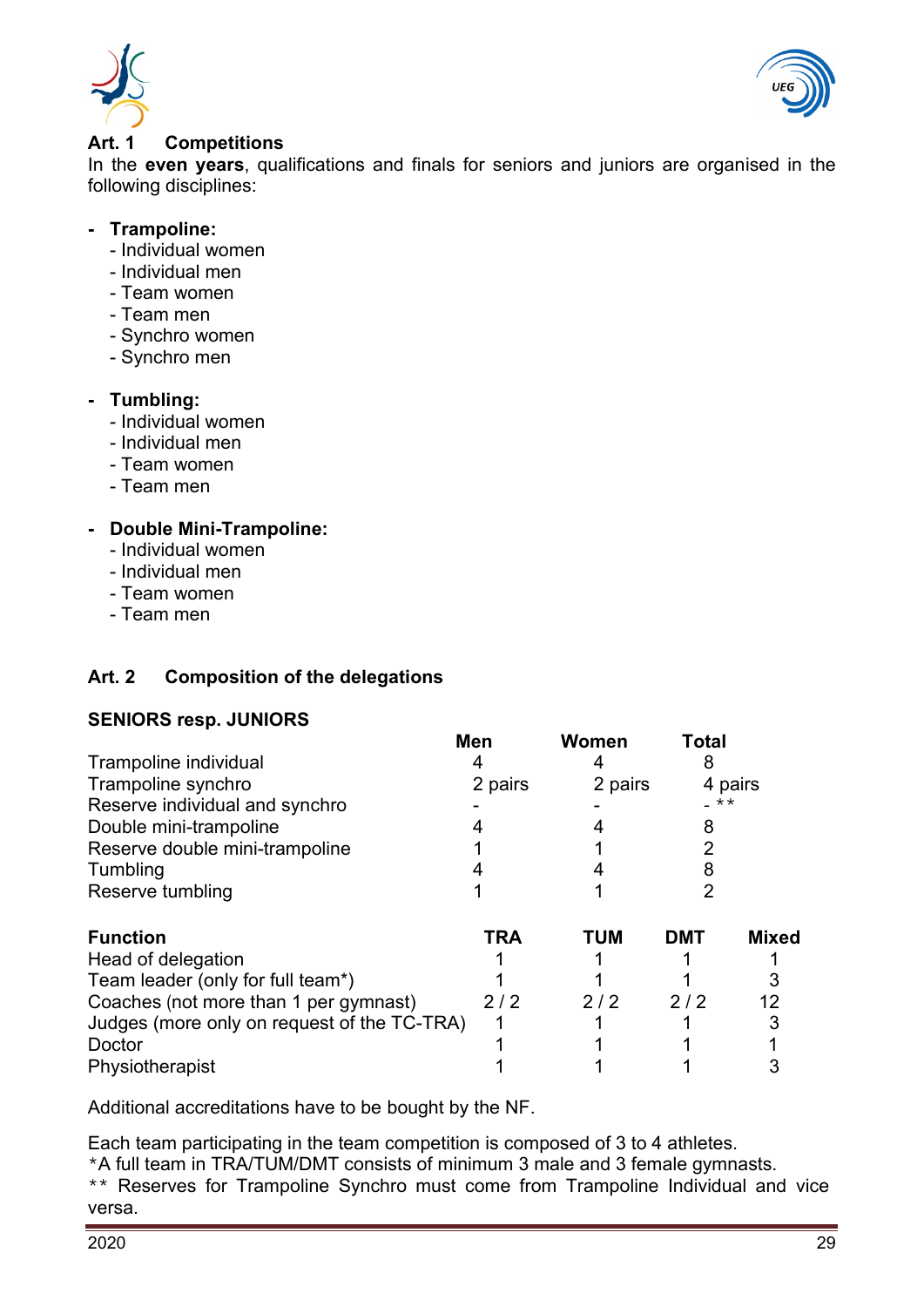



## <span id="page-29-0"></span>**Art. 3 Competition format**

The competition programme in the disciplines TRA individual and TRA Synchro, DMT and TUM consists of a qualifying competition and a final.

TRA individual competitions consist of qualifying rounds (Round 1 - two routines and Round 2 - one routine), a final (one routine) and a team final (one routine).

TRA Synchro competitions consist of two routines in the qualifying round and one routine in the finals.

DMT and TUM competitions consist of two routines in the qualifying round, two routines in the finals and one routine in the team finals.

### **Art. 3.1 Qualifications, Seniors and Juniors**

All participants must take part in the qualifications in order to achieve a place in the finals.

If there are less than 12 entries in a category, only 6 will proceed to the final.

#### **Art. 3.2 Round 2 of the Qualifications, TRA Individual Seniors and Juniors**

The gymnasts with the 24 best scores from Round 1 will go forward to Round 2. Only 3 gymnasts per member federation may compete in Round 2. The gymnasts start Round 2 with a score of zero.

#### **Art. 3.3 Finals, Seniors and Juniors**

The finals determine the European Champions.

Participation:

A maximum of 8 gymnasts per discipline and age category, men and women (maximum 2 per NF)

A maximum of 8 synchro pairs per age category, men and women (maximum 1 per NF)

The top 5 teams in TRA individual, DMT and TUM per age category, men and women (4 gymnasts per team).

#### **3.3.1 Finals withdrawals - Synchro**

Only one synchro pair per NF can qualify for the final (first in the ranking after the qualifying round).

However, if a gymnast of one of the qualified synchro pairs is injured before the final and can therefore not participate, the NF has the possibility to replace this synchro pair by another pair under the condition that this pair would have been qualified for the finals except for the participation limit of 1 synchro pair per NF.

If this is not the case, the place of the synchro pair which had to withdraw from the finals will be replaced by the first reserve.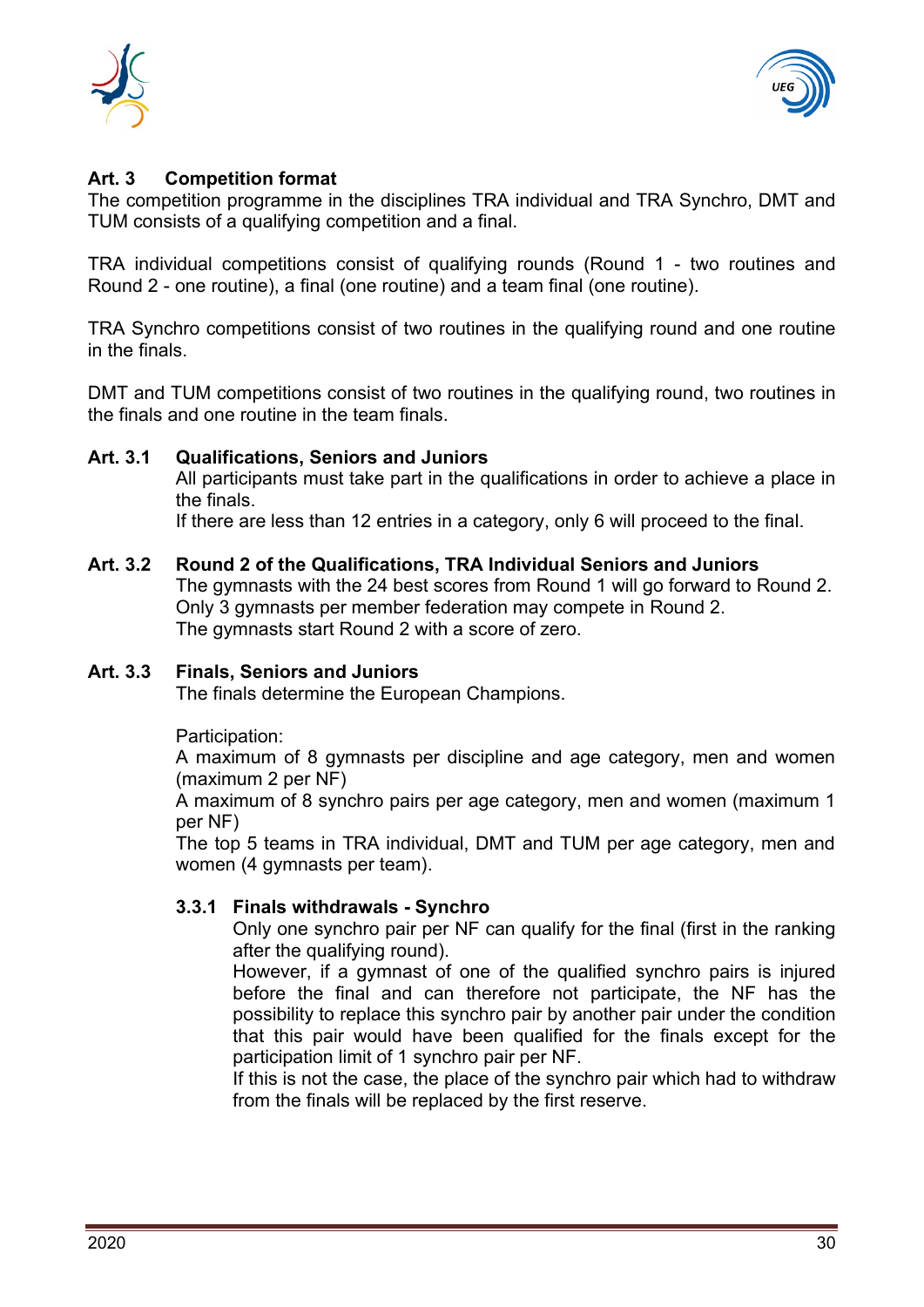



# **Art. 3.4 Starting order**

In the qualifications, the starting orders will be determined by draw according to the TR/FIG and published in the work plan.

The starting order for Qualification Round 2 of TRA individual competitions will be in reverse order of merit, the gymnast with the lowest score in Round 1 going first.

In the finals, the starting order will be in reverse order of merit from the qualification rounds, i.e. lowest first.

Within the team, the order will follow the nominative entries.

### **Art. 3.5 Routine requirements**

The requirements comply with the valid FIG Code of Points and/or the UEG Competition invitation.

### **Art. 3.6 Tie breaking rules**

The FIG tie breaking rules in force are to be applied.

#### **Art. 3.7 Reserves**

Reserve gymnasts can only compete if a gymnast is injured; this has to be confirmed by the official doctor.

#### <span id="page-30-0"></span>**Art. 4 Duration and timetable of the event**

As a general rule, the European Championships are organised in 4 days. From Wednesday to Saturday or from Thursday to Sunday.

| Day 1 | Qualifications Round 1, Jun ECh - TRA<br>Qualifications, Sen ECh - TUM, DMT<br>Team Finals, Junior ECh - TRA                                                  |
|-------|---------------------------------------------------------------------------------------------------------------------------------------------------------------|
| Day 2 | Qualifications, Jun ECh - TUM, DMT<br>Qualifications Round 1, Sen ECh - TRA<br>Team Finals, Sen ECh - TUM, DTM<br>Team Finals, Sen ECh - TRA                  |
| Day 3 | Qualifications, Jun ECh - Synchro<br>Qualifications, Sen ECh - Synchro<br>Team Finals, Jun ECh - TUM, DTM<br>Qualification Round 2, Jun ECh and Sen ECh - TRA |

Day 4 Finals Jun ECh and Sen ECh in all disciplines

# <span id="page-30-1"></span>**Art. 5 Championship titles**

The top ranked team or individual competitors from each competition shall receive the title of Junior respectively Senior Trampoline (resp. TUM/DMT) Gymnastics European Champion.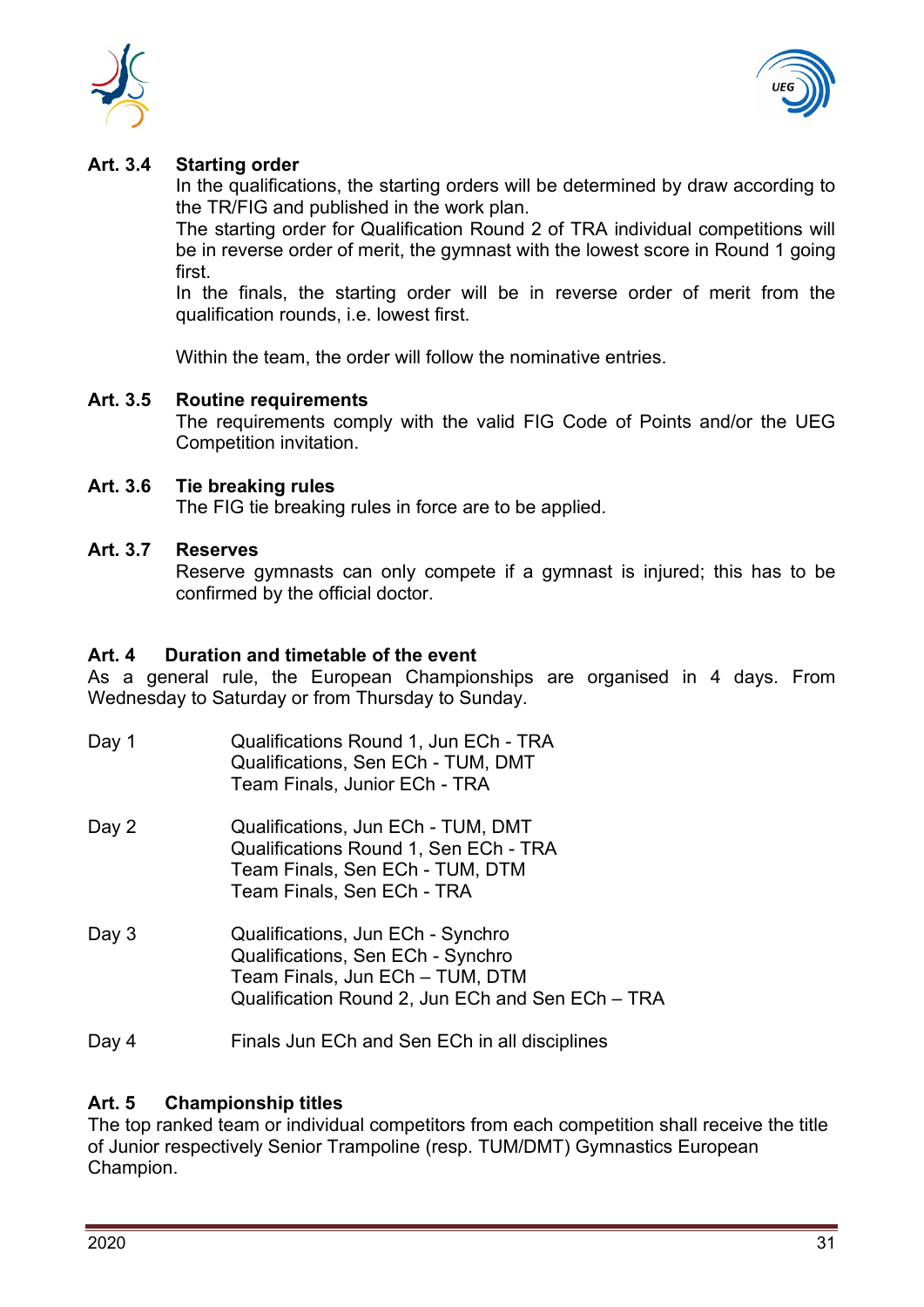

# Technical Regulations

# **Part II**

# <span id="page-31-0"></span>**Specific Rules – Acrobatic Gymnastics**



**Edition 2020**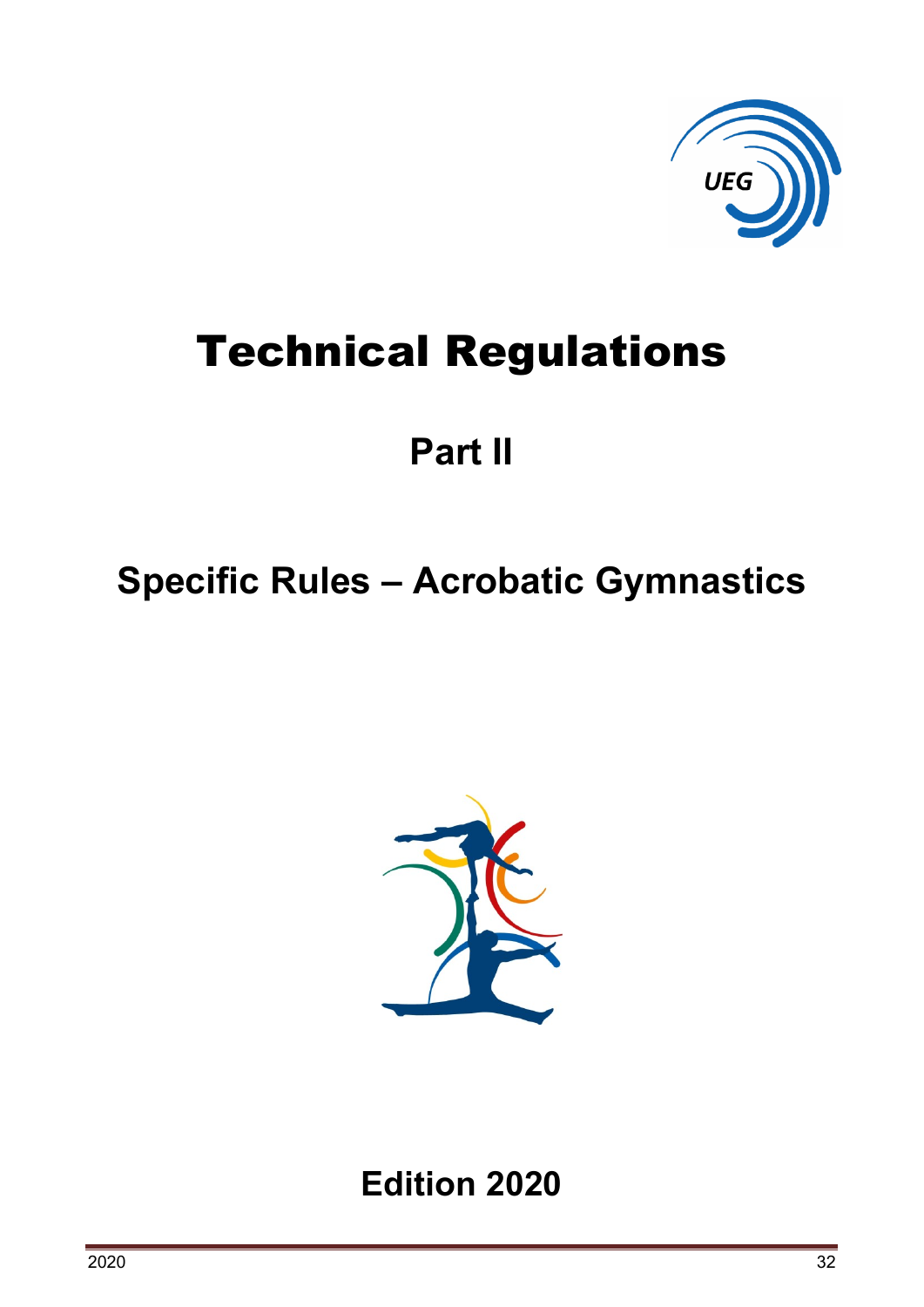



## <span id="page-32-0"></span>**Art. 1 Competitions**

In the **odd years**, the qualifications and finals for seniors, juniors and the age groups are organised in the following disciplines:

- Women's Pair
- Men's Pair
- Mixed Pair
- Women's Group
- Men's Group.

The programme is composed of a balance exercise, a dynamic exercise and a combined exercise.

# <span id="page-32-1"></span>**Art. 2 Composition of the delegations**

#### **Art 2.1 European Championships (Juniors and seniors)**

|                                                 |                  |                  | <b>Seniors</b> | <b>Juniors</b><br>$13 - 19$              |
|-------------------------------------------------|------------------|------------------|----------------|------------------------------------------|
|                                                 |                  |                  |                | (Max 2 units per category and Age Group) |
| Head of delegation                              |                  |                  |                |                                          |
| Team Manager 3 to 5 units                       |                  |                  |                |                                          |
|                                                 | 6 to 10 units    |                  |                |                                          |
| Coaches                                         | 1 unit           |                  |                |                                          |
|                                                 | 2 units          |                  | 2              | 2                                        |
|                                                 | 3 to 4 units     |                  | 3              | 3                                        |
|                                                 | 5 to 6 units     |                  | 4              | 4                                        |
|                                                 | 7 to 8 units     |                  | 5              | 5                                        |
|                                                 | 9 units and more |                  | 6              | 6                                        |
| Additional Coaches *                            |                  | 4 to 6 units     |                |                                          |
|                                                 |                  | 7 units and more | 2              | 2                                        |
| Judges **                                       |                  |                  | 1 or $2$       | 1 or $2$                                 |
| Doctor                                          |                  |                  |                |                                          |
| <b>Paramedical staff</b>                        |                  |                  |                |                                          |
| Additional Medical doctor or paramedic. staff * |                  |                  |                |                                          |
|                                                 |                  | 4 to 7 units     |                |                                          |
|                                                 |                  | 8 units and more | 2              | 2                                        |
| Guest or VIP Guest *                            |                  | 1 to 4 units     |                |                                          |
|                                                 |                  | 5 units and more |                |                                          |

\* Accreditation at the charge of the federation

\*\* in accordance with the TR/FIG excluding any Chair or Difficulty Judge drawn by the ACRO Technical Committee. The judges for juniors and seniors can be the same.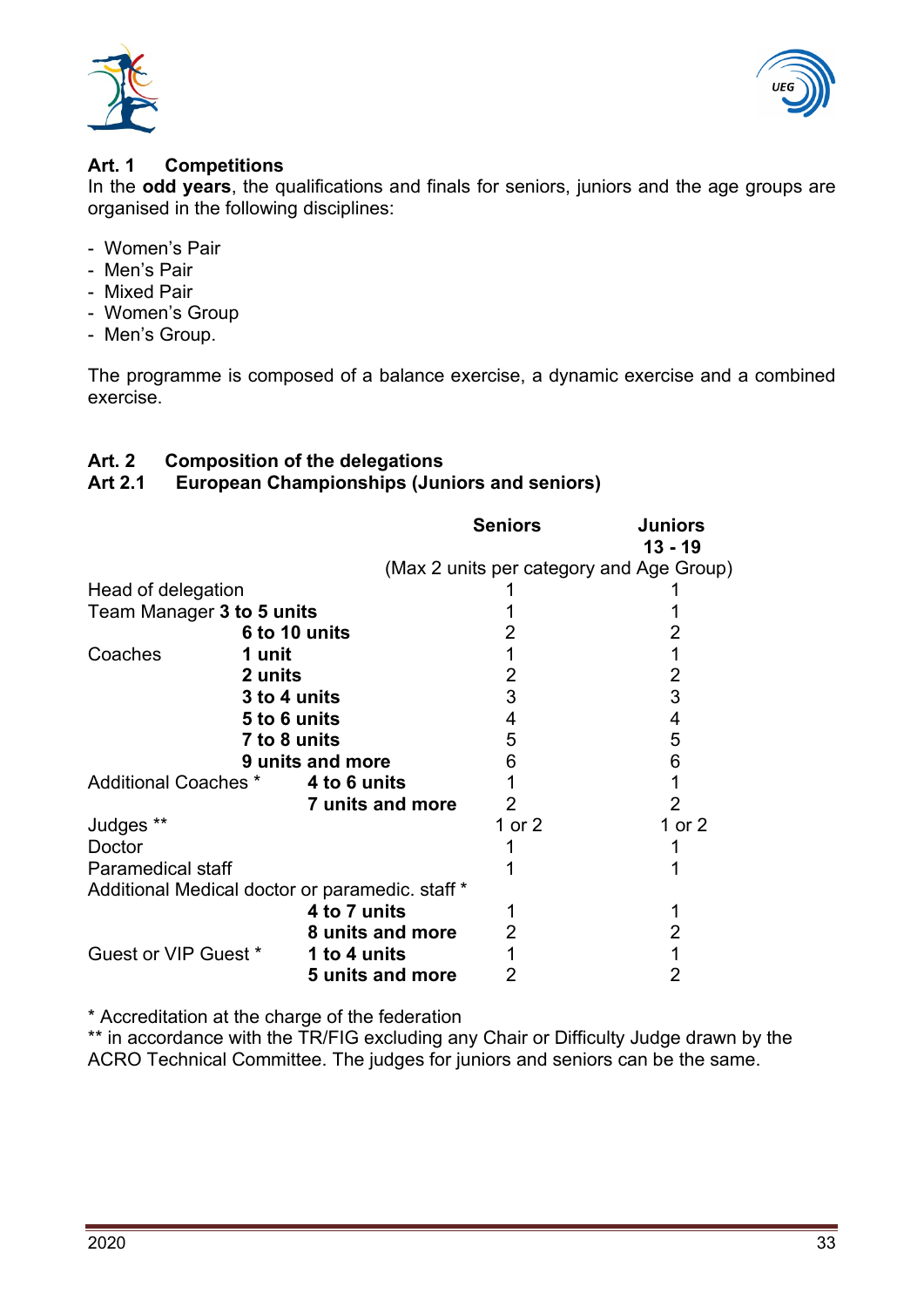



# **2.2 European Age group competition**

|                                                 |                  | Age Groups          |                                          |  |
|-------------------------------------------------|------------------|---------------------|------------------------------------------|--|
|                                                 |                  | $11 - 16$ $12 - 18$ |                                          |  |
|                                                 |                  |                     | (Max 2 units per category and Age Group) |  |
| Head of delegation                              |                  |                     |                                          |  |
| Team Manager 4 to 5 units                       |                  |                     |                                          |  |
|                                                 | 6 units and more | 2                   |                                          |  |
| Coaches                                         | 1 unit           | 1                   |                                          |  |
|                                                 | 2 units          | $\overline{2}$      |                                          |  |
|                                                 | 3 to 4 units     | 3                   |                                          |  |
|                                                 | 5 to 6 units     | 4                   |                                          |  |
|                                                 | 7 to 8 units     | 5                   |                                          |  |
|                                                 | 9 units and more | 6                   |                                          |  |
| <b>Additional Coaches *</b>                     | 4 to 6 units     | 1                   |                                          |  |
|                                                 | 7 units and more | 2                   |                                          |  |
| Judges **                                       |                  | 1 or $2$            |                                          |  |
| Doctor                                          |                  |                     |                                          |  |
| <b>Paramedical staff</b>                        |                  |                     |                                          |  |
| Additional Medical doctor or paramedic. staff * |                  |                     |                                          |  |
|                                                 | 4 to 7 units     |                     |                                          |  |
|                                                 | 8 units and more | $\overline{2}$      |                                          |  |
| Guest or VIP Guest *                            | 1 to 4 units     | 1                   |                                          |  |
|                                                 | 5 units and more | $\overline{2}$      |                                          |  |
|                                                 |                  |                     |                                          |  |

\* Accreditation at the charge of the federation

\*\* in accordance with the TR/FIG excluding any Chair or Difficulty Judge drawn by the ACRO Technical Committee. The judges for 11-16 and 12-18 can be the same.

#### **2.3 Number of participation**

Gymnasts may only compete in one event (pairs / groups) and one age category.

#### <span id="page-33-0"></span>**Art. 3 Competition format at European Championships (juniors and seniors)**

**Art. 3.1** Federations may enter a maximum of 2 pairs and groups in each category.

#### **Art. 3.2 Qualifying Competition for the All-Around Final and the Individual Final**

- **3.2.1** This event can be entered by all pairs or groups intending to receive a ranking for the All-Around Final and to qualify for the Individual Balance and/or Individual Dynamic
- **3.2.2** Competitors may enter for Balance and/or Dynamic individual competitions.
- **3.2.3** The starting order will be determined by draw by the UEG Technical Committee ACRO.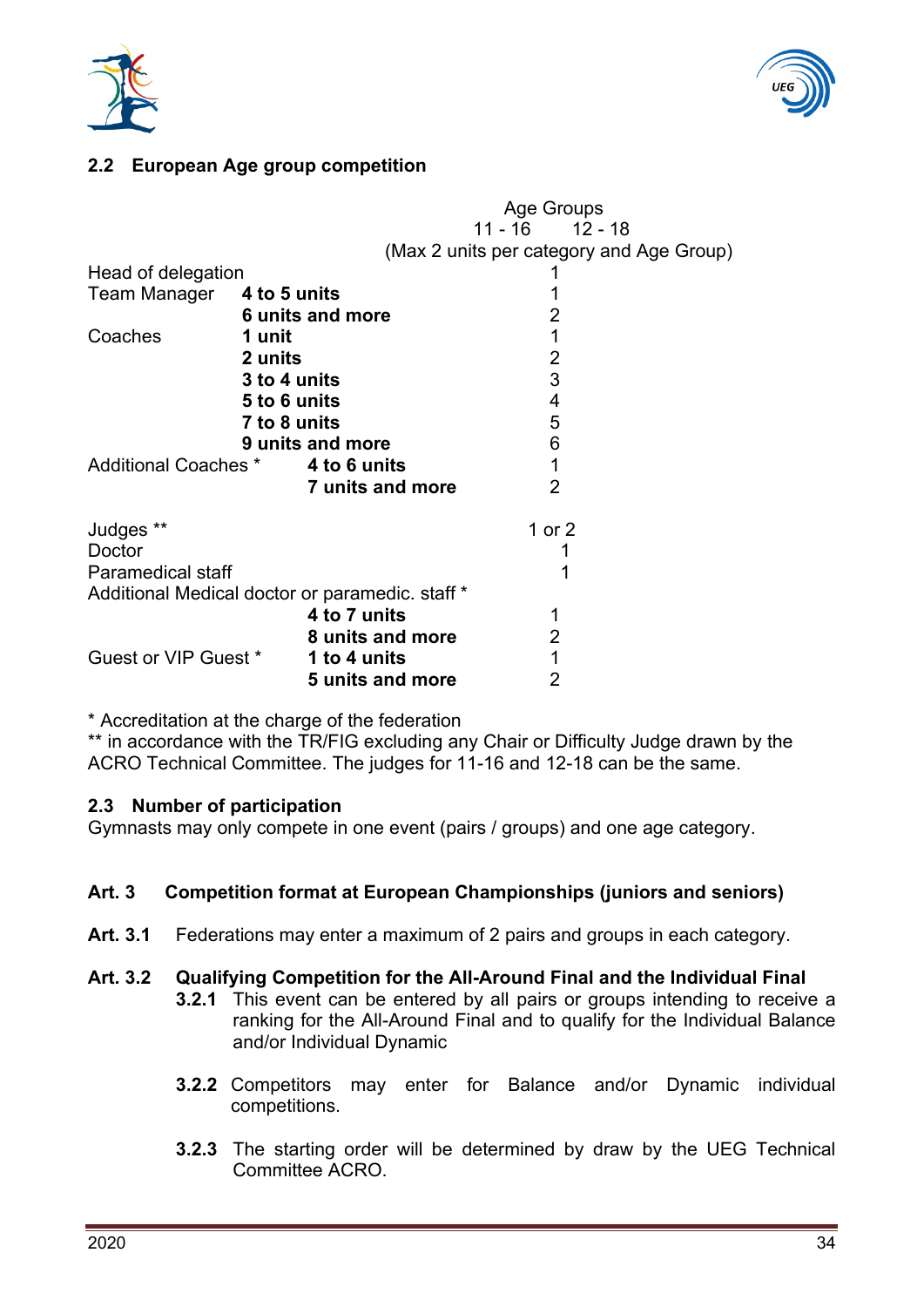



**3.2.4** The top 8 proceed to the Individual Final (not more than one pair or group from each federation and in each category). If there are less than 12 units participating in a category, only 6 will proceed to the final.

## **Art. 3.3 All-Around Final, Combined Exercise**

- **3.3.1** This event can be entered by all pairs or groups providing they have taken part in the Qualifying Competition.
- **3.3.2** The starting order will be determined by draw by the UEG Technical Committee ACRO.
- **3.3.3** Not more than 1 pair or group from each federation, in each category, is allowed to proceed to the All-Around final.
- **3.3.4** The total scores from the Qualifying Competition and the All-Around Final will be used to rank the competitors. The competitors with highest total scores from the Qualifying Competition and the All-Around Final will be declared the winners and All-Around European Champions.

### **Art. 3.4 Individual Final, Balance and Dynamic**

The competition starts from a mark of zero. The pairs / groups with the highest score in each category are declared European Champions.

The starting order will be determined by draw by the UEG Technical Committee ACRO.

#### **Art. 3.5 Tie breaking rules**

In the event of a tie, it will be broken based on the following criteria in this order:

# **3.5.1 Qualifying Competition for the All-Around Final**

- In case of a tiebreak between two pairs/groups of the same federation,
- 1) the highest sum of the E-scores of the balance and dynamic exercises will be decisive.
- 2) the highest sum of the E-scores and the A score of the balance and dynamic exercises will be decisive.

If this procedure fails to separate the competitors for the combined exercise, entry to the All-Around final will be decided by draw.

#### **3.5.2 Qualifying Competition for Individual Finals**

In case of a tie in points at any place in Qualification, the tie will be broken as follow:

- the highest Execution score for the exercise
- the highest Execution and Artistic scores together for the exercise
- the highest Difficulty Score of the performed exercise
- if the tie remains both pairs/groups qualify for the final, unless they are from the same country (see rule 3.5.3).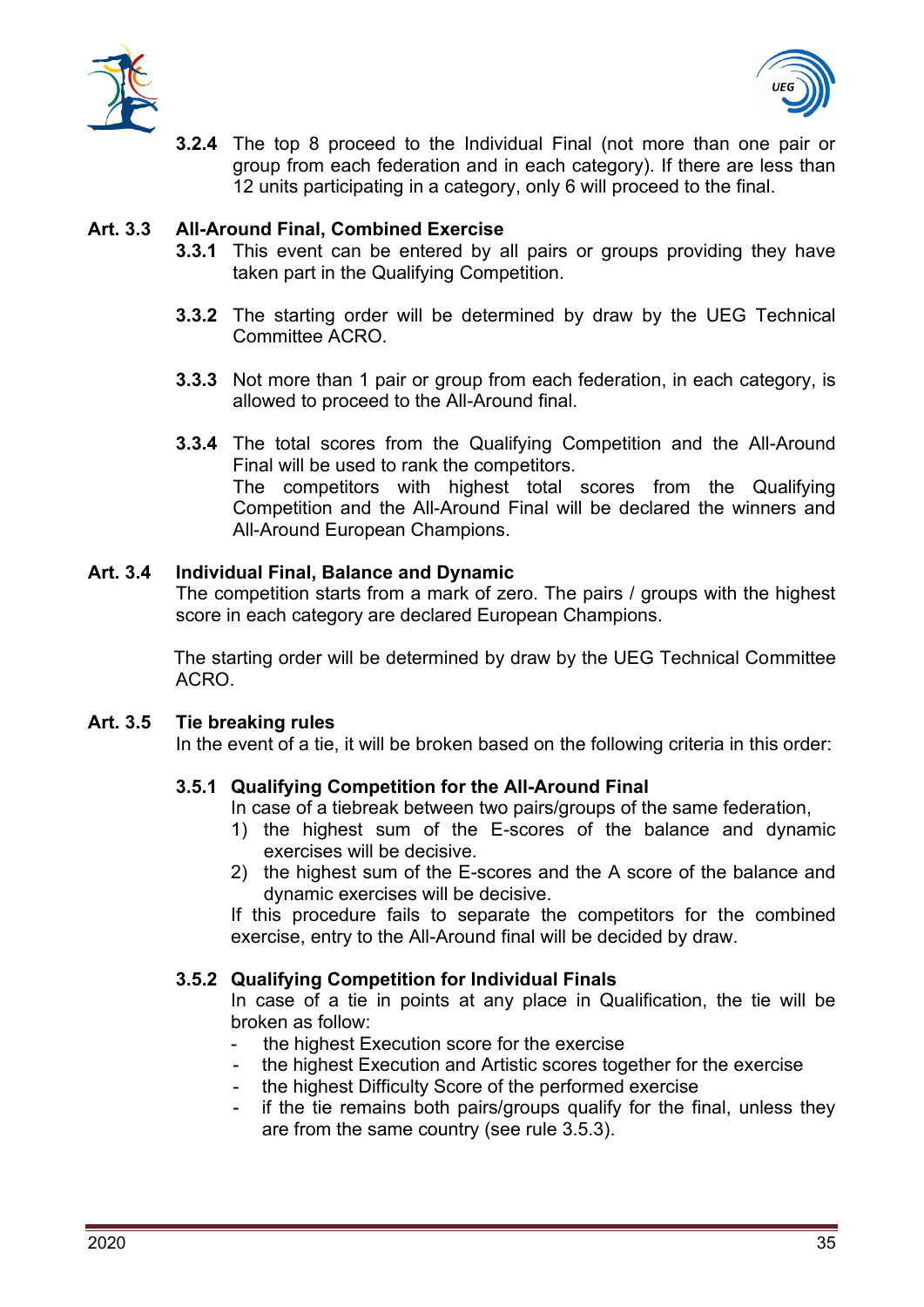



**3.5.3** In the event of tie between two pair/groups from the same federation. If procedure 3.5.2 fails to separate the competitors for the Individual Final, entry to the Final will be decided by a draw.

# **3.5.4 All-Around Final**

In case of a tie in points at any place in All-Around Finals, the ranking will be determined by the following criteria:

- 1) the highest sum of the E-scores of the balance, dynamic and combined exercises will be decisive.
- 2) the highest sum of the E-score of the combined exercise will be decisive.
- 3) the highest sum of the E-score and the A score of the combined exercise will be decisive.

If there is still a tie, the tie will not be broken.

# **3.5.5 Individual Finals**

In case of a tie in points at any place in Individual Finals, the ranking will be determined by the following criteria:

- 1) the highest sum of the E-score of the exercise prevails
- 2) the highest sum of the E-score and the A score of the exercise prevails

If there is still a tie, the tie will not be broken.

# **3.5.6 Championship titles**

The winners of the All-Around competition and Individual competition in each category shall receive the title European Champion (Senior or Junior).

# <span id="page-35-0"></span>**Art. 4 Competition format at European Age Group Competition**

**Art. 4.1** Federations may enter a maximum of 2 pairs and groups in each category.

# **Art. 4.2 Qualifying Competition for the Finals**

- **4.2.1** Valid FIG regulations for World Age Groups (11-16 and 12-18) will apply for the age groups 11-16 and 12-18.
- **4.2.2** Only one pair/group (with the highest score), from each federation may proceed to the final.

# **Art. 4.3 Age Group Finals (11-16 and 12-18)**

Valid FIG regulations for World Age Groups (11-16 and 12-18) will apply.

#### **Art. 4.4 Tie break rules**

Valid FIG regulations for World Age Groups (11-16 and 12-18) will apply.

# **Art. 4.5 Competition titles**

The winners of the finals in each category shall receive the title of European Age Group winners.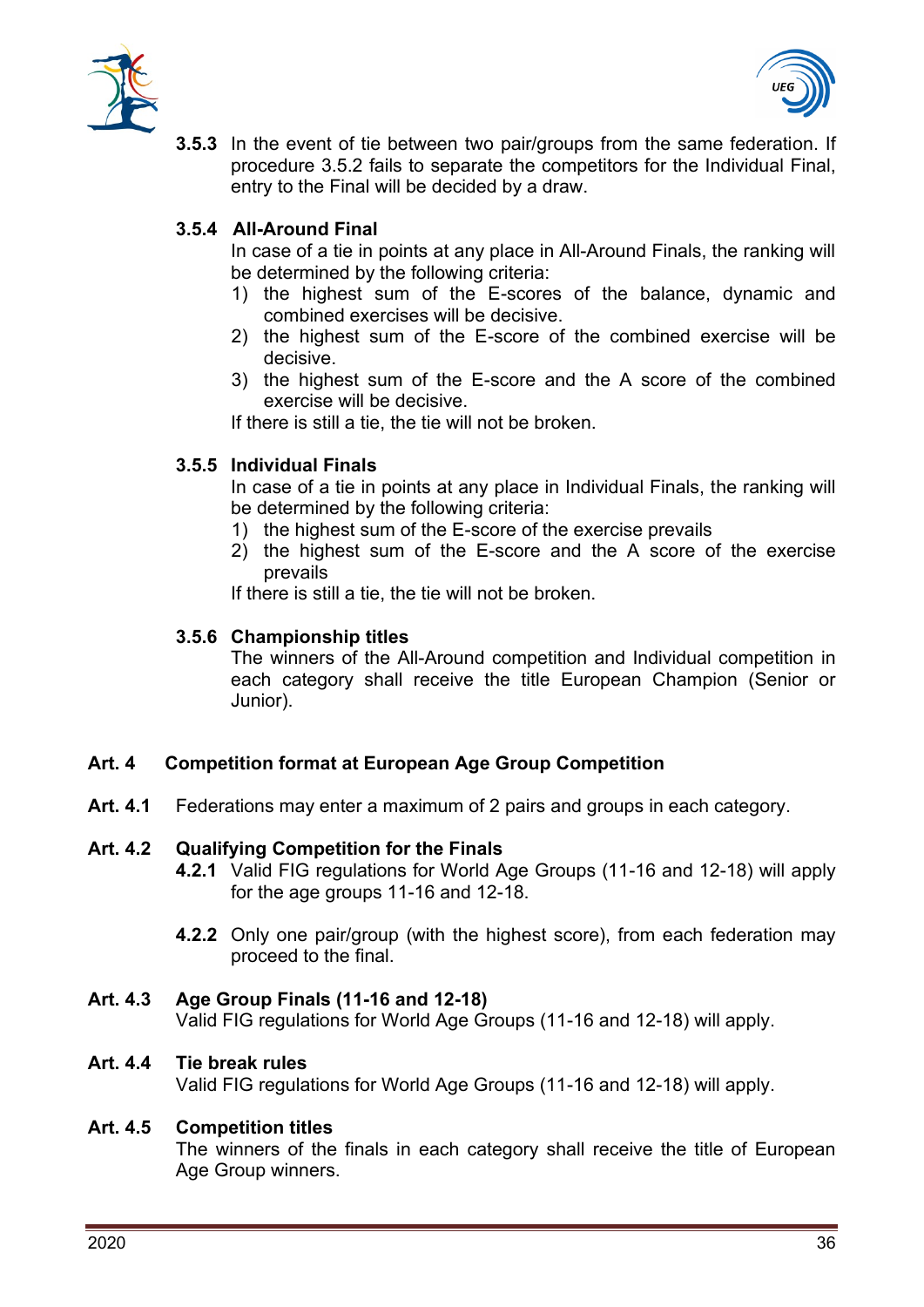



# <span id="page-36-0"></span>**Art. 5 Musical Accompaniment**

The FIG regulations and laws of music copyright are to be respected.

#### <span id="page-36-1"></span>**Art. 6 Measurement of Gymnasts**

In accordance with FIG Rules and Regulations.

#### <span id="page-36-2"></span>**Art. 7 Duration and timetable of the event**

The events will normally be at the same venue over thirteen days (changes may be made when an increase in competitors or changes to the TR/FIG make it necessary).

- Day 1 **Arrival of the Age Group teams**
- Day 2 Trainings
- Day 3 Cualifications Age groups
- Day 4 Qualifications Age groups
- Day 5 Qualifications & Finals Age groups
- Day 6 Cualifications & Finals Age groups
- Day 7 **Arrival of the Seniors and Juniors**
- Day 8 Trainings
- Day 9 Cualifications & Individual Finals Juniors 1<sup>st</sup> exercise
- Day 10 Cualifications & Individual Finals Seniors 1<sup>st</sup> exercise
- Day 11 Cualifications Juniors and Seniors 2<sup>nd</sup> exercise
- Day 12 **All-Around Final Juniors and Seniors**
- Day 13 **Individual Finals Juniors and Seniors 2<sup>nd</sup> exercise**
- Day 14 Teams depart

The exact timetable of the training and the competition is fixed in the work-plan prepared by the TC-ACRO. For organisational purposes, the programme may vary or need to be changed.

#### <span id="page-36-3"></span>**Art. 8 Special Regulations**

If necessary, special regulations will be published in the work-plan.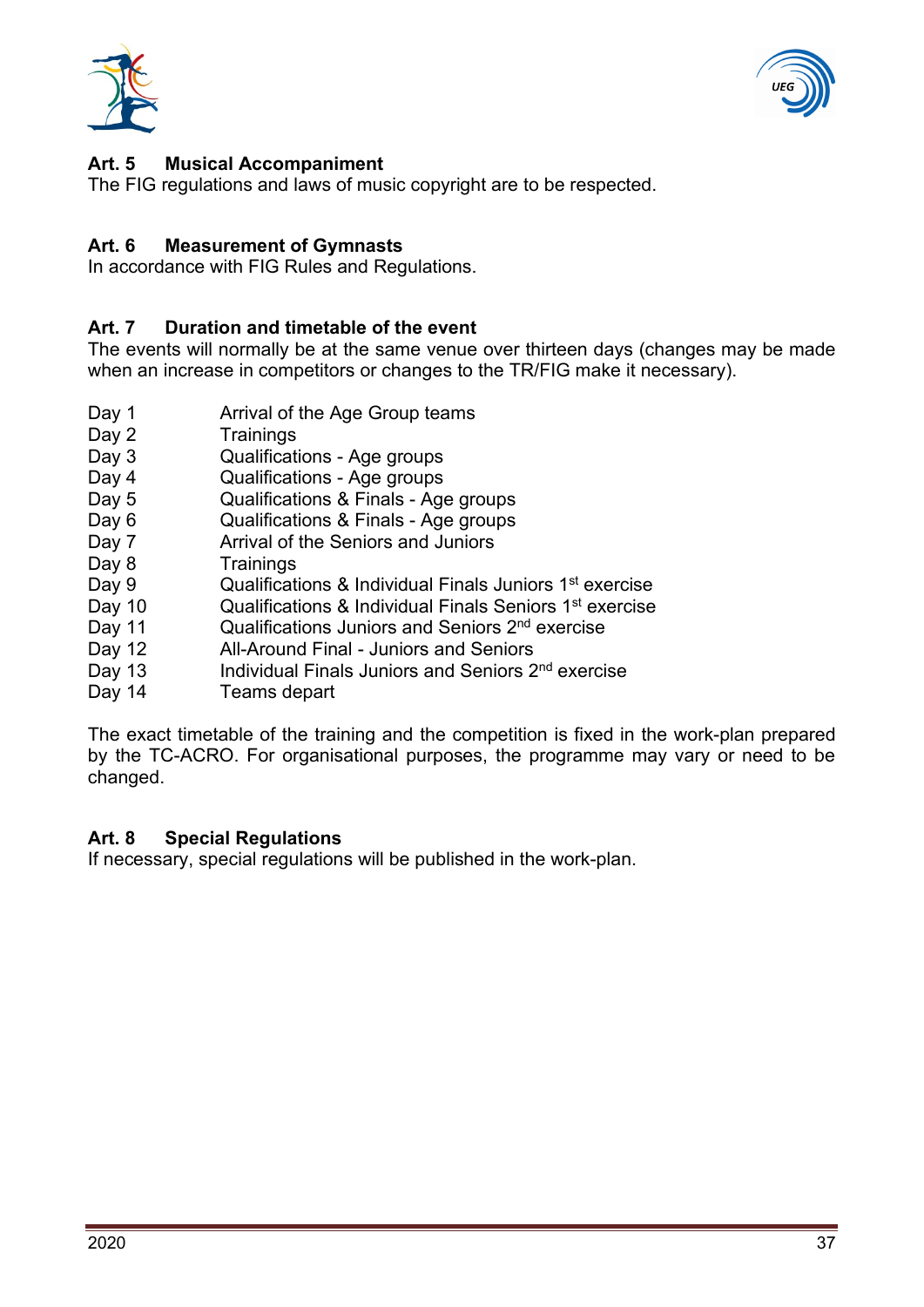

# Technical Regulations

# **Part II**

# <span id="page-37-0"></span>**Specific Rules – Aerobic Gymnastics**



**Edition 2020**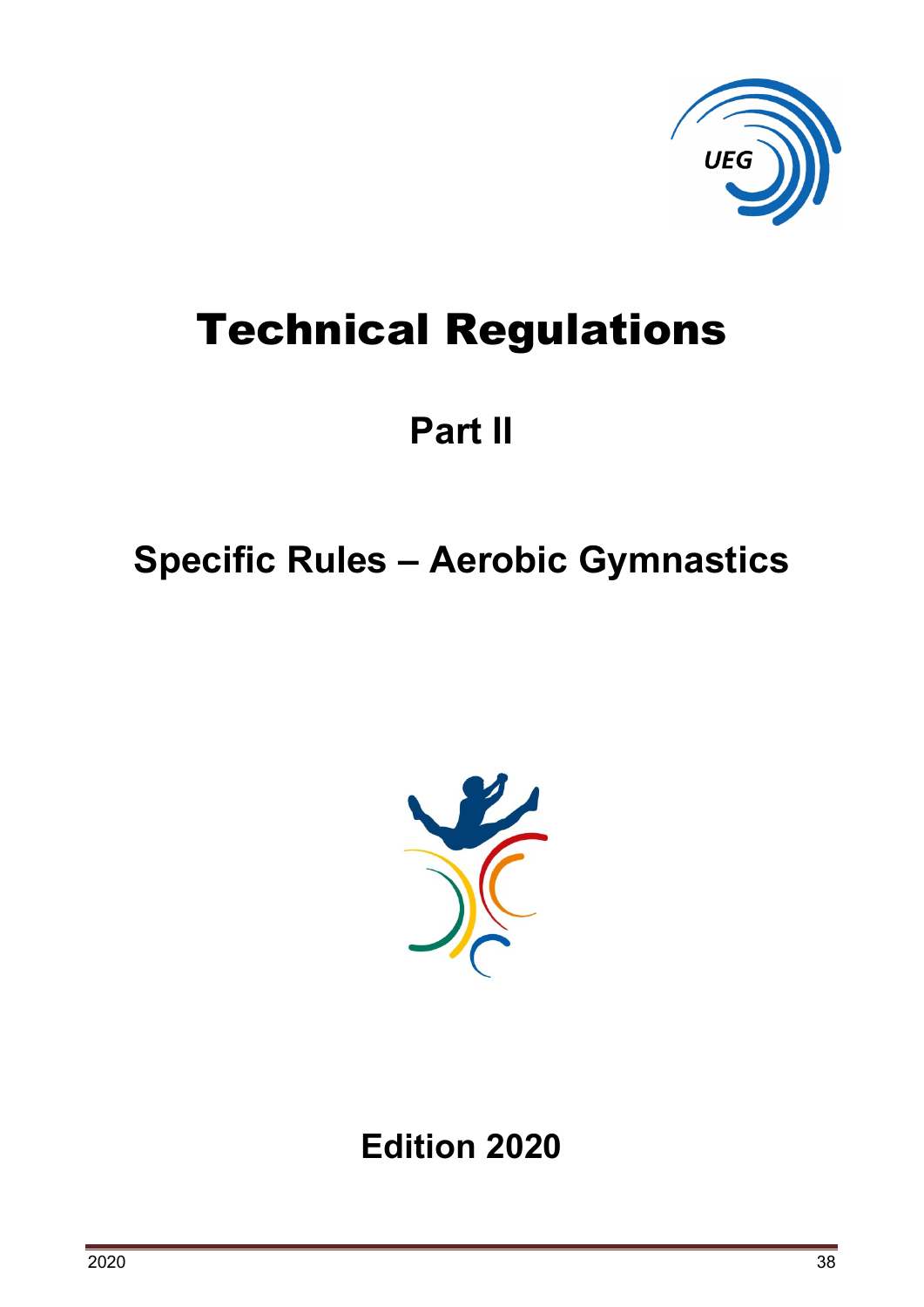



## <span id="page-38-0"></span>**Art. 1 Competitions**

In **odd years**, the qualifications and finals for seniors and juniors are organised in the following disciplines:

## **Seniors and Juniors**

- Individual Men
- Individual Women
- Mixed Pair
- Trio (Men, Women or mixed)
- Group (5 athletes: Men, Women or mixed)
- Aerobic Dance Seniors (8 athletes: Men, Women or mixed)
- Aerobic Dance Juniors (6 athletes: Men, Women or mixed)

### **Seniors**

- Group Step (8 athletes: Men, Women or mixed)

### <span id="page-38-1"></span>**Art. 2 Maximum Composition of the delegations**

|                       | <b>Seniors</b> | <b>Juniors</b> |
|-----------------------|----------------|----------------|
| Individual Women (IW) |                | 2              |
| Individual Men (IM)   |                | 2              |
| Mixed Pair (MP)       | 2 (4 gymnasts) | 2 (4 gymnasts) |
| Trio (TR)             | 2 (6 gymnasts) | 2 (6 gymnasts) |
| Group (GR)            | 1 (5 gymnasts) | 1 (5 gymnasts) |
| Aerobic Dance (AD)    | 1 (8 gymnasts) | 1 (6 gymnasts) |
| Aerobic Step (AS)     | 1 (8 gymnasts) |                |

Maximum 2 per category in IM, IW, Mixed Pair and Trio, and 1 in Group, Aerobic Dance and Aerobic Step.

|                    | <b>Seniors</b> | <b>Juniors</b> | <b>Total</b> |
|--------------------|----------------|----------------|--------------|
| Head of delegation |                |                |              |
| Team leader        |                |                |              |
| Coach              |                |                |              |
| Judge *            |                |                |              |
| Doctor             |                |                |              |
| Physiotherapist    |                |                |              |

\* A delegation has to enter a minimum of 1 judge and a maximum of 2 judges in the age category in which they participate

# <span id="page-38-2"></span>**Art. 3 Competition format**

#### **Art. 3.1 Qualification and team ranking, Seniors and Juniors**

The Federations can enter, in the Senior and the Junior category, a maximum of 2 IW, IM, MP, TR and 1 GR, AD, AS (AS only for Seniors).

A competitor may compete in maximum 3 Aerobic categories and in only one age category.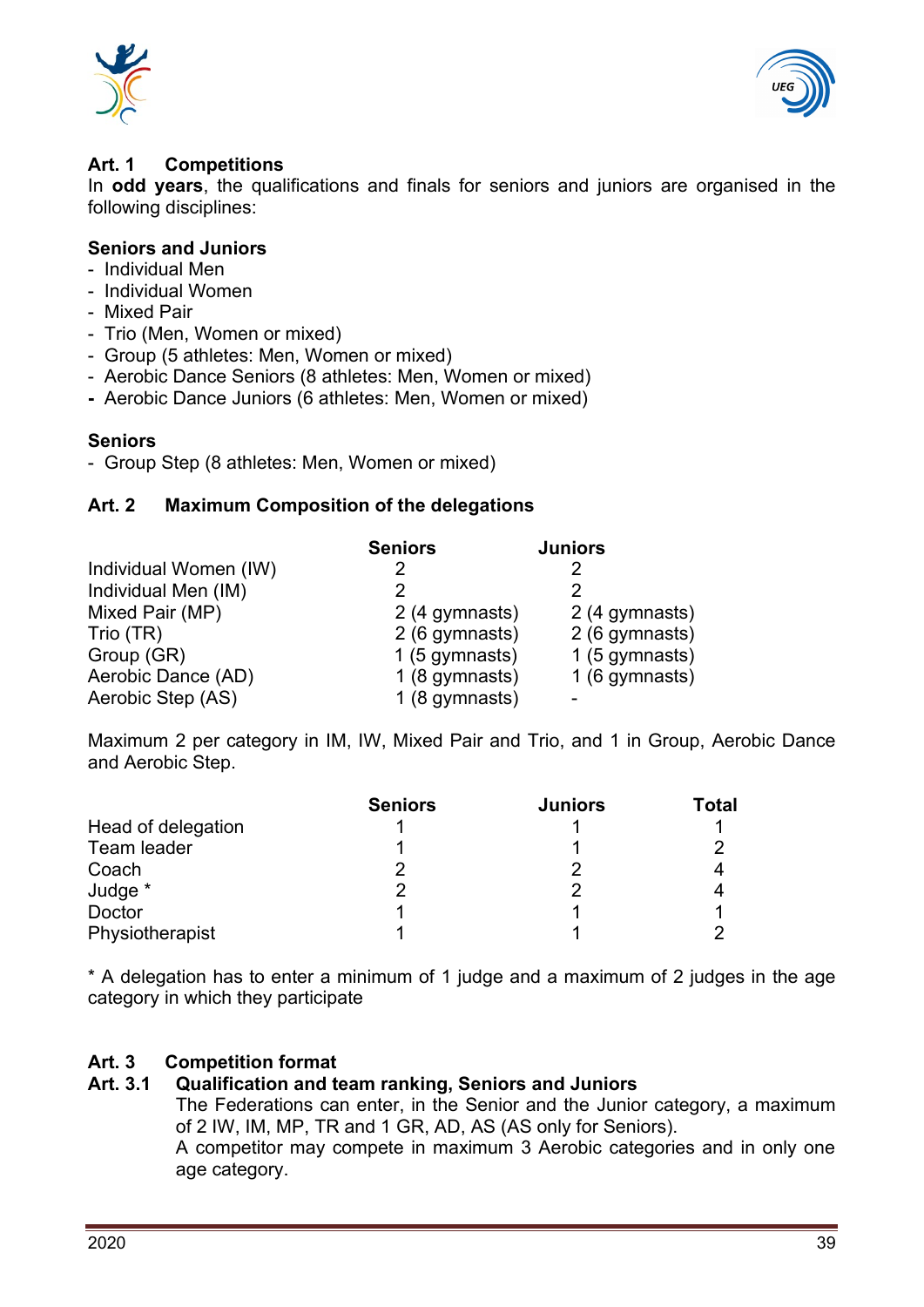



In order to participate in the team competition, a federation must participate with at least one unit in the qualifications in the following categories: Individual Men and/or Individual Women, Mixed Pair, Trio and Group, AD or AS.

If there are less than 12 entries in a category, only 6 will proceed to the final.

#### **Art. 3.2 Finals for Seniors and Juniors**

A maximum of 8 IM, IW, MP, TR (max. 2 per NF) or Groups, AD and AS (1 per NF) may participate in the final.

### **Art. 3.3 Starting order**

All starting orders will be determined by draw made by the TC-AER/UEG.

# **Art. 3.4 Exercise requirements** The gymnasts present one routine in each competition.

The requirements must comply with the valid FIG Technical Regulations and Code of Points.

# **Art. 3.5 Team ranking**

To participate in the team ranking, federations must be represented with at least one participant in the qualification round: Individual Men and/or Individual Women, Mixed Pair, Trio, Group, Aerobic Dance or Aerobic Step. The team ranking list will be established by adding the 5 best places (rankings).

The Federation with the lowest total of ranking places will be declared European Team Champion.

# **Art. 3.6 Tie breaking rules**

The FIG tie breaking rules in force are to be applied.

# <span id="page-39-0"></span>**Art. 4 Musical Accompaniment**

All exercises must be performed entirely to music. The FIG regulations and laws of music copyright are to be respected.

# <span id="page-39-1"></span>**Art. 5 Duration and timetable of the event**

As a general rule, the European Championships are organised in 4 days.

# <span id="page-39-2"></span>**Art. 6 Championship titles**

The top ranked competitors of the categories Individual Men, Individual Women, Mixed Pairs, Trios, Groups, Step and Dance as well as in the Team competition shall receive the title Aerobic Gymnastics European Champion.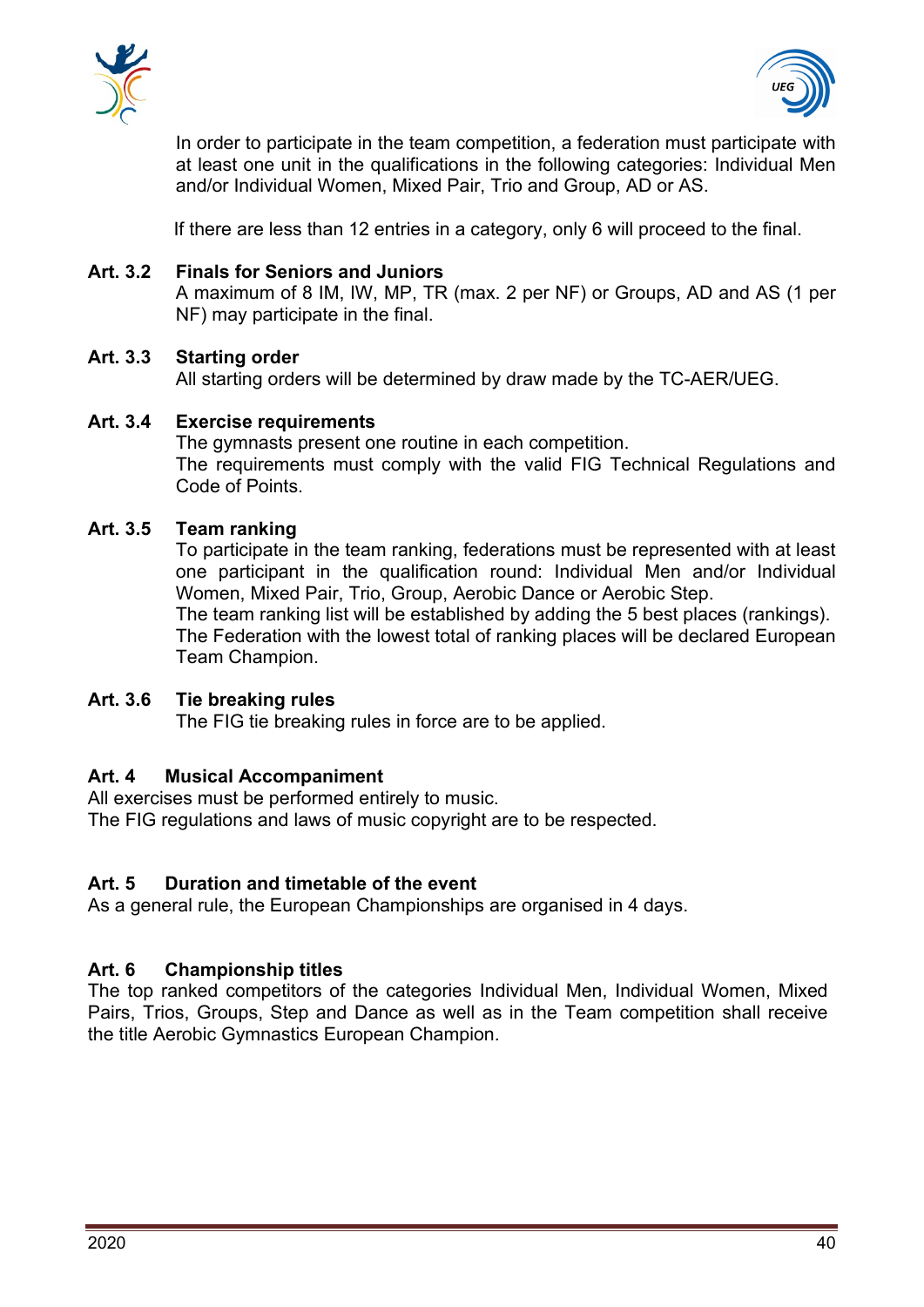

# Technical Regulations

# **Part II**

# <span id="page-40-0"></span>**Specific Rules – TeamGym**



# **Edition 2020**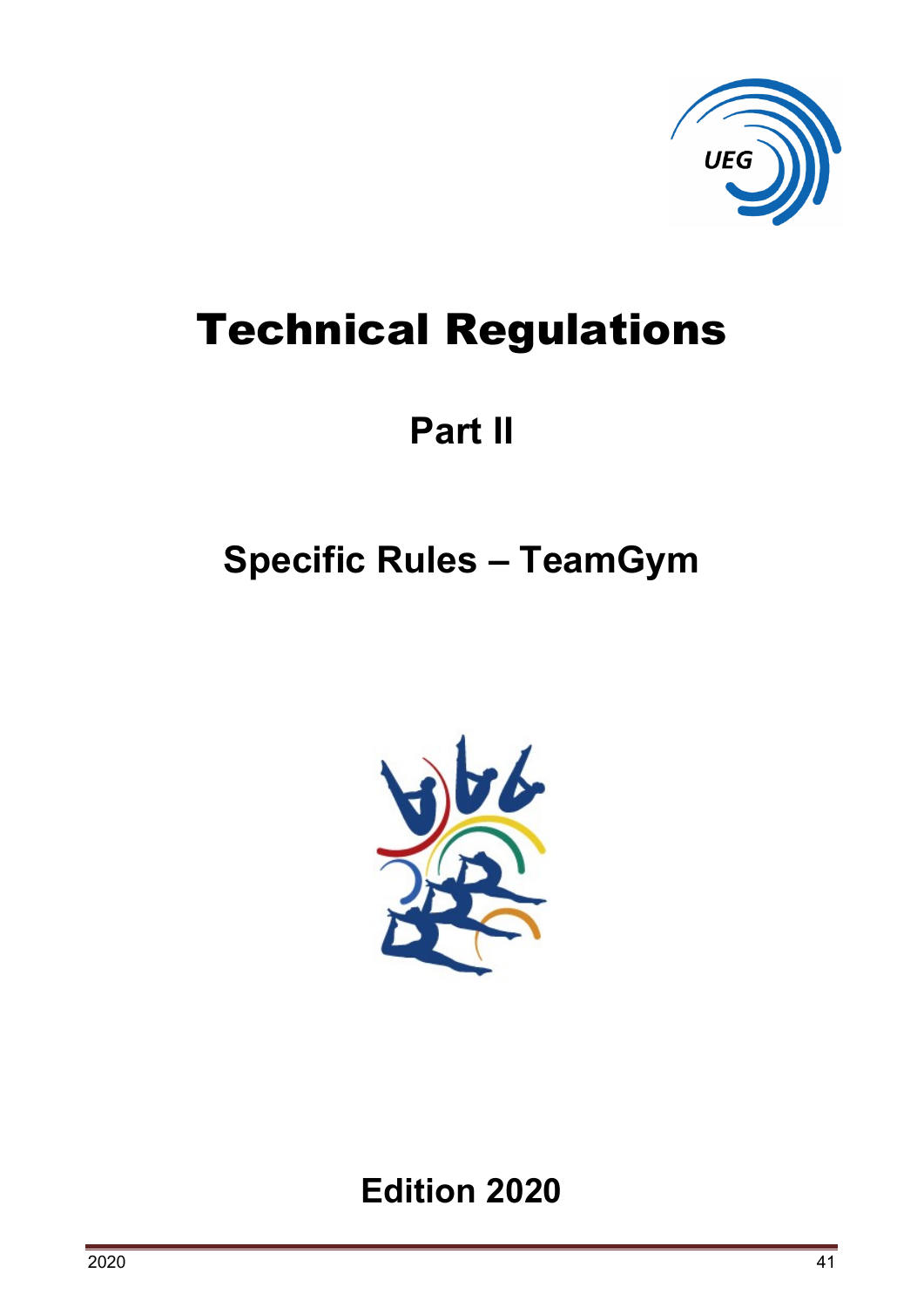



#### <span id="page-41-0"></span>**Art. 1 Competitions**

In the **even years**, the qualifications and finals for seniors and juniors are organised in the three TeamGym apparatus:

- Floor
- **Tumble**
- **Trampet**

The participation in all three apparatus is compulsory.

# <span id="page-41-1"></span>**Art. 2 Composition of the delegations**

Each federation may bring maximum 1 team in each section in both the senior and junior competition.

A team may consist of 8 - 12 accredited gymnasts, 3 coaches and 1 physiotherapist. Gymnasts may only compete in one team at the combined Junior/Senior Championships.

The **maximum** size of the official delegation for each federation is as follows:

|                                   | <b>SENIORS</b> | <b>JUNIORS</b>                                                                                   |
|-----------------------------------|----------------|--------------------------------------------------------------------------------------------------|
| Gymnasts:                         |                |                                                                                                  |
| - Women's Team                    | 12             | 12                                                                                               |
| - Mixed Team                      | 12             | 12                                                                                               |
| - Men's Team                      | 12             | 12                                                                                               |
| Coaches                           |                | 3 per team                                                                                       |
| Physiotherapist                   |                | 1 per team                                                                                       |
| Head of delegation<br>Team leader |                | 1 for the combined junior/senior Championships<br>2 for senior teams and 2 for junior teams      |
| Doctor<br>Judges                  |                | 1 for the combined junior/senior Championships<br>3 for the combined junior/senior Championships |

# <span id="page-41-2"></span>**Art. 3 Competition format**

The European Championships in TeamGym consist of the following three sections, in both senior and junior competitions:

- Women's Teams
- Mixed Teams (50% male and 50% female)
- Men's Teams.

The number of accredited gymnasts per team is 8 - 12.

The actual gymnasts proposed to perform during the competition must be declared to the organisers (team declaration) at least ten minutes before the scheduled start of the team's first apparatus in the competition. This may be a minimum of 8 and a maximum of 10 gymnasts plus additional reserves within the accredited maximum of 12.

All declared gymnasts must perform the floor. If a gymnast is injured during the competition prior to the floor, the following disposition will be applied:

After the team declaration, reserves may only be used in case of injury or illness confirmed by the official doctor of the European Championships. The affected gymnast can then be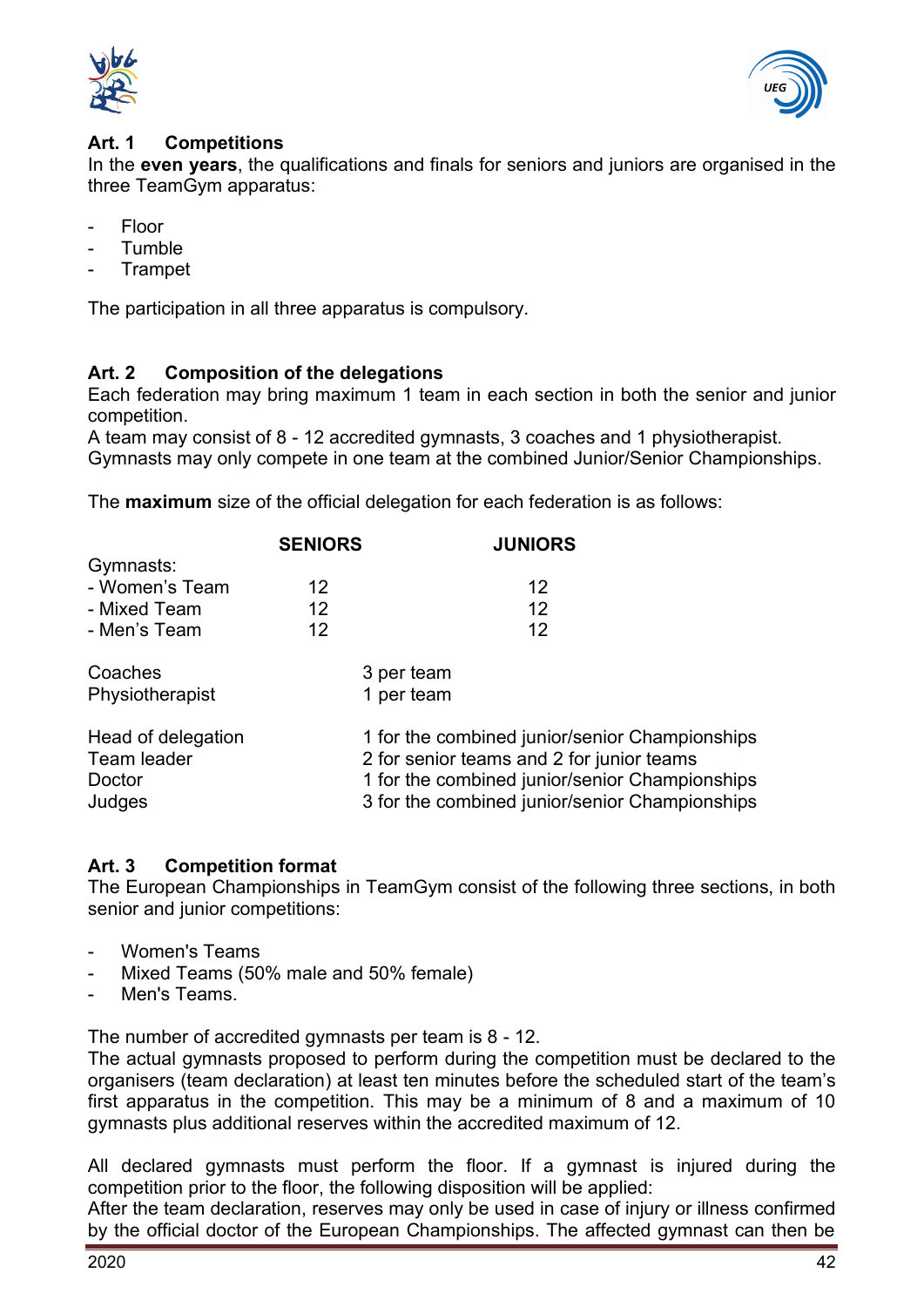



replaced with an accredited reserve. Gymnasts that are replaced may not participate further in the Championships.

A new team declaration is required for the finals.

Gymnasts performing triple saltos must present a written dispensation. This is a formal letter from the National Federation stating that they give a specific gymnast (and their specific coaches) the permission to perform triple saltos at the European Championships.

#### **Art. 3.1 Qualifications, Seniors and Juniors**

The Federations can participate with a maximum of 1 women's team, 1 mixed team and 1 men's team in the senior and junior competitions (in total maximum 6 teams).

#### **Art. 3.2 Finals, Seniors and Juniors**

The 8 Teams with the highest ranking from the Qualification are qualified for the **Finals** 

Teams in the final start from zero score.

If there are less than 12 teams in a section, only 6 will proceed to the Final.

#### <span id="page-42-0"></span>**Art. 4 Tiebreak rules**

In case of equality of the total score in the Qualifications or Finals, the following principles apply. In case of 3 or more teams with the same total score, the teams are compared two at a time before being ranked.

- **Art. 4.1** The Team with the highest final scores in 2 apparatus (the team that wins 2 apparatus) gets the highest ranking. In case of further equality:
- **Art. 4.2** The Team with the highest final score in any of the apparatus gets the highest ranking. In case of further equality:
- **Art. 4.3** The Team with the second highest final score in any of the apparatus gets the highest ranking. In case of further equality:
- **Art. 4.4** The Team with the highest E score in any of the apparatus gets the highest ranking. In case of further equality:
- Art. 4.5 The Team with the 2<sup>nd</sup> highest E score in any of the apparatus gets the highest ranking. In case of further equality:
- **Art. 4.6** The Team with the highest total E score in all three apparatus gets the highest ranking. In case of further equality: